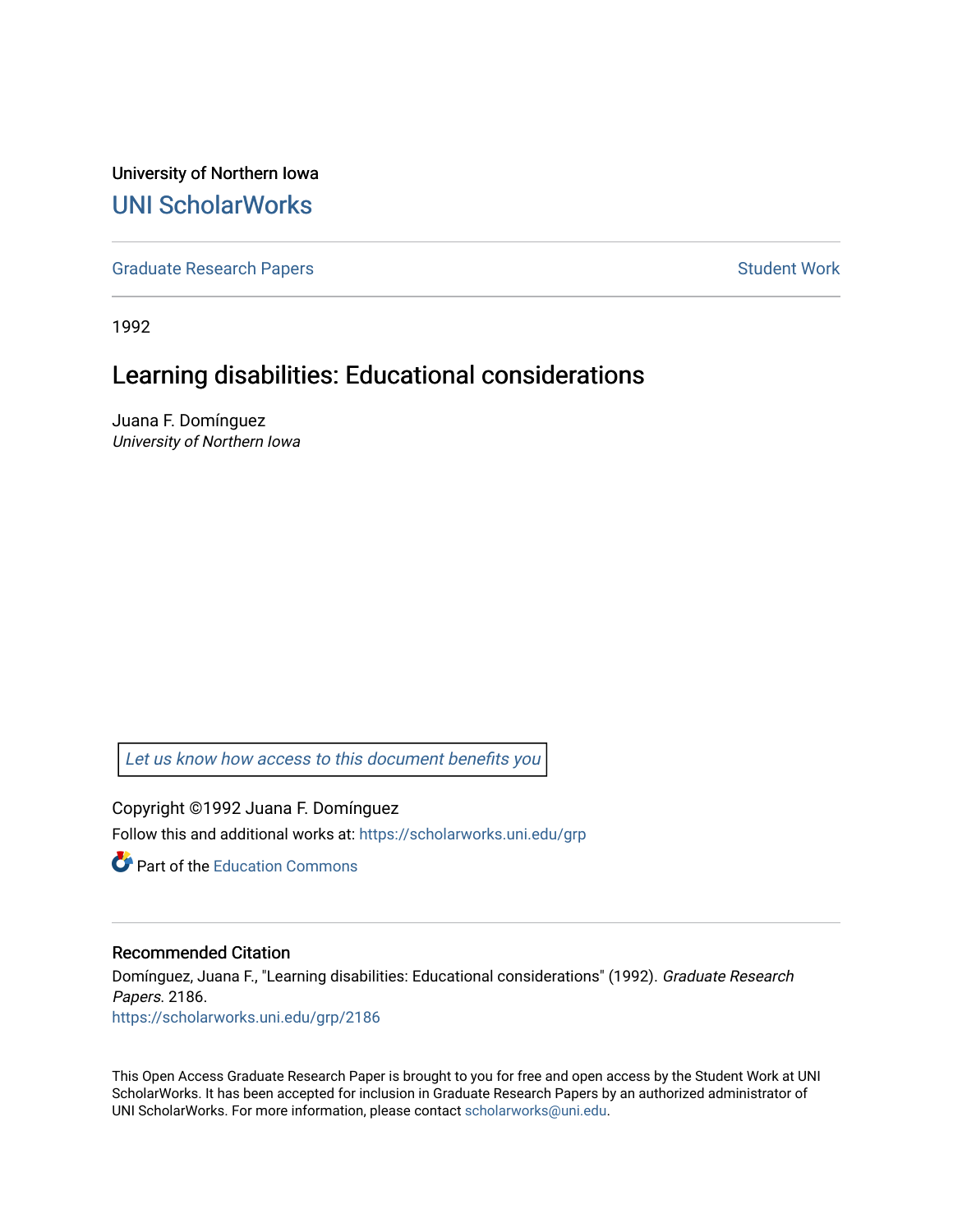## Learning disabilities: Educational considerations

#### Abstract

The purpose of this paper is to review the literature on learning disabilities so a more appropriate approach to the education of children with learning disabilities can be utilized in Ecuador. The term learning disabilities may be applied to any learner who fails to benefit from the curriculum in which he/she has been placed. Moreover, this paper presents many of the important facts for understanding children with leaning disabilities and dealing with these children in school. However, the information found in this paper represents just a portion of the knowledge base about learning disabilities.

This open access graduate research paper is available at UNI ScholarWorks: <https://scholarworks.uni.edu/grp/2186>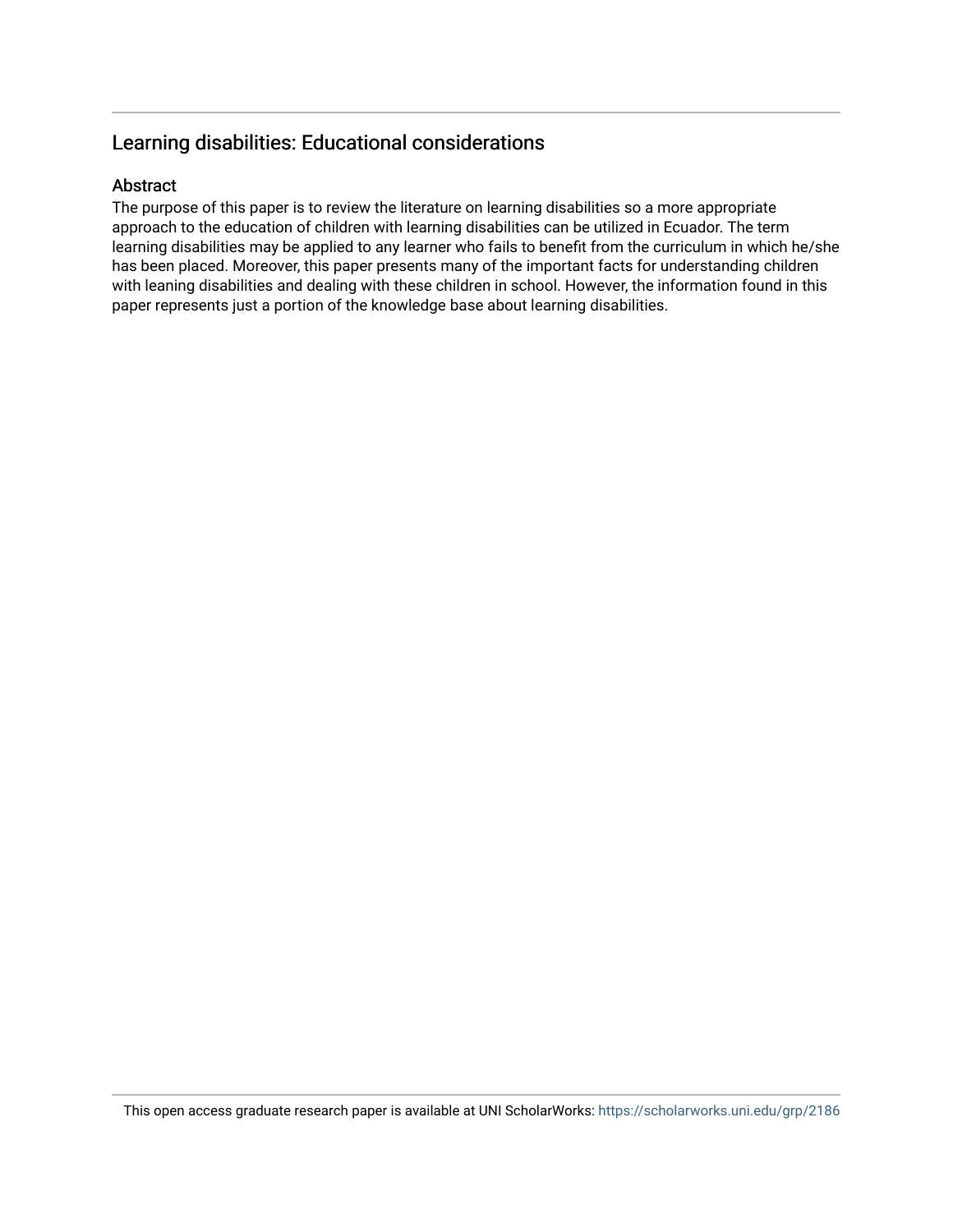Learning Disabilities: Educational Considerations

A Research Proposal

Presented to

Dr. Melissa Heston

Department of Educational Psychology & Foundations

L

University of Northern Iowa

. In Partial Fulfillment of the Requirements

for the Degree of

Master of Arts/Educational Psychology

by and

Juana F. Dominguez

December, 1992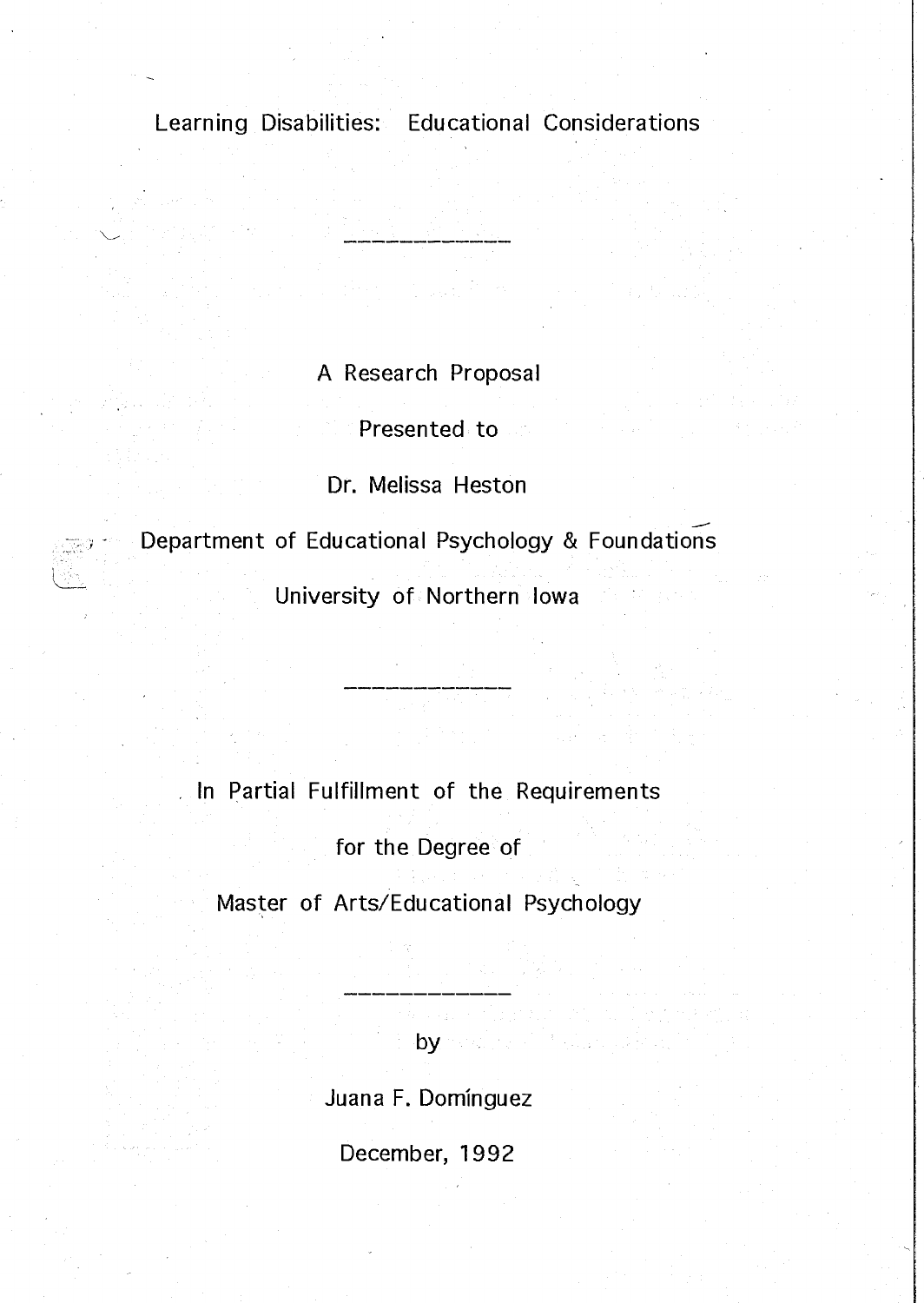This Research Paper by: Juana Dominguez

\_\_ -121.181..92. \_\_ \_

Entitled: Learning Disabilities: Educational Considerations

has been approved as meeting the research paper requirement for the Degree of Master of Arts in Edu cation: General Educational Psychology

Melissa Heston

Director of Research Paper

Charles V. L. Dedrick

Co-Reader of Research Paper

Charles V. L. Dedrick

Graduate Faculty Advisor

Barry J. Wilson

Head, Department of Educational Psychology & Foundations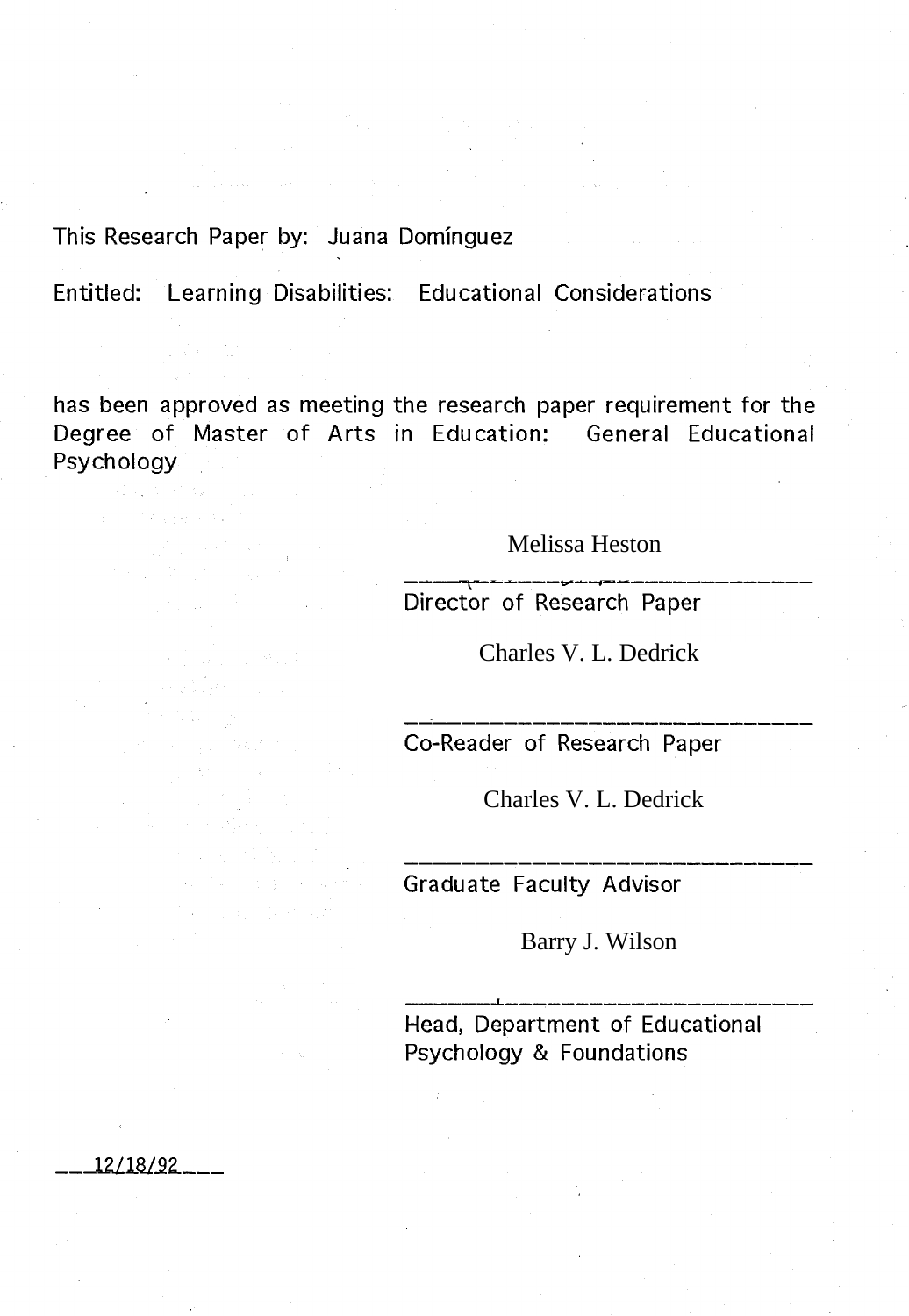## Table of Contents

|                                                                                               | Page                                                           |
|-----------------------------------------------------------------------------------------------|----------------------------------------------------------------|
|                                                                                               | $\blacksquare$ ii                                              |
|                                                                                               | $\mathbf{1}^{\mathbf{1}}$                                      |
|                                                                                               | 2 <sup>1</sup><br>2                                            |
| Chapter II - Review of Literature                                                             |                                                                |
| Definition of learning disabilities<br>Characteristics of children with learning disabilities | $\overline{4}$<br>12<br>14<br>16<br>20                         |
| Cognitive-behavior modification approach                                                      | 21<br>21<br>27<br>27<br>30<br>33<br>35<br>40<br>42<br>43<br>43 |
|                                                                                               | 47                                                             |

 $\mathbf{ii}$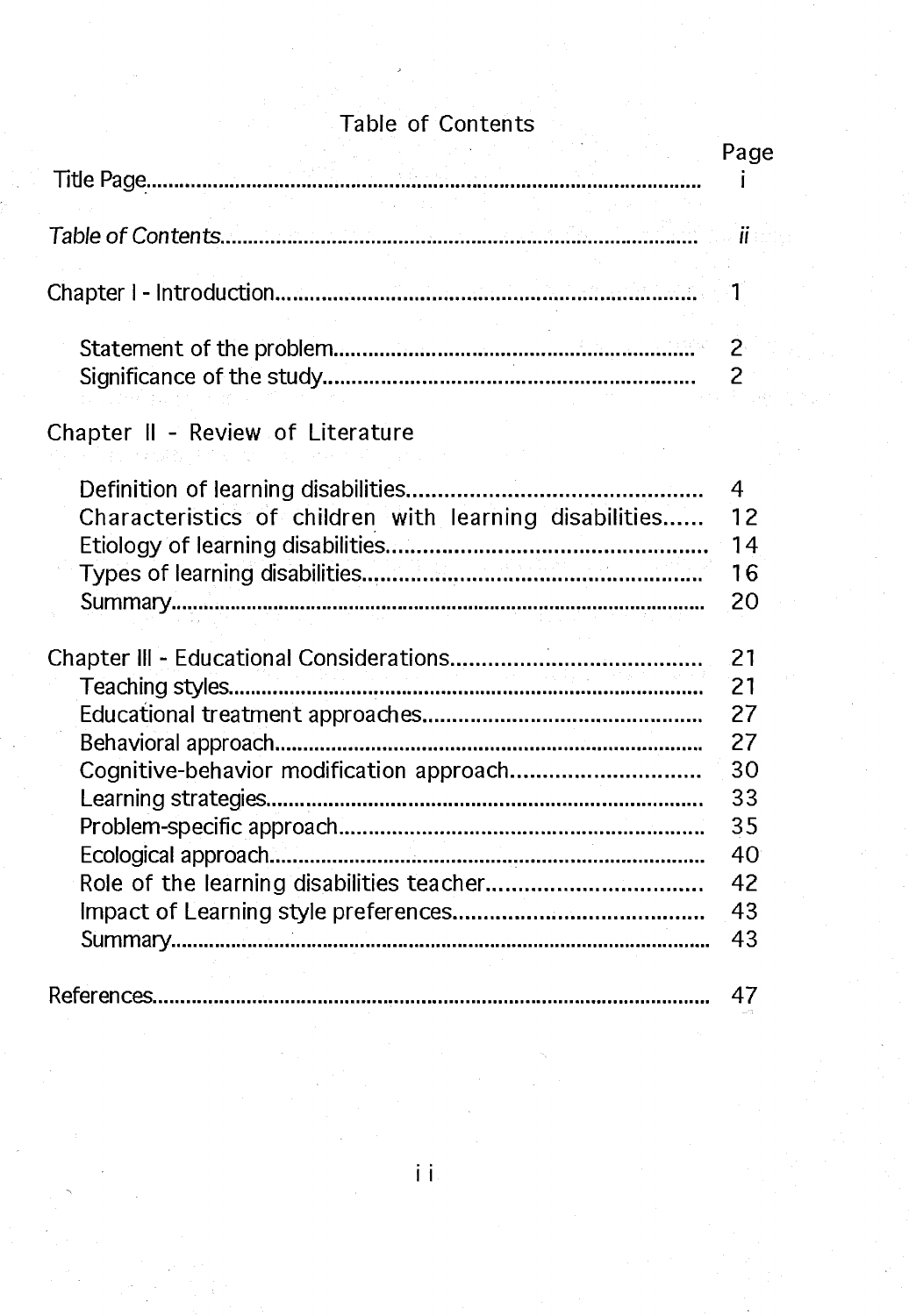#### Abstract

The purpose of this paper is to review the literature on learning disabilities so a more appropriate approach to the education of children with learning disabilities can be utilized in Ecuador. The term learning disabilities may be applied to any learner who fails to benefit from the curriculum in which he/she has been placed. Moreover, this paper presents many of the important facts for understanding children with leaning disabilities and dealing with these children in school. However, the information found in this paper represents just a portion of the knowledge base about learning disabilities.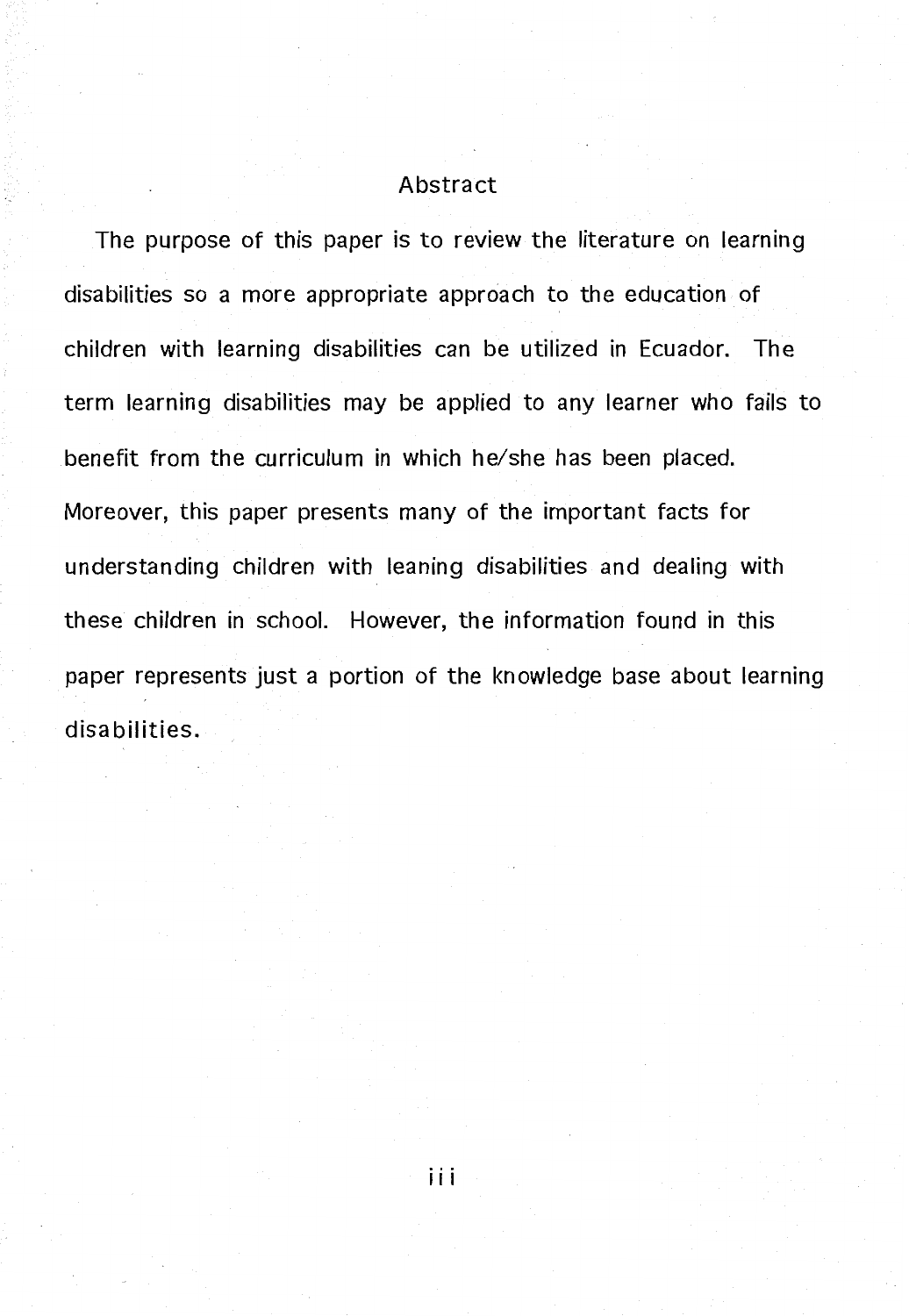# Chapter I

1

## Introduction

Children are the world's greatest resource. The education we give our youth directly relates to their success in the future. An a important reality of the educational process is that all children have different learning needs as well as different modes of learning. For example, students of every age are affected by their environment, emotionality, sociological needs, physical characteristics, and psychological inclinations when trying to master new or difficult information or skills. Educators must be able to evaluate the individual situations where a child fails to learn. Failure must be explained, understood, and corrected. Educators must determine why learning is difficult for some children and then develop strategies for improving the situation.

Extensive research has been done in the area of learning disabilities. This is a new concept to educators in Ecuador, and has caused educators to realize that children who are failing in school still have a capacity for learning. Professionals are able to constructively use a variety of educational procedures for those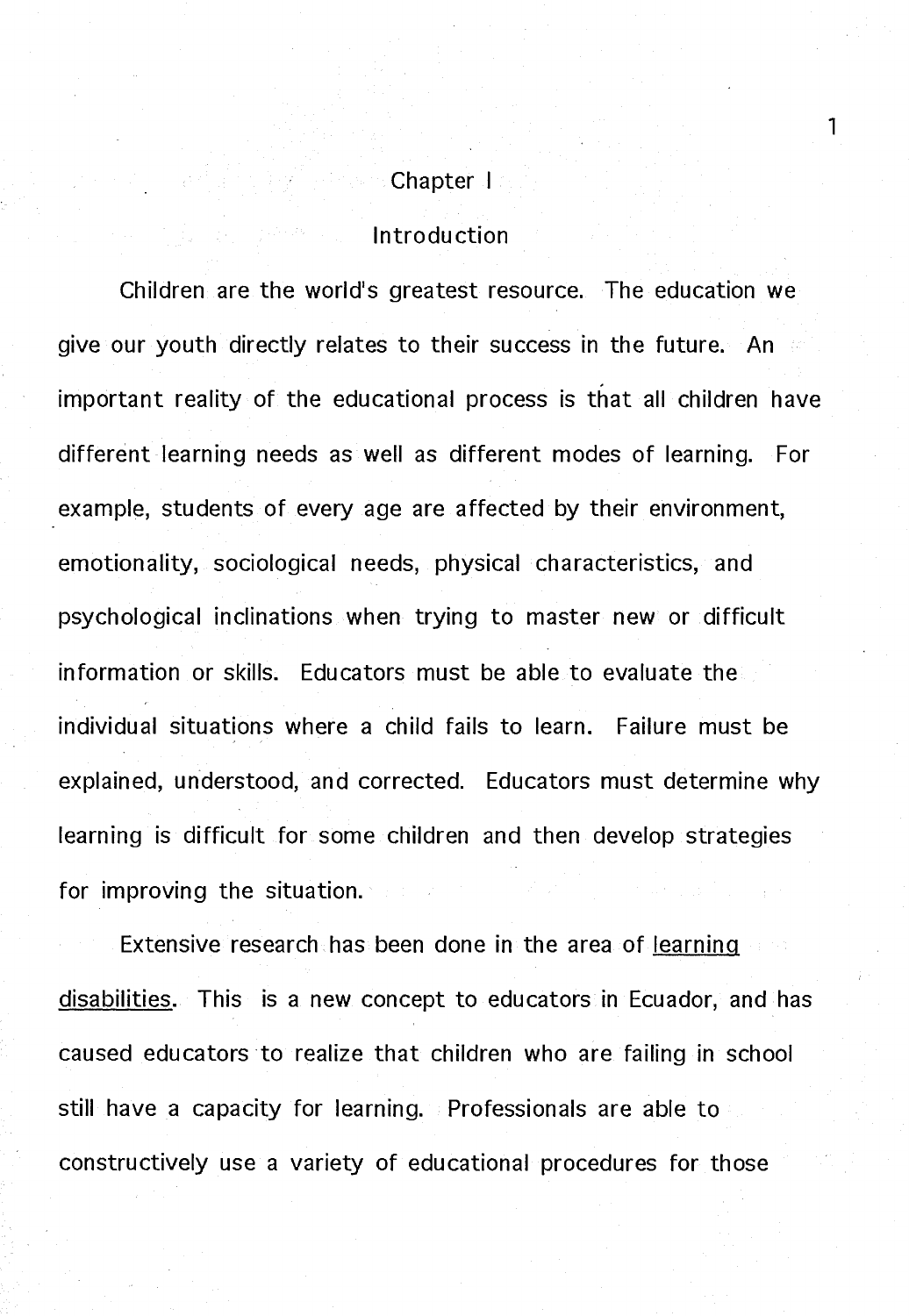students hindered by a learning disability.

#### Statement of the Problem

The purpose of this paper is to review the literature on learning disabilities so a more appropriate approach to the education of children with learning disabilities can be utilized in Ecuador. This study will help me understand how best to promote awareness of major constructs among Ecuadorian educators. Throughout my review of the research on learning disabilities, I have tried to answer three basic questions: 1) Who is the individual with learning disabilities? 2) Why does he/she encounter academic difficulty? 3) What can be done to help?

#### Significance of the study

According to Barsch (1992), the term learning disability may be applied to any learner who fails to benefit from the curriculum into which he/she has been placed. From this we can conclude that the population of children with learning disabilities is essentially a normal group of children who do not learn as expected. Education needs to respond to the learning problems faced by these children. Identifying children with learning disabilities is not a major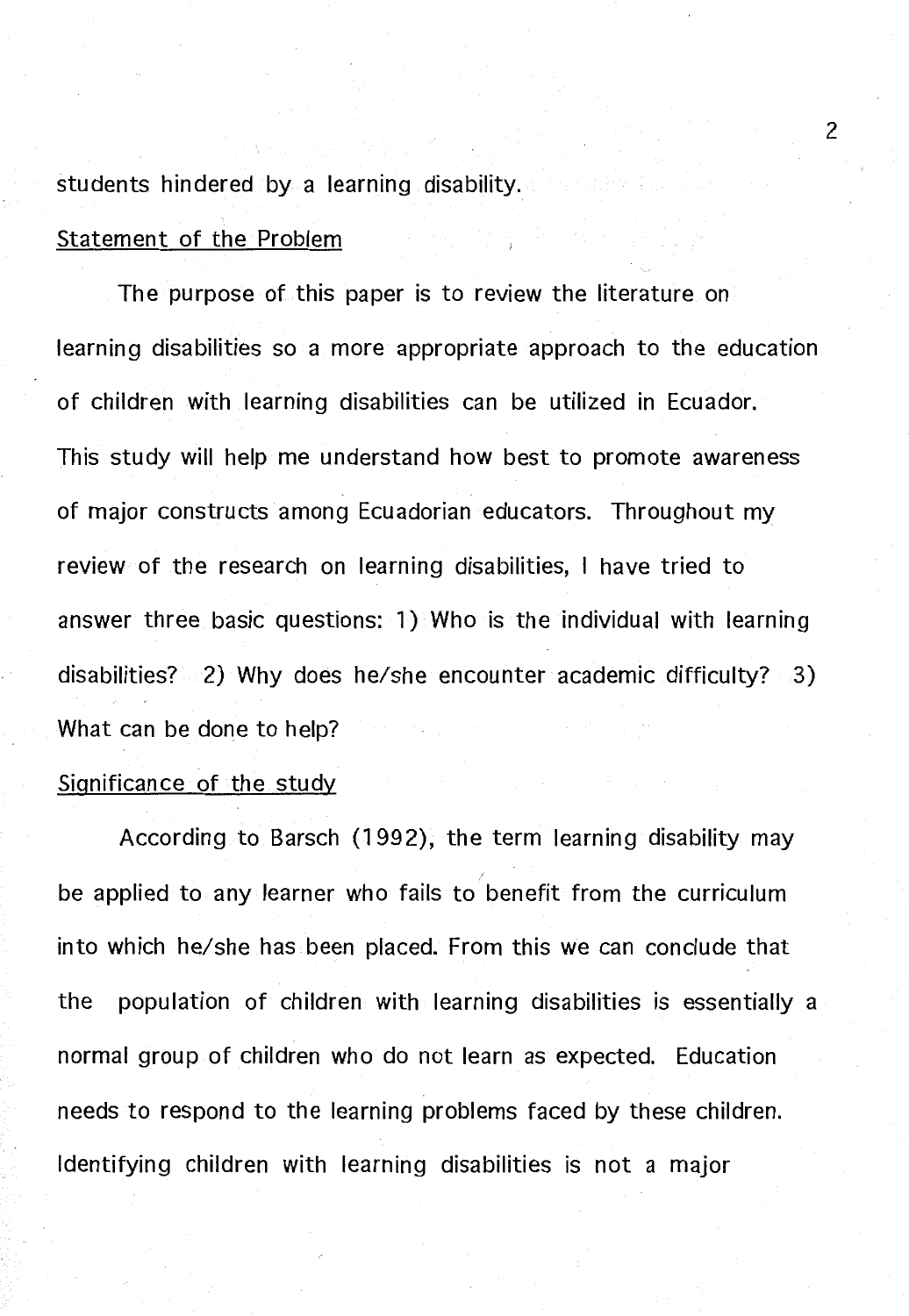problem for the educators. Discovering the reasons for existence of a particular learning disability, ascertaining the relative significance of the disability in terms of impairment to total learning, and devising methods to overcome the problem are key issues for all educators (Barsch, 1992). The diverse nature of the population of children with learning disabilities requires educators to be creative in using different models and approaches to help such children learn.

Learning disabilities are to be found wherever there are learners. However, a narrow definition of a precise set of symptoms will inevitably lead to massive exclusion (Barsch, 1992). Increased awareness of the existence of a wide variety of learning failures in the regular classroom has generated a dilemma for the concept of learning disabilities. With all who have written about and researched this phenomena, I share the belief that the disabled learner cannot be denied the educational assistance he/she needs because he/she is important, valuable and asking for help.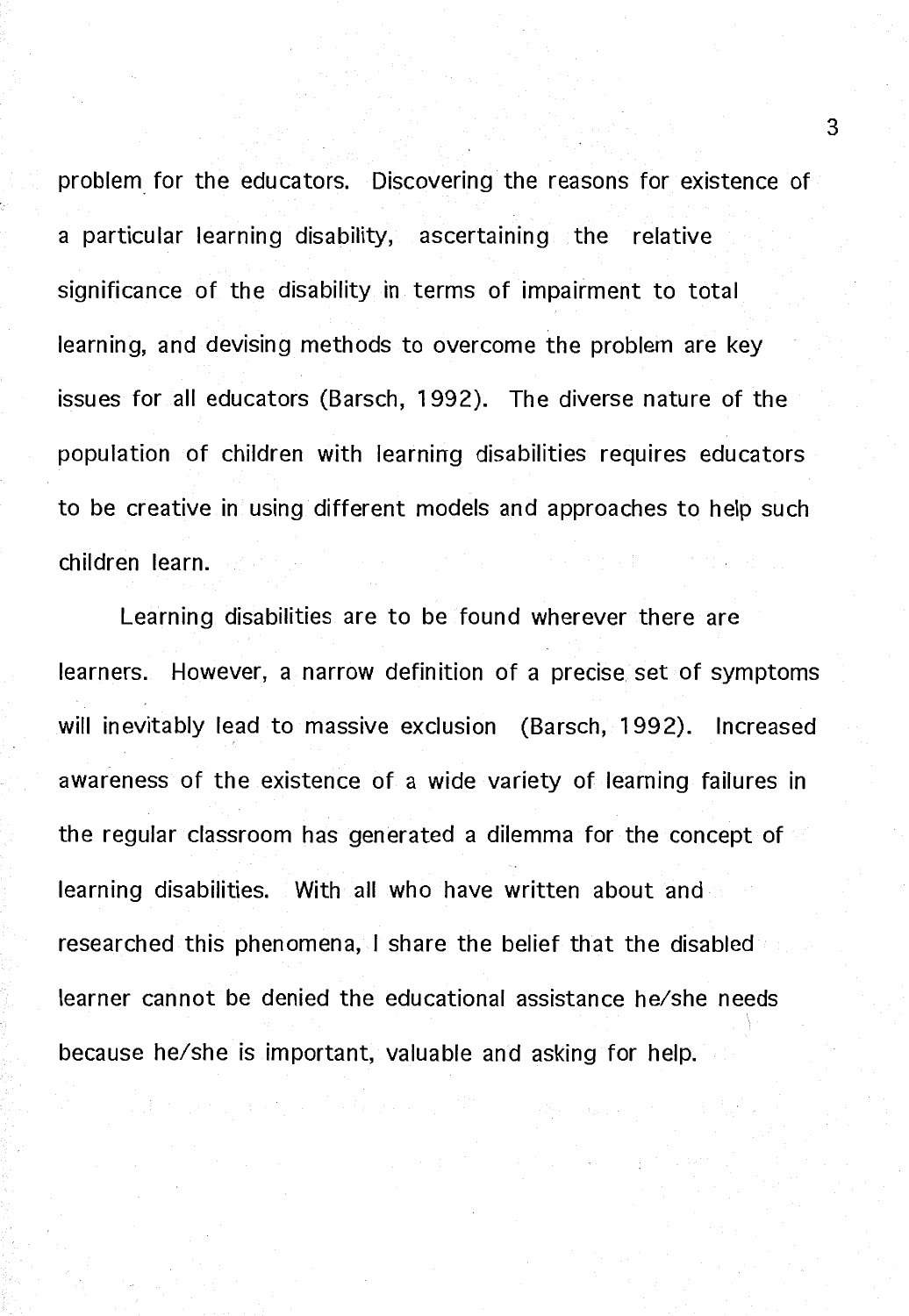#### Chapter II

Review of Literature

#### Definition of Learning Disabilities

Approximately 30% of the school age population is significantly underachieving academically. Students' underachievement can be attributed to low ability, socio-educational disadvantage, and inadequate opportunities to learn. Yet, generations of educators have recognized a subgroup of underachieving students for whom there is no obvious cause for their learning problems. This particular group of children have been identified as having learning disabilities.

What is a learning disability? Numerous definitions of this term have been suggested, which reflects the general complexity of this field of study. The purpose of this section of this paper is to briefly describe the historical development of the current definition of learning disabilities.

The definition of learning disabilities has been revised continually over the past 30 years. The changing nature of this definition is disturbing because it appears that no one clearly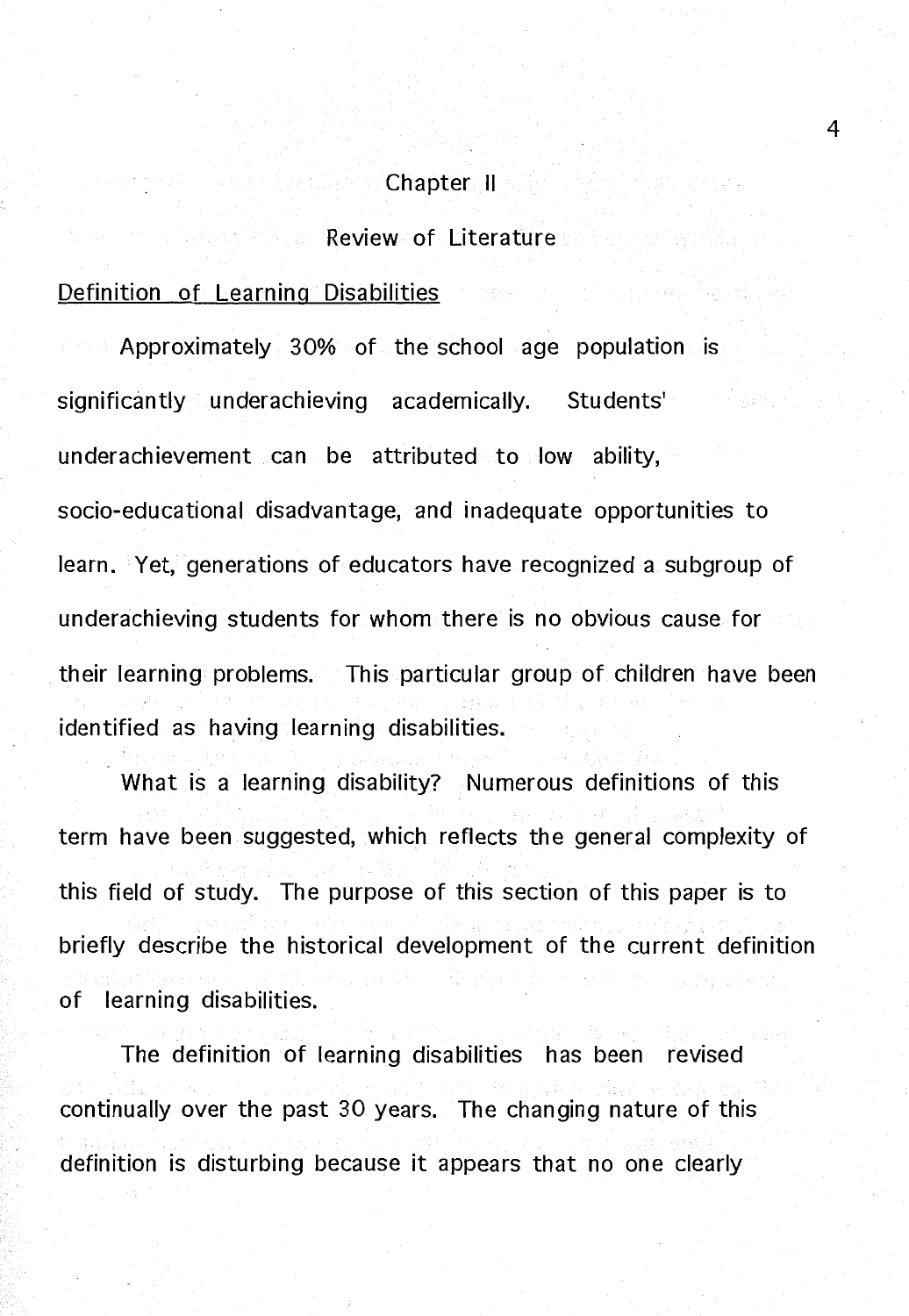understands what learning disabilities really are, what causes them, how these disabilities can be detected, or how they can be ameliorated. Fortunately, there have been some benefits accruing from the efforts to define learning disabilities. Specifically, increased attention has been given to identifying specific reasons and remedies for children's learning difficulties in school (Rist & Harrell, 1982).

The first effort to define the term learning disabilities was made by Samuel Kirk in 1962. He developed the following definition:

A learning disability refers to a retardation, disorder, or delayed development in one or more of the processes of speech, language, reading, spelling, writing or . arithmetic, or other school subjects resulting from a possible cerebral dysfunction and/or emotional or behavioral disturbances. It is not the result of mental retardation, sensory deprivation, or cultural or instructional factors. (Kirk, 1962, p.263)

Kirk's definition, like many definitions which followed it, is essentially one of exclusion in that it says as much or more about what learning disabilities are not than it says about what learning characteristics are. Paraphrased, his definition simply states that a learning disability is the suspected cause of some students'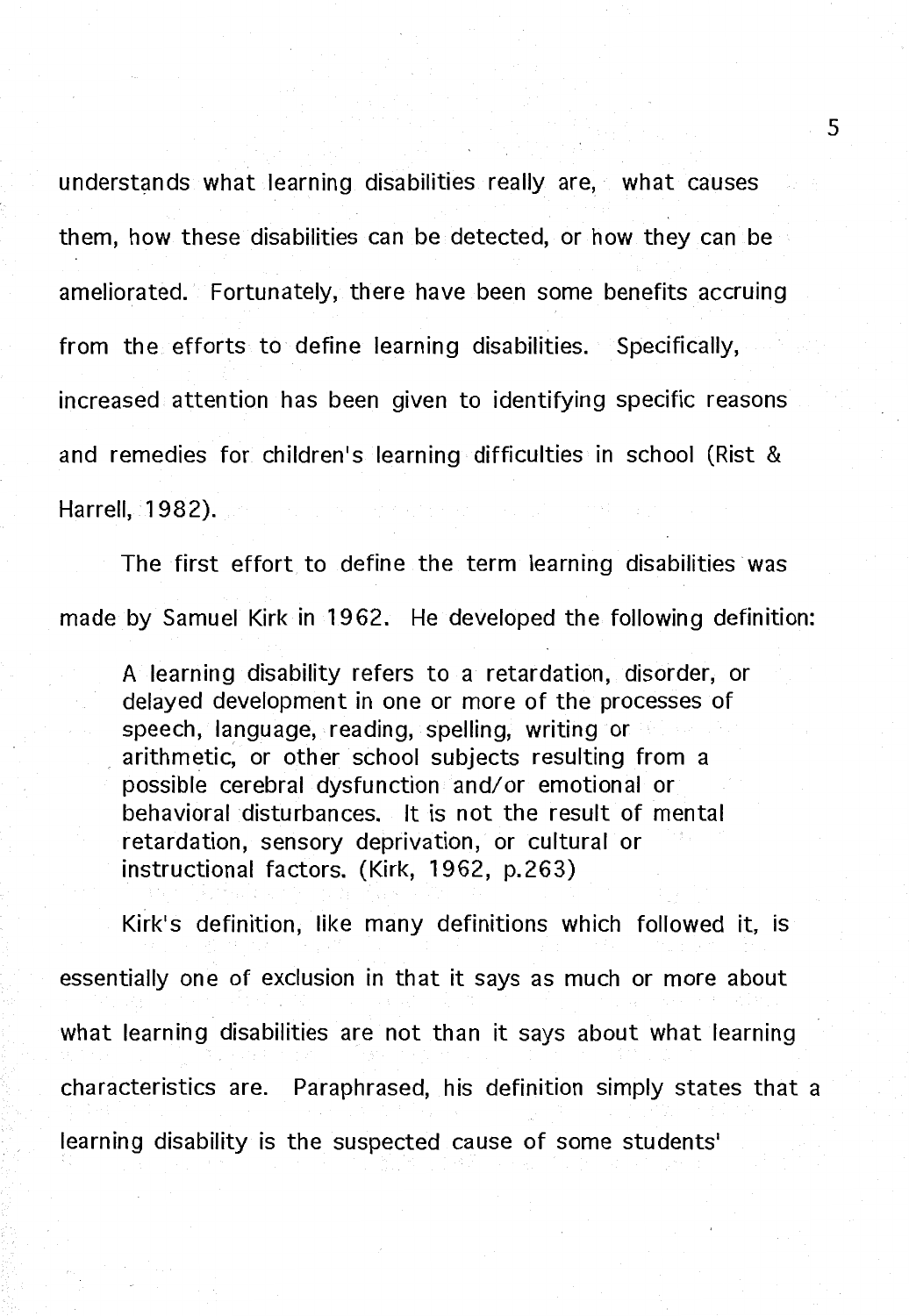underachievement when other known causes have been ruled out. The single most distinctive phrase in his definition, "possible cerebral dysfunction," approaches a defining quality; yet no one to date has been able to provide empirical evidence of neurological differences between normal and learning disabled individuals.

Efforts to define learning disabilities continue as parents, professionals, and governmental agencies attempt to arrive at a valid and widely acceptable definition. Today, the most widely accepted definition of learning disabilities was introduced in 1968 by the National Advisory Committee on the Handicapped (NACHC) and was later used by the Congress in 1975 in the drafting of Public Law 94-142. However, not all professionals in education were satisfied with this definition as many considered it to be overly broad. Specifically, this definition (as did Kirk's) consists largely of exclusionary clauses which provide more information about what learning disabilities are not, than it does information about what learning disabilities are. Consequently, several alternative definitions have been proposed by a variety of authors, such as Bateman (1965), Wepman et al.'s (1975), and agencies such as The

6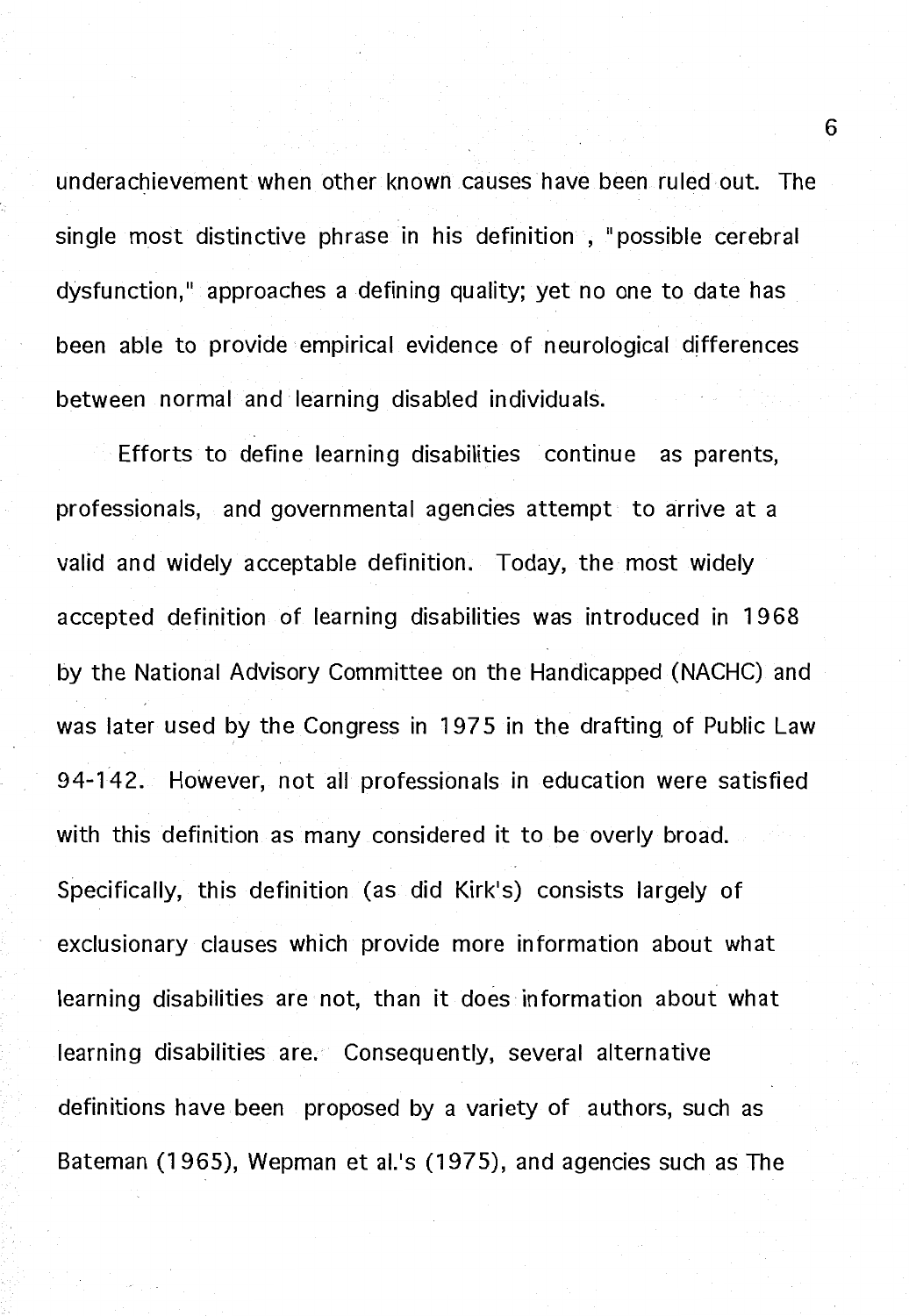Council for Exceptional Children (CEC, 1967), the Division for Children with Learning Disabilities (DCLD, 1960), the Learning Disabilities Association of America (LOA, 1986).

Hammill (1990) reviewed the efforts made since 1962 to define learning disabilities. First, he consulted 28 recent editions of textbooks that deal with learning disabilities. He identified those prominent definitions that appeared to have had the greatest influence in the field of learning disabilities. Then, he described 11 different definitions that are prominent today or have experienced some degree of popularity at one time or another. Third, after studying the 11 definitions, he identified the important conceptual elements on which definitions of learning disabilities might differ. These elements created a way to discriminate among definitions. The specific elements identified were:

1) evidence of underachievement,

2) central nervous system dysfunction etiology,

3) process involvement,

4) being present throughout the life span,

5) specification of spoken language problems as potential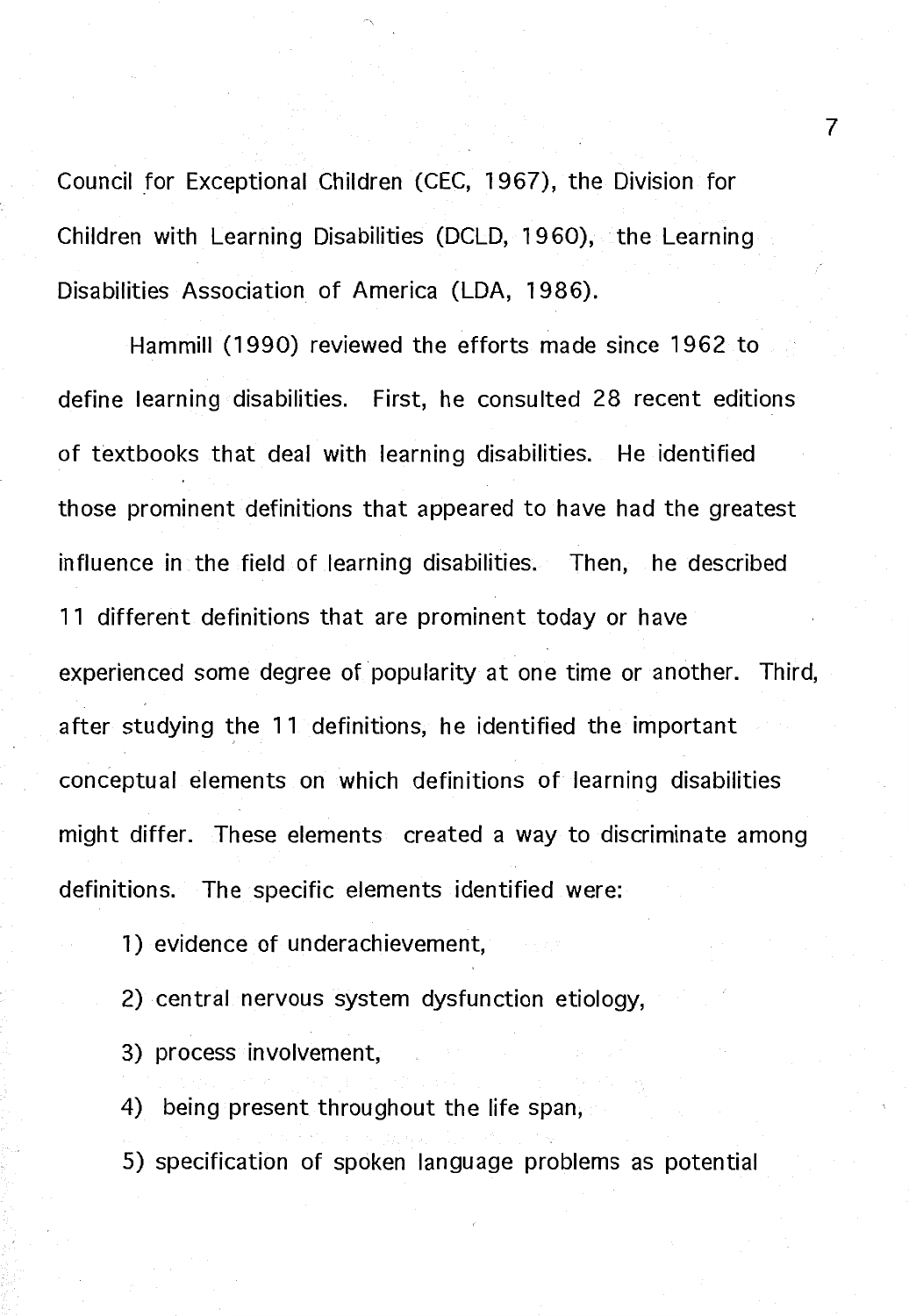\_ learning disabilities,

- 6) specification of academic problems as potential learning disabilities,
- 7) specification of conceptual problems as potential learning disabilities,
- 8) specification of other conditions as potential learning disabilities, and
- 9) allowance for the multihandicapping nature of learning disabilities.

Fourth, after documenting the characteristics. of the 11 definitions relative to the nine elements identified above, Hammill contrasted the definitions. He concluded that considerable agreement exists among these definitions, and therefore the definers, and that the definition given by the National Joint Committee on Learning Disabilities (1988) is probably the best descriptive statement of the nature of learning disabilities. This definition is as follows:

Learning Disabilities is a generic term that refers to a heterogeneous group of disorders manifested by significant difficulties in the acquisition and use of listening, speaking, reading, writing, reasoning, or mathematical abilities. These disorders are intrinsic to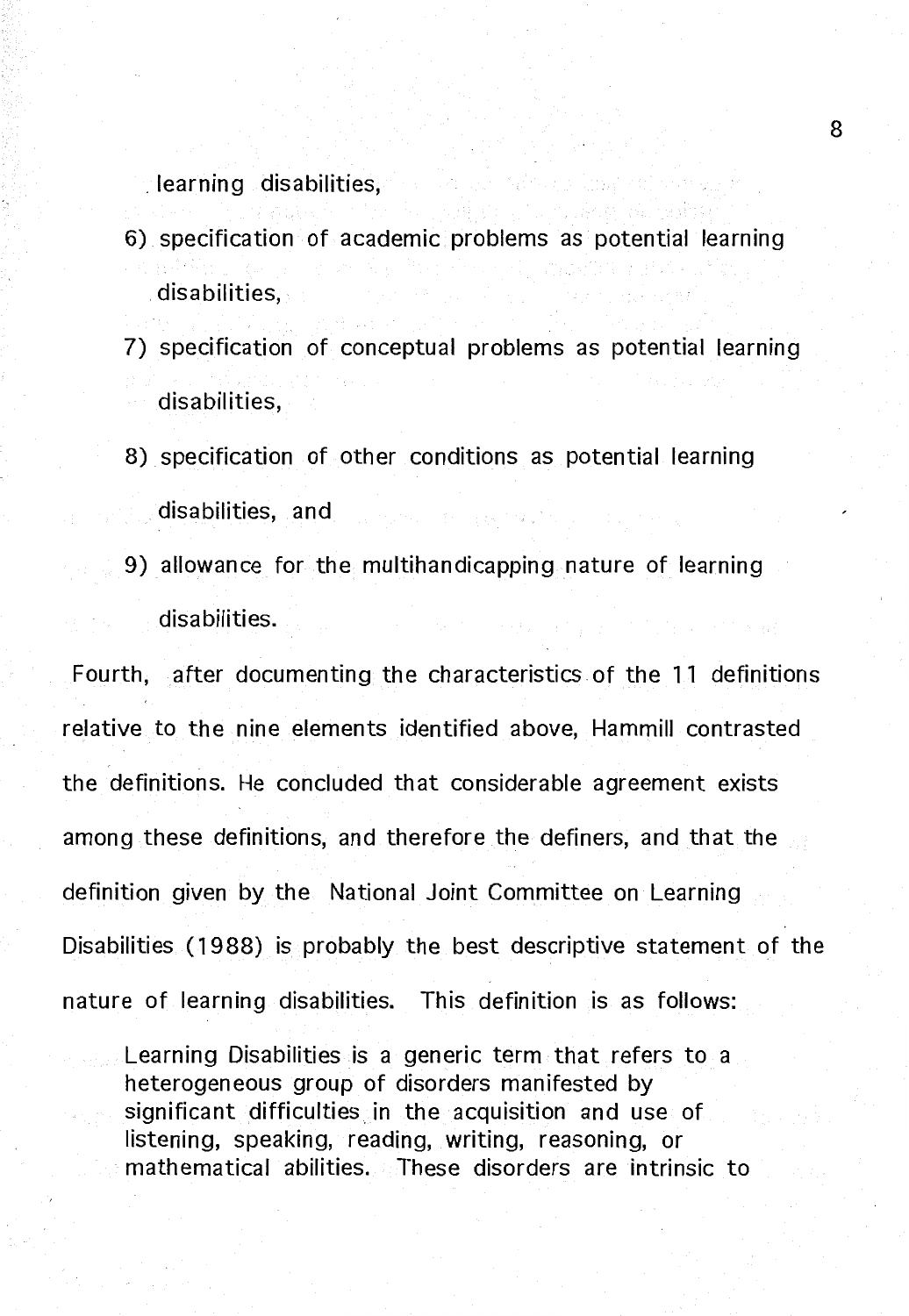the individual and presumed to be due to central nervous system dysfunction. Even though a learning disability may occur concomitantly with other handicapping conditions (e.g., sensory impairment, mental retardation, social and emotional disturbance) or environmental influences (e.g., cultural differences, insufficient or inappropriate instruction, psychogenetic factors), it is not the direct result of those conditions or influences (NJCLD, 1988, p.1)

According to this definition, a diagnosis of learning disabilities depends upon judgments regarding academic learning behavior. Thus, a learning disability is presumed to exist when a child's performance in school is lower than expected in a certain area (Westman, 1990), as judged by professionals such as teachers and psychologists, whose opinions are based upon data gathered on a particular student.

In addition, Kirk (1989) distinguished two broad categories of learning disabilities: developmental and academic. Developmental learning disabilities include attention and perceptual disorders, memory and perceptual-motor disorders, and thinking and language disorders. For example, the child with an attention disorder may respond to too many stimuli simultaneously. This child will often be moving around, and have difficulty sustaining his/her attention long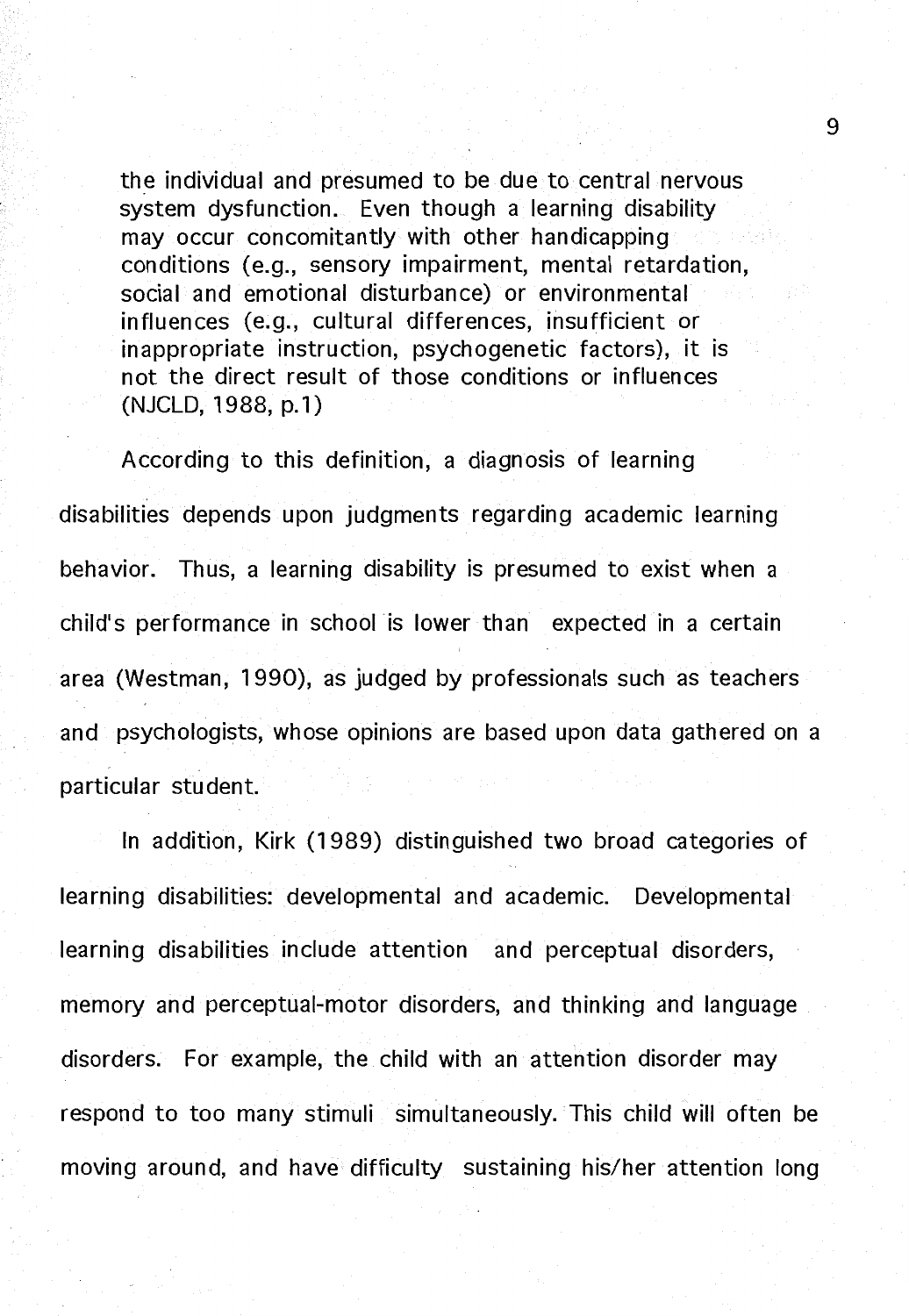enough to learn. In other words, the child often cannot direct his/her attention to the desired task. On the other hand, students with academic learning disabilities seem to experience significant inhibitions of the processes of learning to read, spell, write, or compute arithmetically. These types of disabilities generally first appear when children are in school and performing well below their academic potential (Kirk, 1989). Overall, researchers have not been able to pinpoint the exact relationship between developmental learning disabilities and academic learning disabilities, in part because developmental disabilities do not always inhibit the ability to learn academic skills. For example, a child who has difficulty learning to read words using a whole word recognition method might be able to learn to read using a phonics method. Thus, a deficit in one developmental area does not necessarily result in an academic disability. As a result, teachers will need to find a different approach that doesn't require developmental readiness.

After 1972 children with learning disabilities were deemed entitled to special education services by Public Law 94-142. This law's regulations established several general criteria for the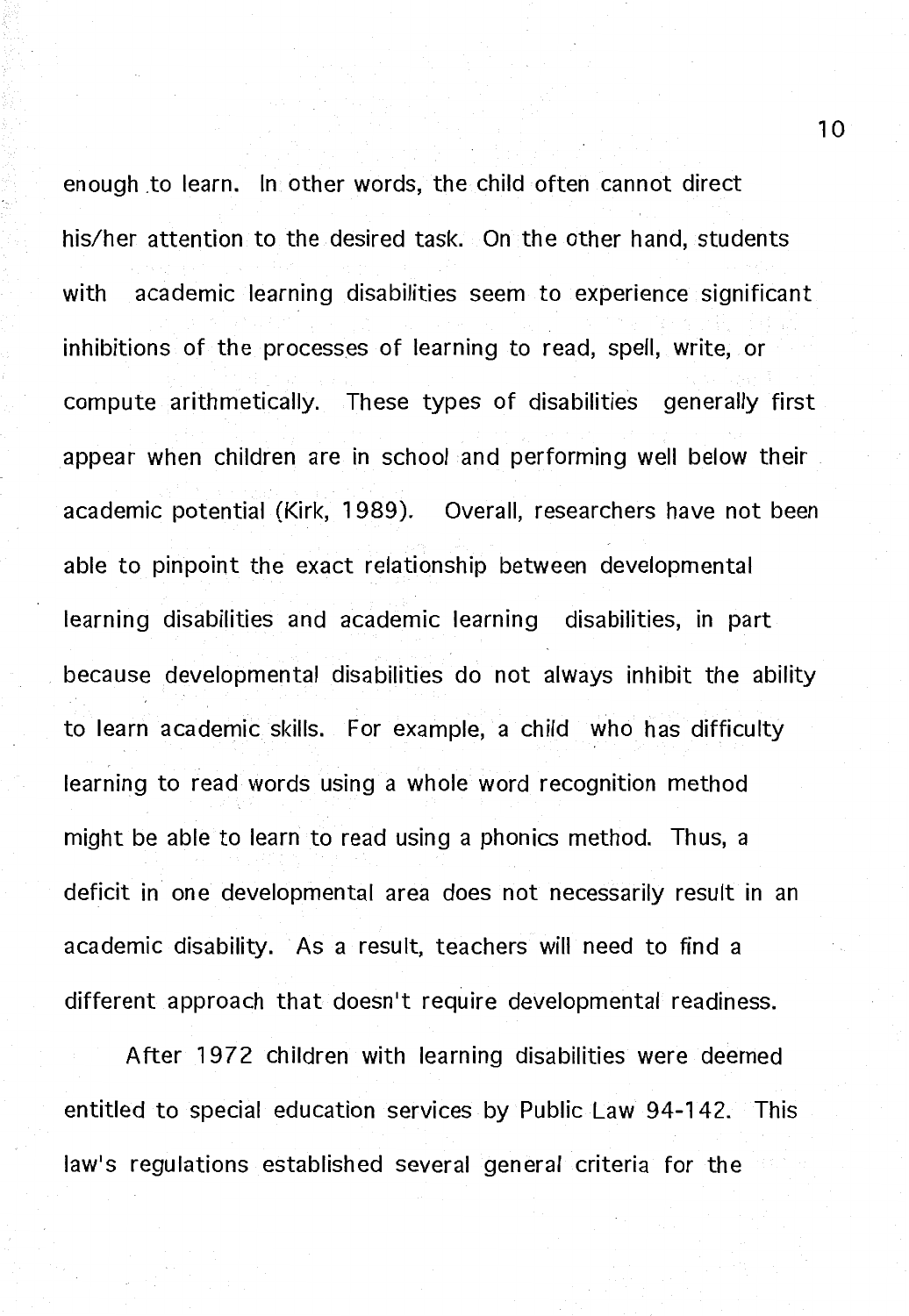identification of children with learning disabilities:

- (a) A group of specialists may determine that a child has a specific learning disability if:
	- (1) The child does not achieve commensurate with his or her age and ability levels in one or more of the areas listed in paragraph (a); (2) of this section, when provided with learning experiences appropriate for the child's age and ability levels; and
	- (2) The team finds that a child has a severe discrepancy between achievement and intellectual ability in one or more of the following areas:
		- (i) Oral expression;
		- (ii) Listening Comprehension;
		- (iii) Written expression;
		- **(iv)** Basic reading skill;
		- (v) Reading comprehension;
		- (vi) Mathematics calculation; or
		- **(vii)** Mathematic reasoning.
- (b) The team may not identify a child as having a specific learning disability if the severe discrepancy between ability and achievement is primarily the result of:
	- (1) A visual, hearing, or motor handicap;
	- (2) Mental retardation;
	- (3) Emotional disturbance; or
	- ( 4) Environmental, cultural or economical disadvantage.

(Federal Register, Dec. 29, 1977, p.65083)

The successful learner has never been as highly prized as

he/she is today. Consequently, because students with learning

disabilities have been unsuccessful, these students have become the

focus of intense national and international concern as never before.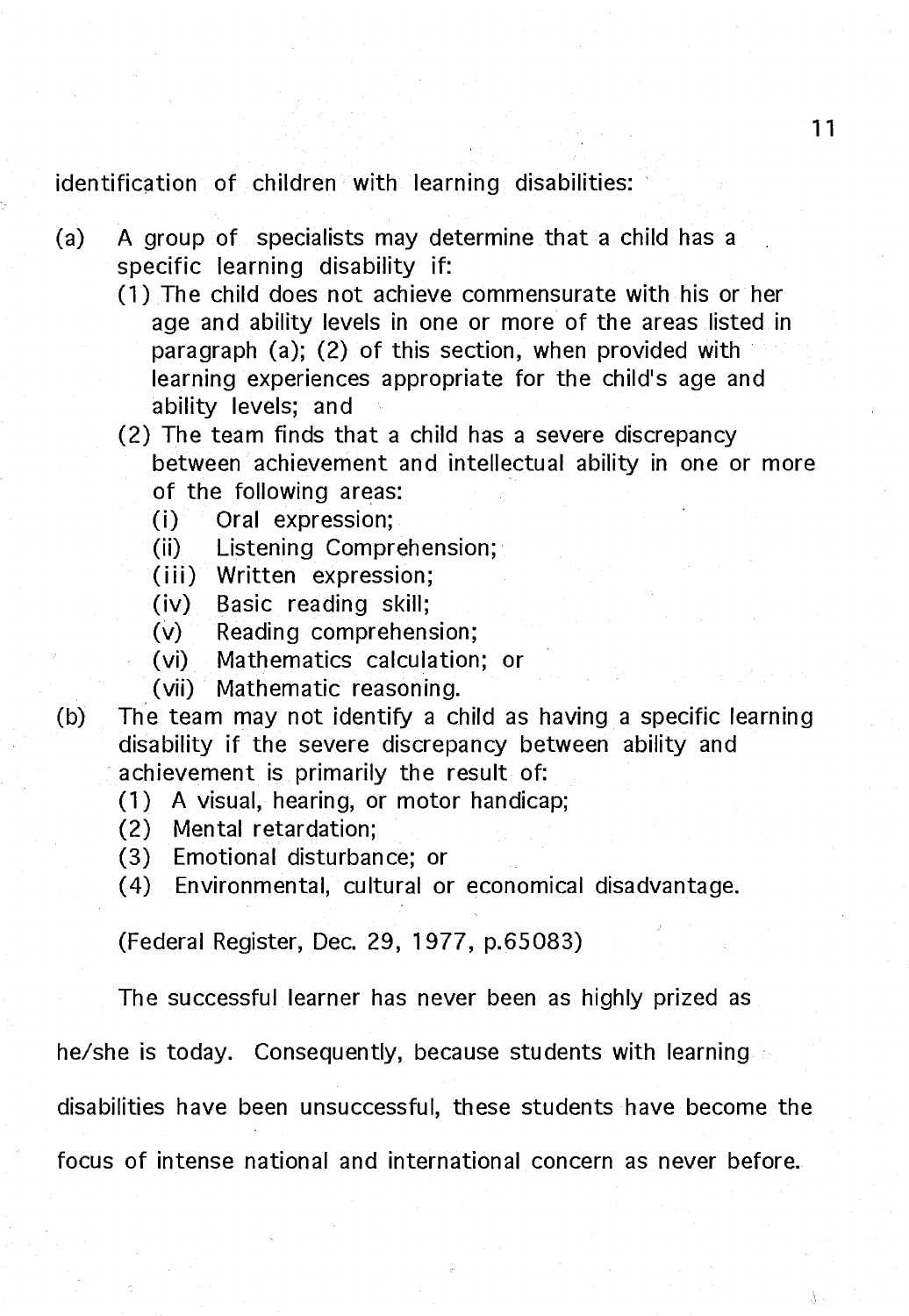#### Characteristics of children with learning disabilities

The one common characteristic shared by children with learning disabilities is the presence of a significant discrepancy between their expected achievement predicted by their intelligence test scores and their actual achievement in school settings. Children with learning disabilities have also been characterized as passive or inactive learners because of their failure to use a variety of metacognitive learning strategies. These strategies include attending selectively, organizing the material to be learned into a meaningful sequence, using mnemonic and comprehension strategies, or maintaining .on-task behavior (Ryan et al., 1986). Children with learning disabilities have also been found lacking in their task approach skills, including the ability to focus on the relevant task information.

Students with learning disabilities also frequently display an apparent lack of motivation which has been posited to have resulted from the students' casual attributions concerning their successes and failures. Children with learning disabilities make more external and unstable attributions for success and more internal and stable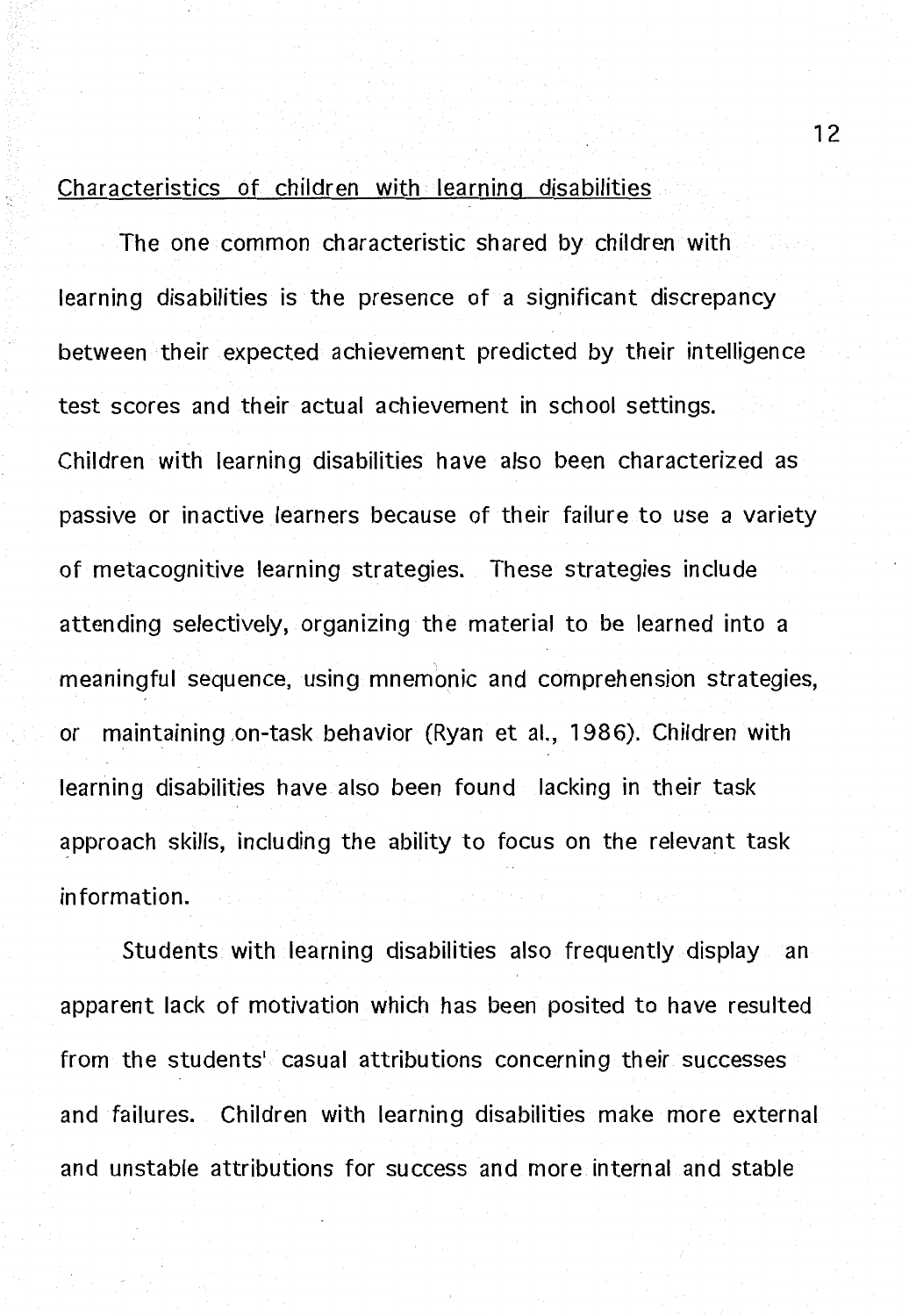attributions for failure. For example, a student with learning disabilities is more likely to attribute a high test grade to luck than to the effort he/she exerted preparing for the test. And a low test grade will be attributed to lack of ability. Particular attributional patterns have been associated with signs of learned helplessness. Butkowsky & Willows (1980) investigated of these attributional patterns in several achievement situations. Children with learned helplessness attribute their failures to a lack of ability and bad luck and they tend to focus heavily on these as causes of failure. For example, children with reading difficulties take less personal responsibility for their failures in reading because they attribute their failure to a lack of ability and they do not focused on remedies for failure.

Also, students with learning disabilities are often disorganized and confused in the areas affected by their disabilities and tend to develop ineffective coping mechanisms. These mechanisms in turn greatly tend to limit the academic success and to thwart emotional development of children with learning disabilities. The relationship of self-concept and school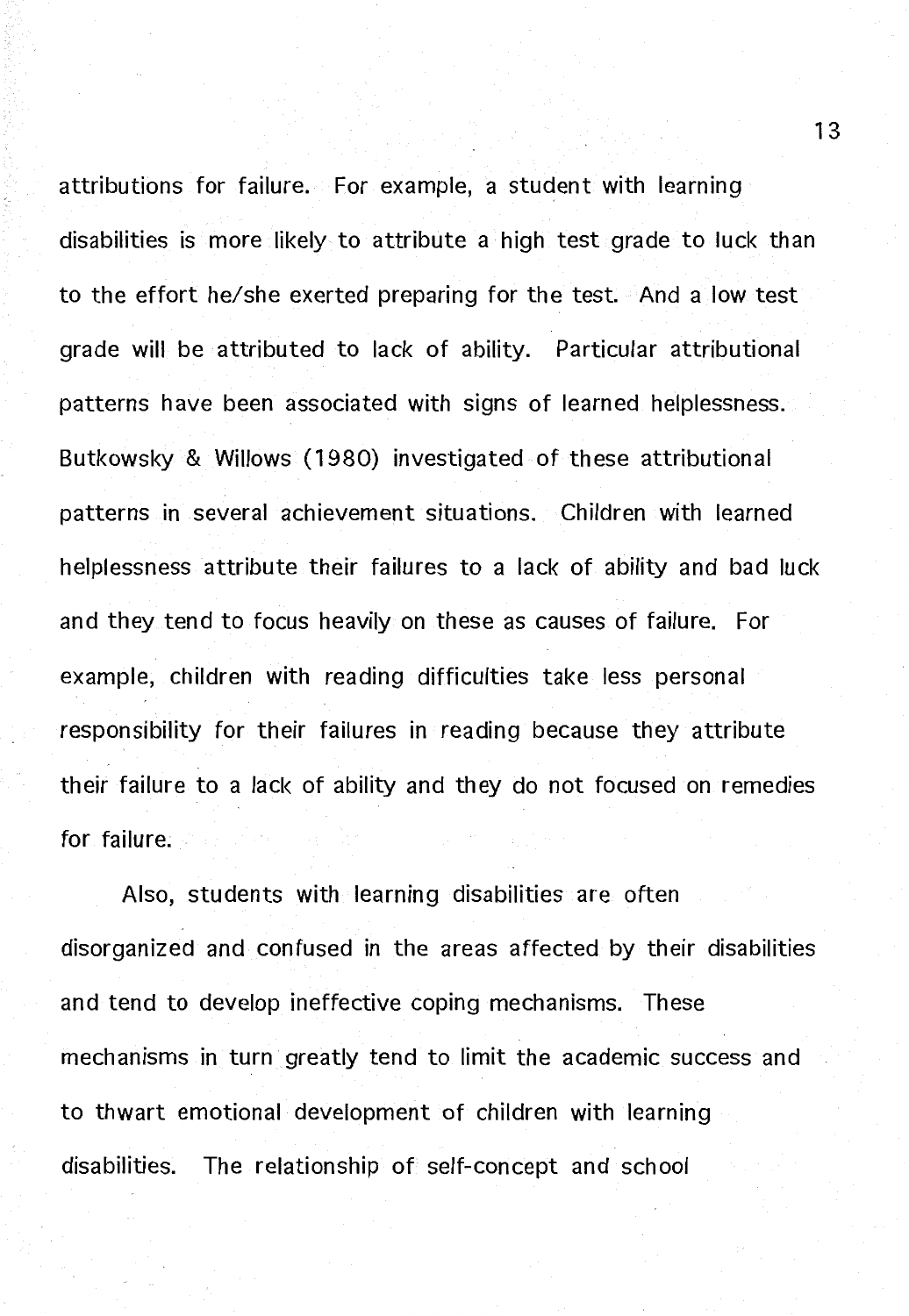achievement is assumed to play a critical role in the academic functioning of children with learning disabilities (Johnson & Morasky, 1 977). How children feel about their potential for school success and how they interpret school experiences are important factors in determining success. This is related to learning disabled students in specific because their abilities are not particularly apparent, these students feel less than adequate when confronted with academic tasks in school.

Another characteristic among students with learning disabilities is a pattern of passive behavior. Such students frequently exhibit poor eye contact, resist making choices, fail to ask questions or use effective study skills, experience discomfort when receiving complements, and avoid taking risks. These children generally do not use self-monitoring techniques, and are usually unaware of having used any such strategies at all when they complete tasks successfully (Kay, 1986).

#### Etiological factors of learning disabilities

What makes learning difficult for children with learning disabilities? According to Adelman (1992), failure to differentiate

14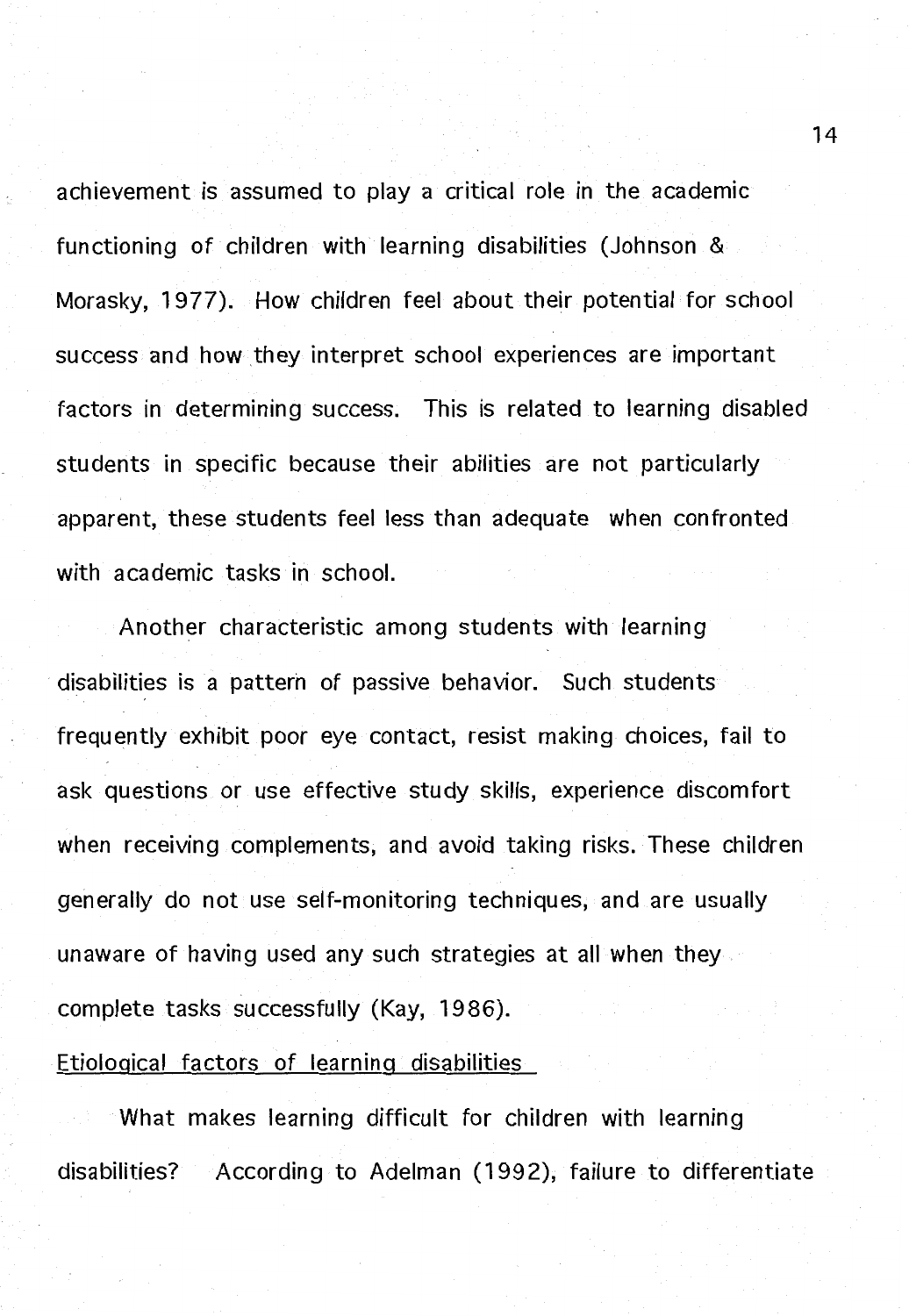between types of learning problems (i.e., reading, math) in term of underlying causes has contributed to widespread misdiagnosis, and to prescriptions of unneeded specialized treatments. This may be due to the fact that research has yet to determine specific neurological dysfunctions as the causes of specific learning disabilities. Students in whom learning problems are suspected to have a neurological etiology cannot be distinguished from other students with unexplained underachievement. Theoretically, it is reasonable to speculate that a small group of students with learning disabilities may have relatively minor internal disorders causing minor central nervous system (CNS) dysfunctions which makes learning difficult even under good teaching circumstances. In most cases, however, it is impossible to determine the primary instigating factor responsible for a specific learning problem. As a result, most individuals currently diagnosed as having a learning disability have been labeled as such based primarily on perceived discrepancies between the students' performances and their potential.

In addition, as a way of reducing the confusion caused by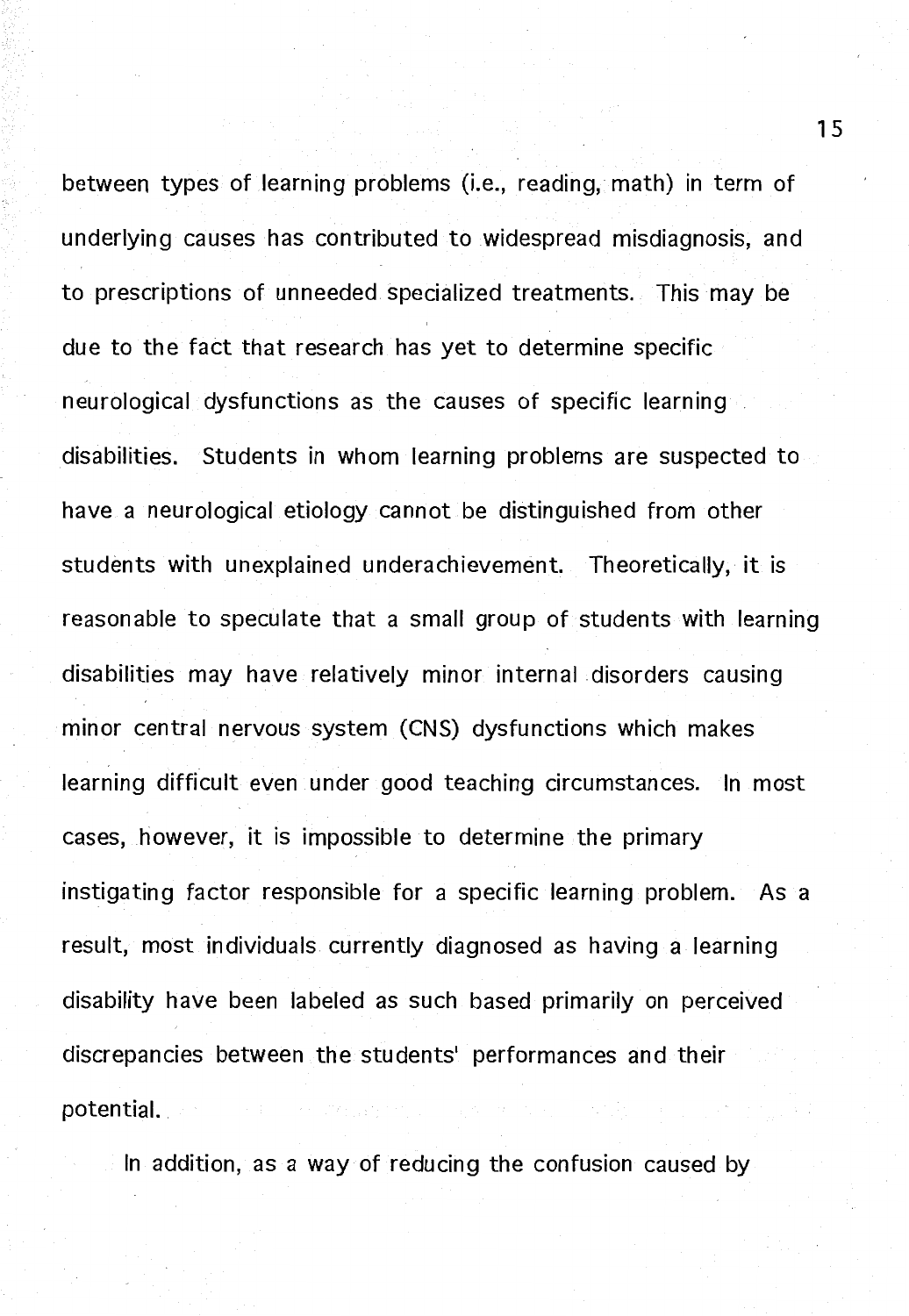varying definitions and. criteria, it is important to report to the teacher specific kinds of background information such as demographic, personality, and programming variables on every student with learning disabilities. There are cases when an individual's disabilities predispose him or her to learning problems. There are also situations in which the students' environments are so inadequate or hostile that individuals begin to have trouble learning despite the fact that they have no disability. Finally, it is important to note that learning problems can be caused by a combination of personal and environmental factors (Adelman, 1992).

#### Types of Learning Disabilities

Those who write definitions of learning disabilities do agree on one issue: youngsters with learning disabilities are a heterogeneous group of children. Researchers, teachers, and parents do not believe that there is only one type of learning disability. They generally agree that some pupils have difficulty in certain areas, while others have difficulty in other areas. McKinney (1984) critically examined the findings of researchers who have attempted to divide heterogeneous samples of children with learning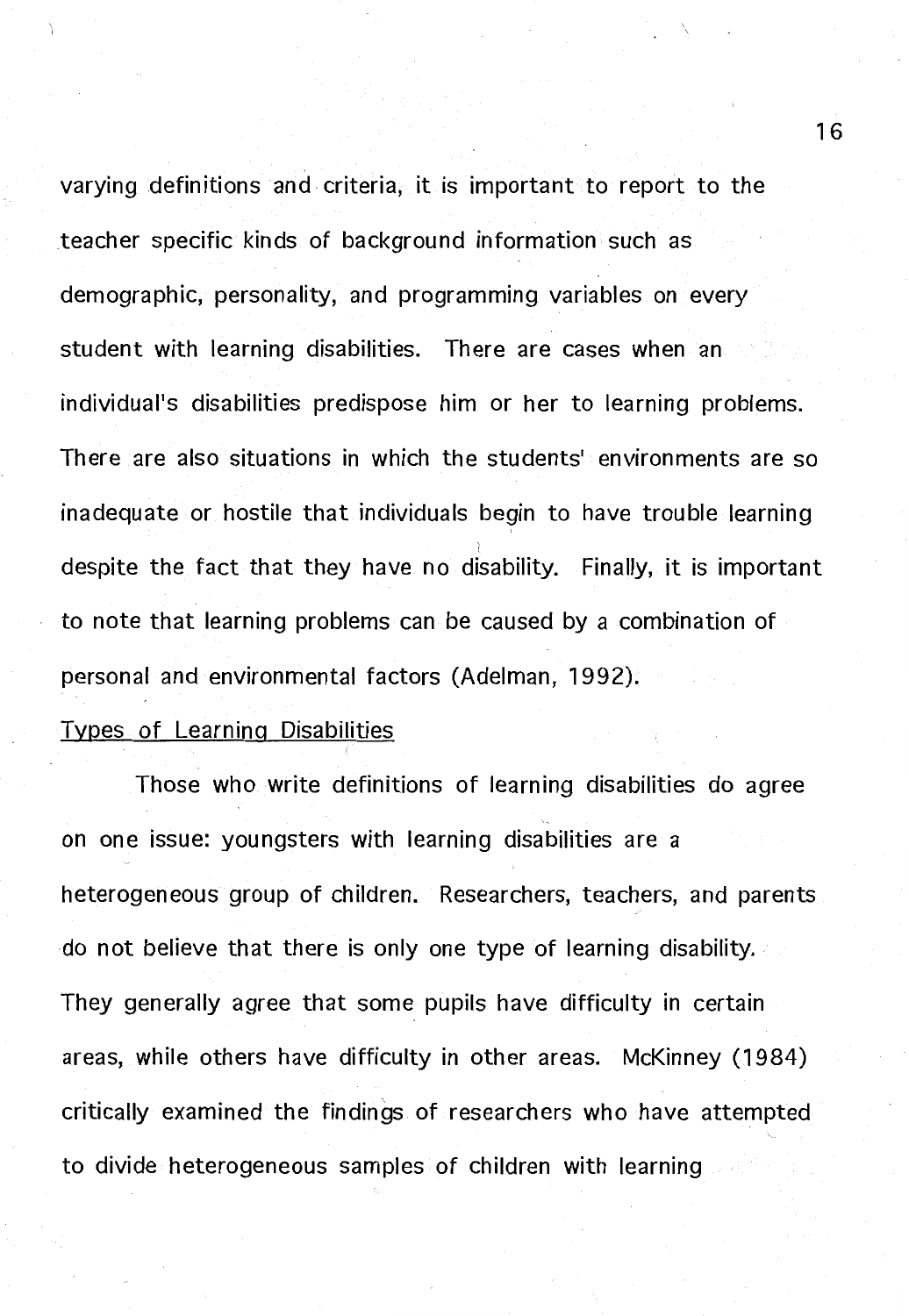disabilities into more homogeneous subtypes. Some of the common areas of difficulty for children with learning disabilities identified from this literature included: perceptual-motor impairment, attention disorders, language, memory and thinking; distractibility, impulsivity and emotional liability; poor motivation and self-concept; deficiencies in basic academic skills; and equivocal neurological symptoms. Based on his research, McKinney has identified four subtypes of learning disabilities. McKinney's classification constitutes one of the first steps taken toward the development of an adequate taxonomy of learning disability subtypes.

**Subtype** I represented 33% of McKinney's (1984) sample. Students in this category had average verbal skills and deficits in sequential and spatial skills. Students in this category generally displayed in the behavioral profile a lack of independence and task orientation. These students often needed to be told exactly what they were to do. Teachers rated the students in this category as more considerate and less hostile than other types of students with learning disabilities. Academically, these students were mildly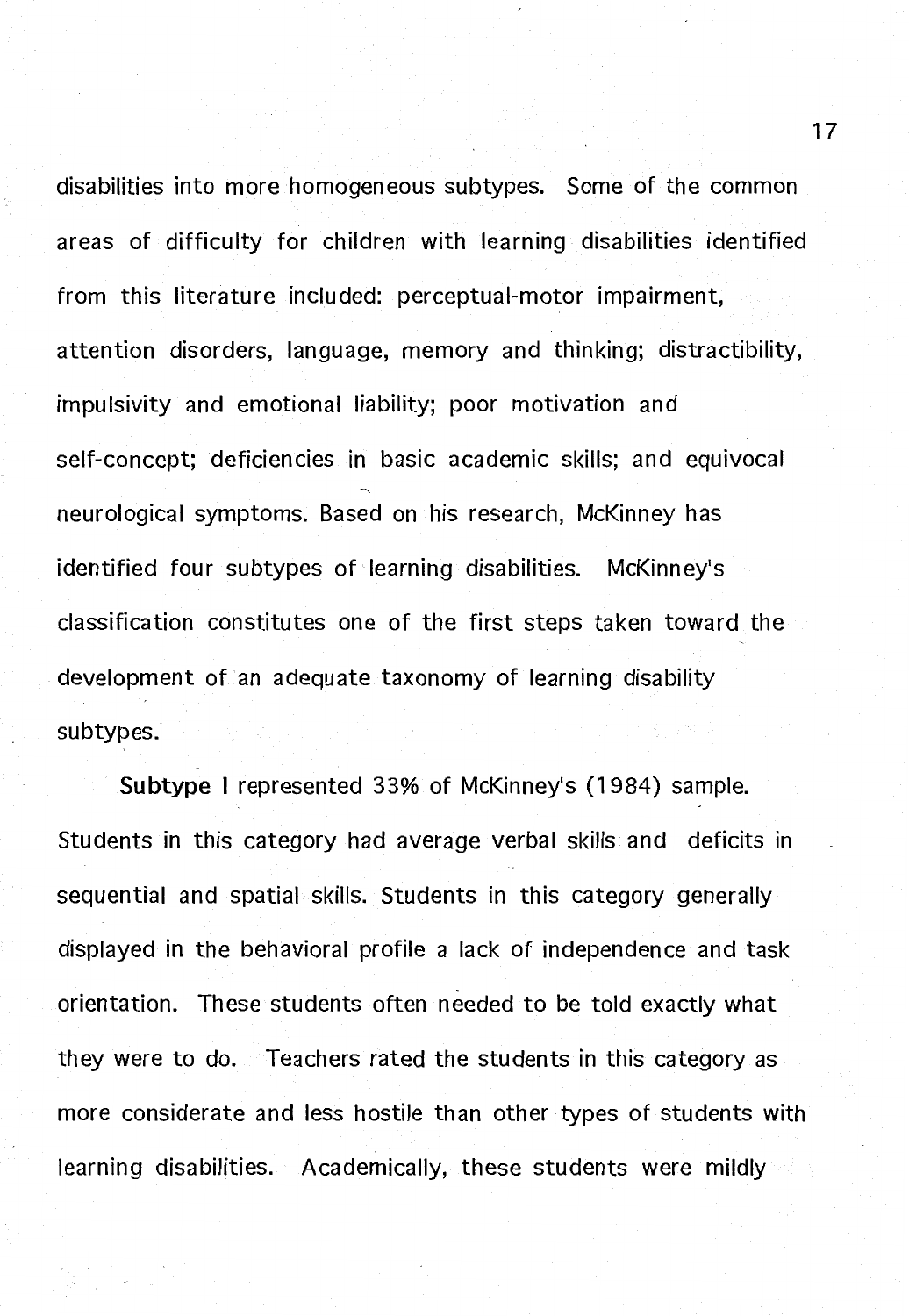impaired in reading and math.

**Subtype** II represented 10% of the sample. Students in this category displayed the greatest scatter on the Wechsler Intelligence Scale for Children-Revised (Wisc-R). Students in this category were rated by their teachers as lower in behavioral skills than other types of students with learning disabilities. They were less considerate and more hostile. Furthermore, students in this category were less competent academically (i.e. poor vocabulary level, poor reading scores), and less oriented toward academic tasks than other students with learning disabilities.

**Subtype** Ill represented the largest group constituting 47% of the sample. Although these students have good conceptual skills, their scores on the intelligent test Wisc-R were unremarkable. Children in this subgroup were rated low on their degree of taskorientation. While these students were as extroverted as nondisabled pupils, they were rated as less considerate and more hostile than youngsters in other categories of learning disabilities.

**Subtype IV** represented 10% of the sample. They are much like those in Subtype I; however, subtype IV students did not display

18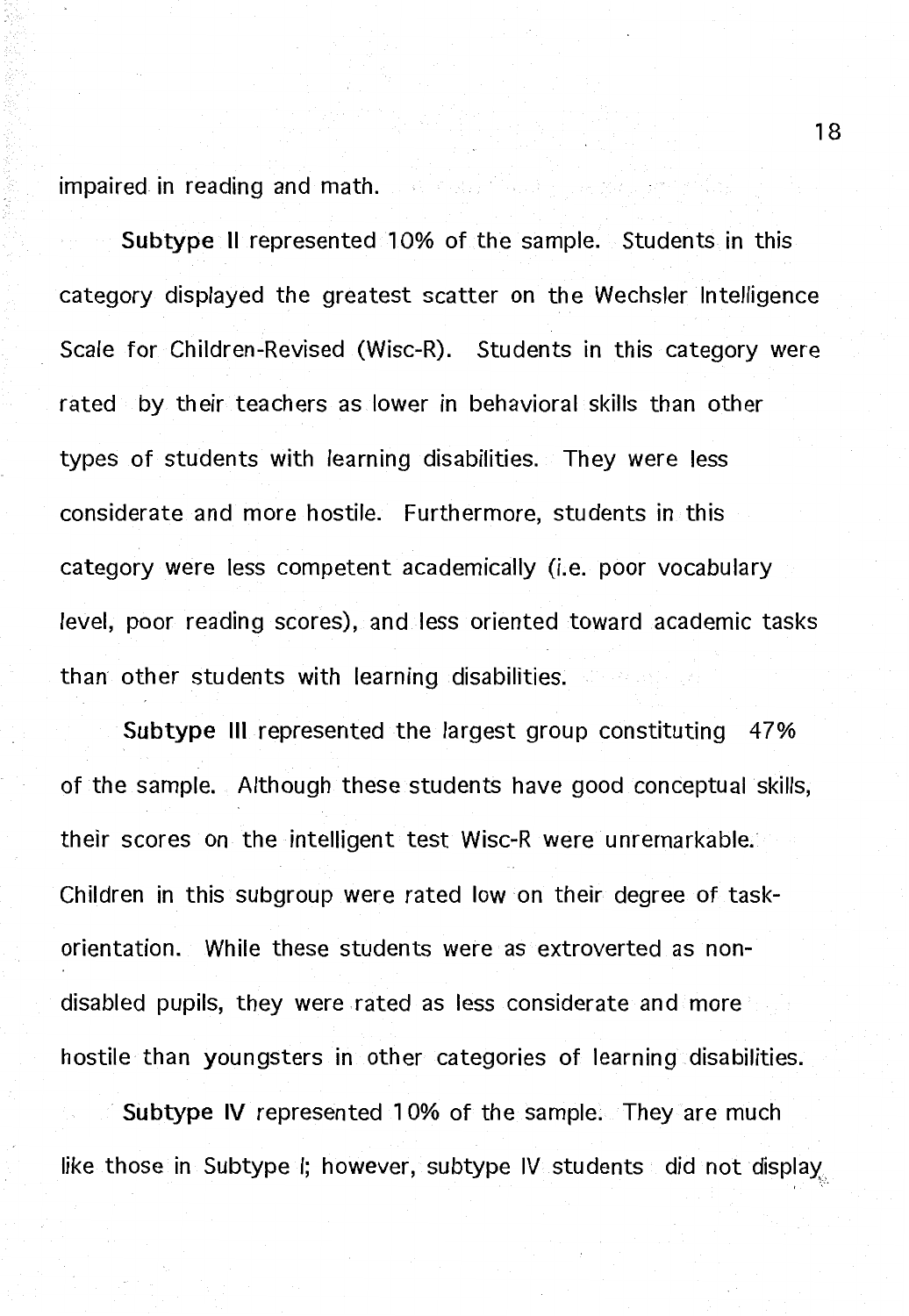behavioral disorders, such as not conforming classroom rules. This group was also more academically impaired than students in either Subtypes I or Ill.

According to the learning disabilities definition of the National Joint Committee on Learning Disabilities, learning disabled students can be represented in three types: **Type** I students have learning problems which have been caused by outside factors, such as inadequacies in the environment in which learning takes place. For example, a classroom that has poor light or distracting stimulus with which children find difficult to concentrate. Also, poor pedagogy (inadequate teaching) can constitute an external causal factor. **Type** II students do not learn or perform well in situations in which their individual differences and vulnerabilities are poorly accommodated or are responded to with hostility. For example, a student with poor reading level working with a high level reading book might well experience high levels of anxiety and concomitant lower performance. It is difficult to distinguish this from actual learning disabilities. **Type** Ill students have learning difficulties which are caused by factors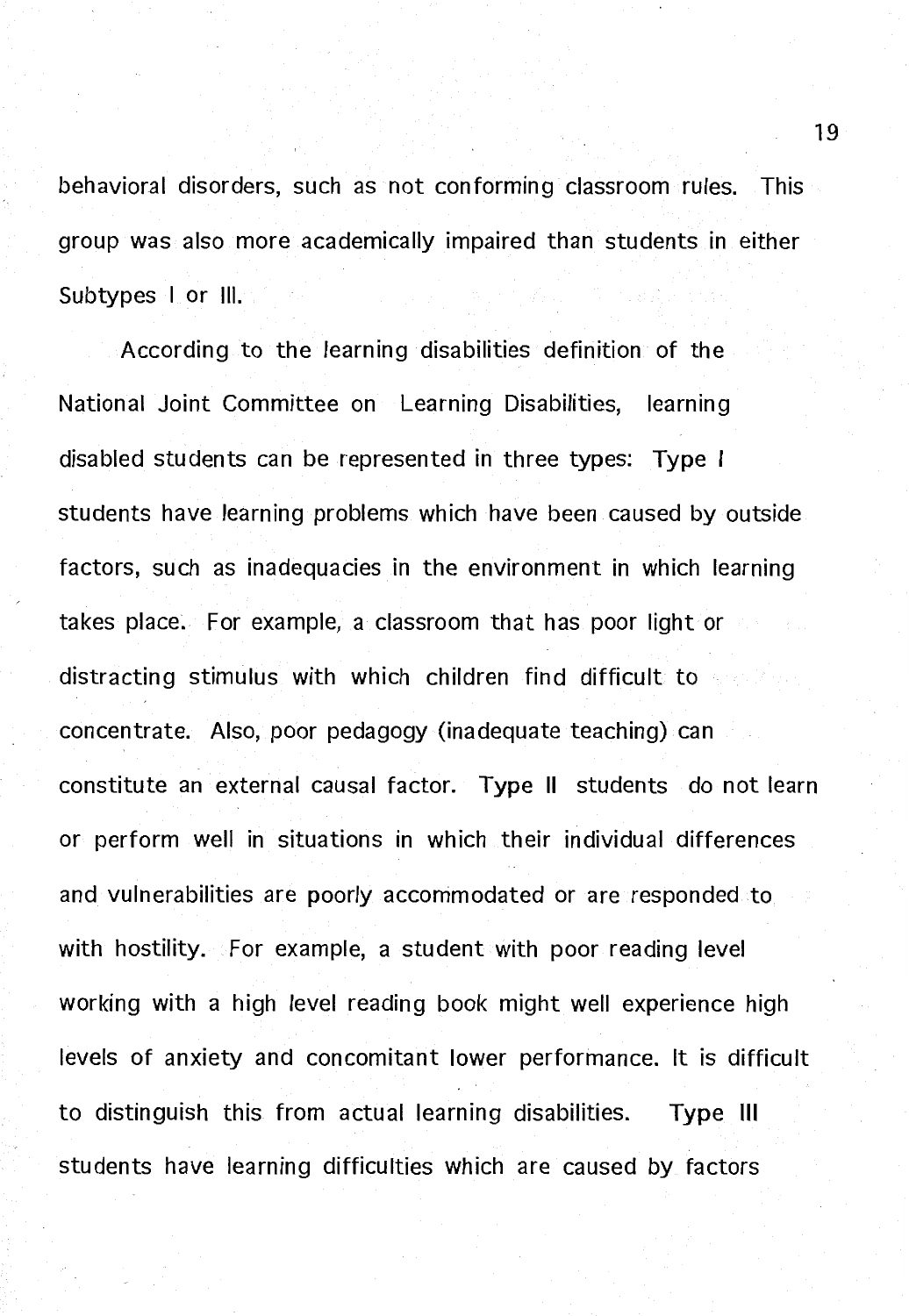within the individual. For example, a child who has sensory deficits may perceive sensory stimuli differently. He/she may see "was" and perceive "saw", or he/she may have great difficulty with auditory discrimination and thus find it very difficult to perceive the difference among phonetic sounds.

#### Summary

Although the term "learning disabilities" was not coined until the 1960's, the topic of learning disabilities is not a recent discovery, but rather a historical issue in education. Controversies about the definition, characteristics, causes, and types of students with learning disabilities have served to improve the education offered to this group of students. Research conducted to assist our understanding of these students has brought attention to their educational needs and has led to advances in pedagogical techniques. These pedagogical advances are the subject of Chapter Ill.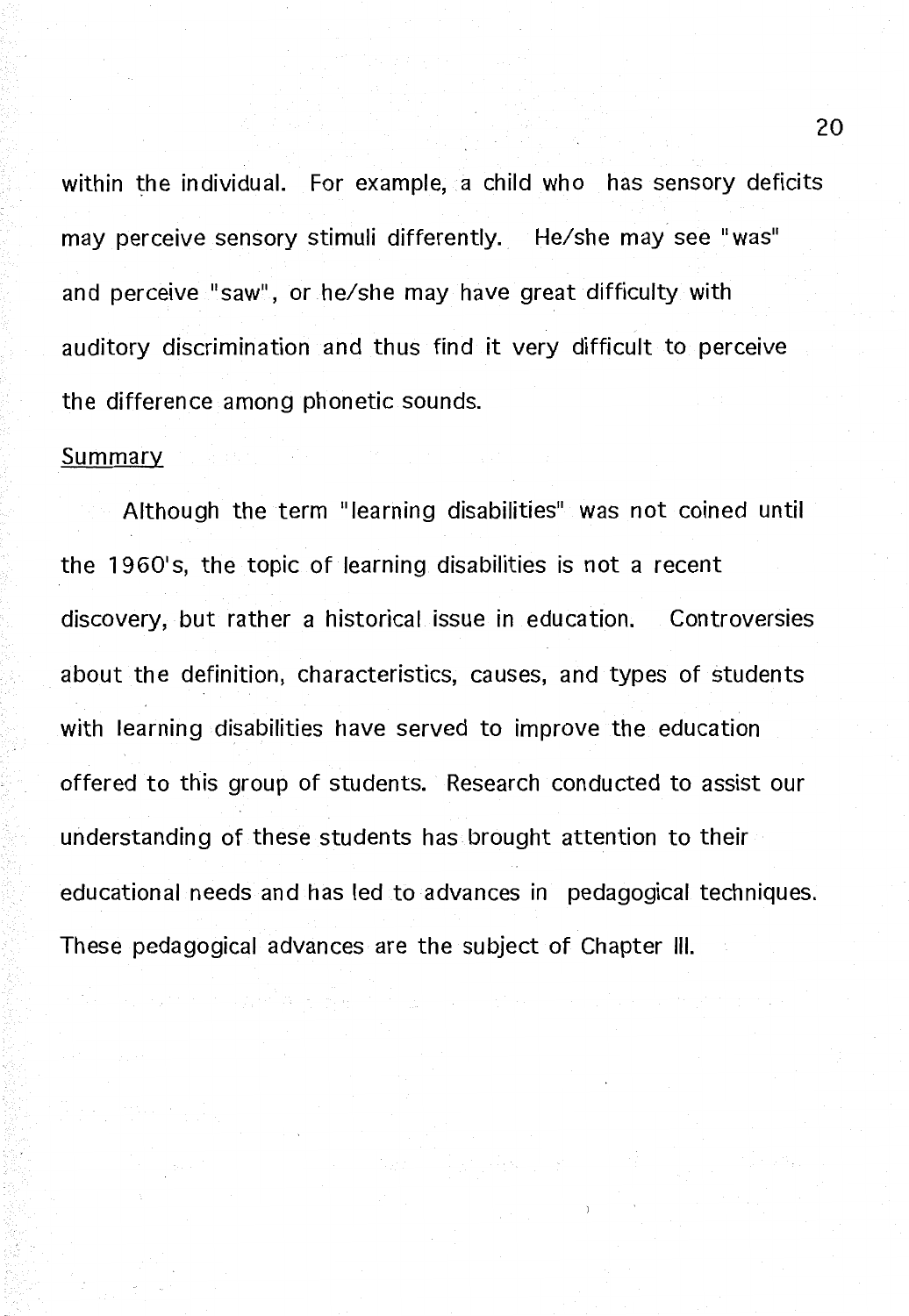#### Chapter III

고급무 발

#### Educational Considerations

Students with learning disabilities possess different characteristics and learning styles. In addition, learning disabilities may arise from a variety of causes. As a result, professionals need to consider a variety of factors in order to understand the students' problems and generate appropriate instructional strategies to best prepare students for independent living (Westman, 1990). Moreover, children with learning disabilities are a heterogeneous group since characteristics and causes differ from student to student. As a result, no one instructional approach will meet the diverse needs of all students with learning disabilities. Thus, teachers must appreciate each student's uniqueness, and be willing to examine and use a variety of methods and materials. In this chapter, teaching styles, educational-treatment approaches, and the role of the teacher are reviewed.

#### Teaching styles.

The way teachers approach situations, solve problems, handle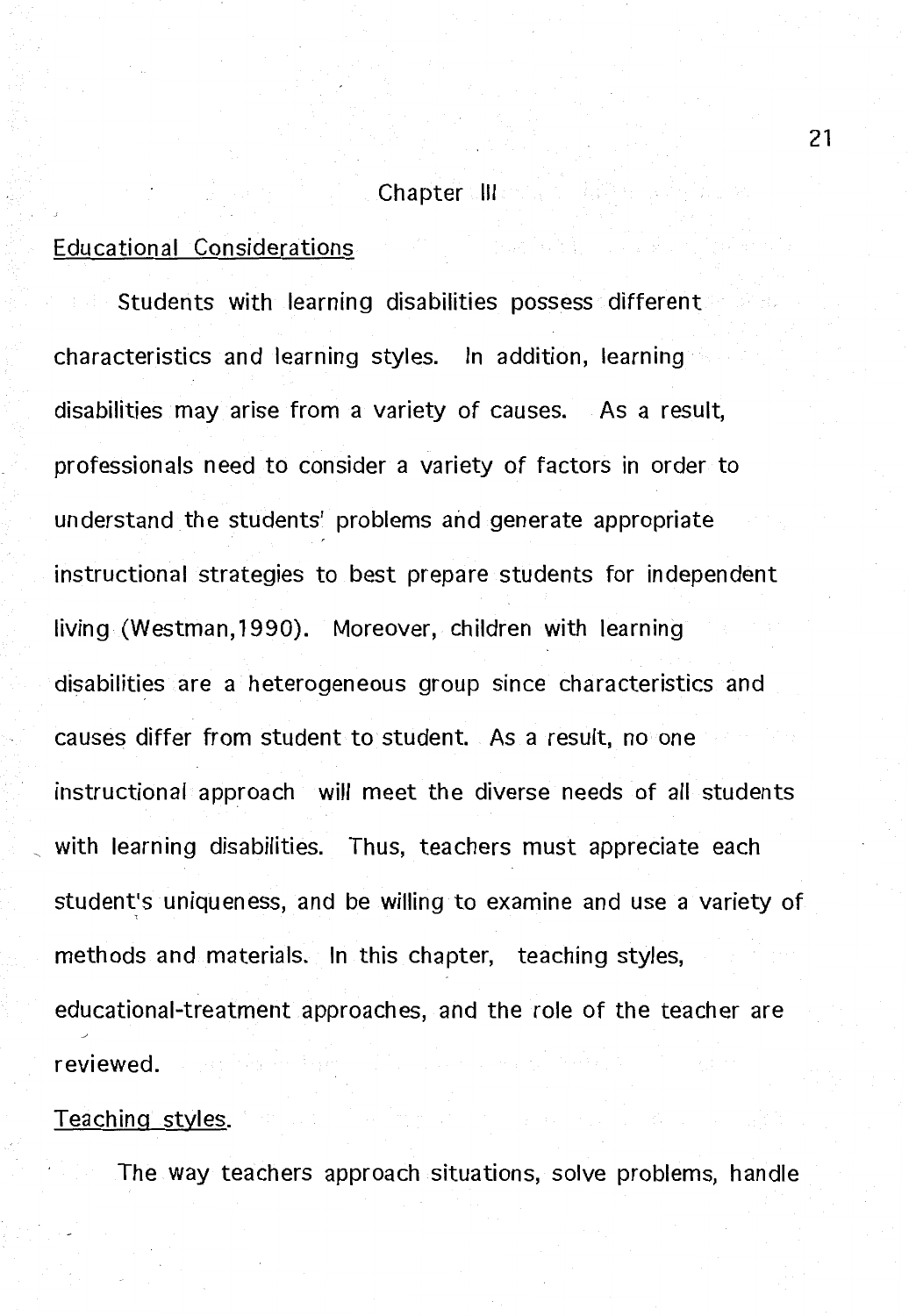their emotions, and treat others are important influences upon children (Carew & Lightfoot, 1979). While many different teaching styles are developed by individual teachers, teachers of children with learning disabilities generally need quidelines in order to develop effective teaching styles. Numerous investigators (Blankenship & Lilly, 1981; Deshler et al. 1984; Mercer, 1991; Rosenshine, 1981) believe that teachers of students with learning disabilities should use systematic instructional procedures. For example, Mercer (1991), in her teaching guidelines, highlights the major findings of numerous investigators. She then proposed specific guidelines that can be incorporated into daily instruction in order to promote the achievement of students with learning disabilities.

First, effective classroom management must exist in order for students to be consistently engaged in academic work. Classroom management refers to the teacher behaviors and activities that encourage learning in the classroom (Dembo, 1991 ). Therefore, when using effective classroom management, students remain on task, disruptions are minimal, and rules and procedures guide the flow of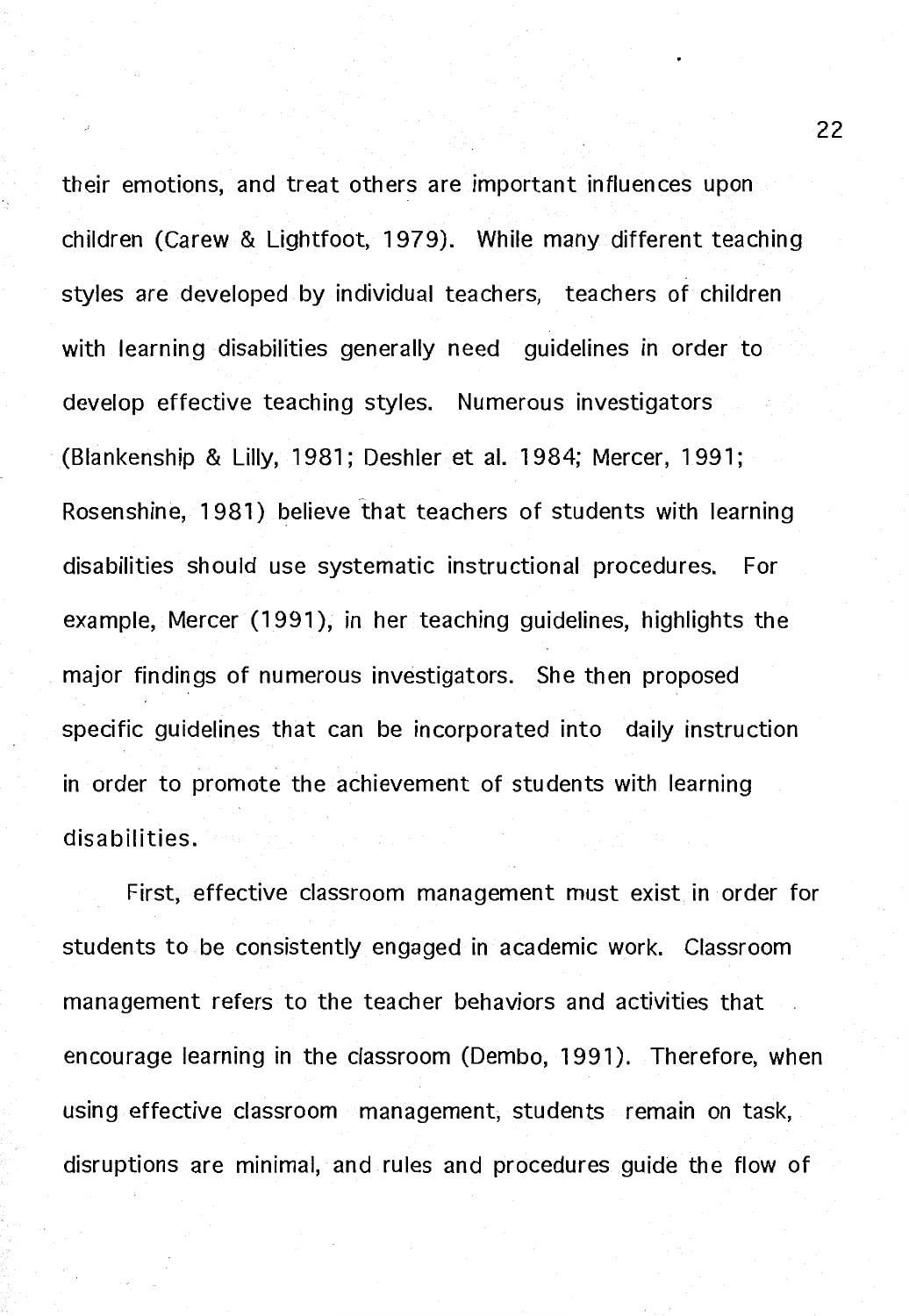the learning activities. Also, effective classroom teachers make consistent use of a few rules and clearly state expectations about appropriate classroom behavior. In addition, good classroom management involves teaching students to be accountable for their own learning. Activities which promote accountability include (a) having students monitor their progress toward instructional goals, (b) participate in planning their practice activities, (c) help and receive help from other students, and (d) participate in goal setting and learning strategies that enable them to be more independent learners.

Second, direct instruction enhances the achievement of students with learning disabilities. Direct instruction involves: 1) the -explicit teaching of problem-solving strategies whenever possible, 2) an emphasis on small group instruction as opposed to students working alone, 3) a systematic technology of correction procedures, 4) a variety of principles for the cumulative review of previously learned material, and 5) an insistence on mastery of each step in the learning process. Studies indicated that direct instruction tends to produce higher academic gains for all special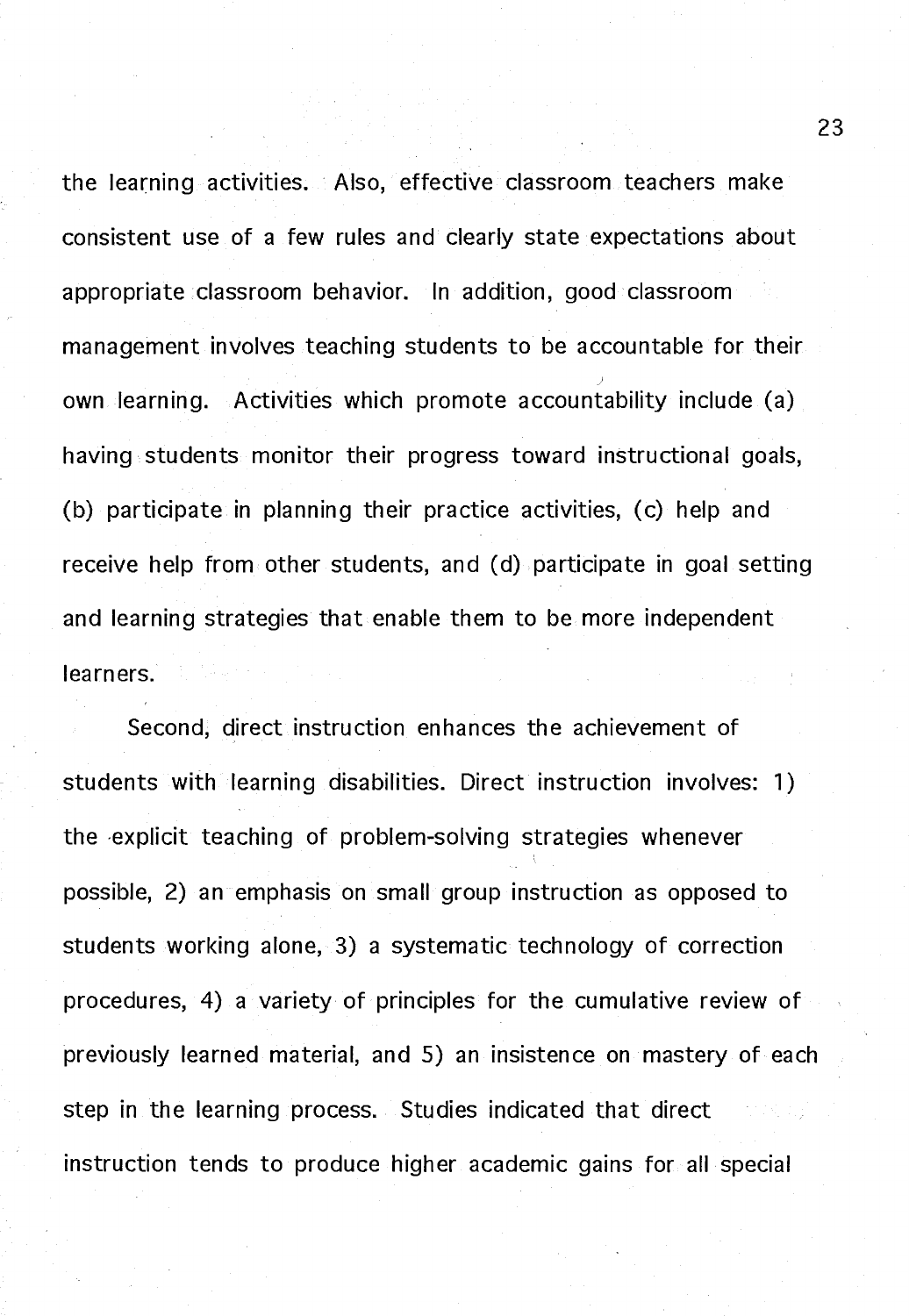education students than traditional approaches (Reith et al., 1982; Gersten & Maggs, 1982; Gersten, 1985). Some of the principles in direct instruction (i.e. complete mastery in each stage of learning process) are quite important for all special education students, even though there is a need for further research. Finally, teachers using direct instruction serve as strong instructional leaders. They select and direct the academic activities, approach the subject matter in a direct, businesslike way, organize learning around questions they pose, and occupy the center of attention.

Third, Mercer (1991) points out that teachers of learning disabled students should provide them with opportunities for success (i.e., frequent questioning of students regarding their knowledge of the content being covered). Children with learning disabilities improve their academic achievement when they have a high percentage of correct responses during teacher questioning and seatwork (Stevens & Rosenshine, 1981 ). Lack of success can lead to anxiety, frustration, inappropriate behavior, and poor motivation. On the other hand, success can improve motivation, attitudes, academic progress, and classroom behavior as applied to students with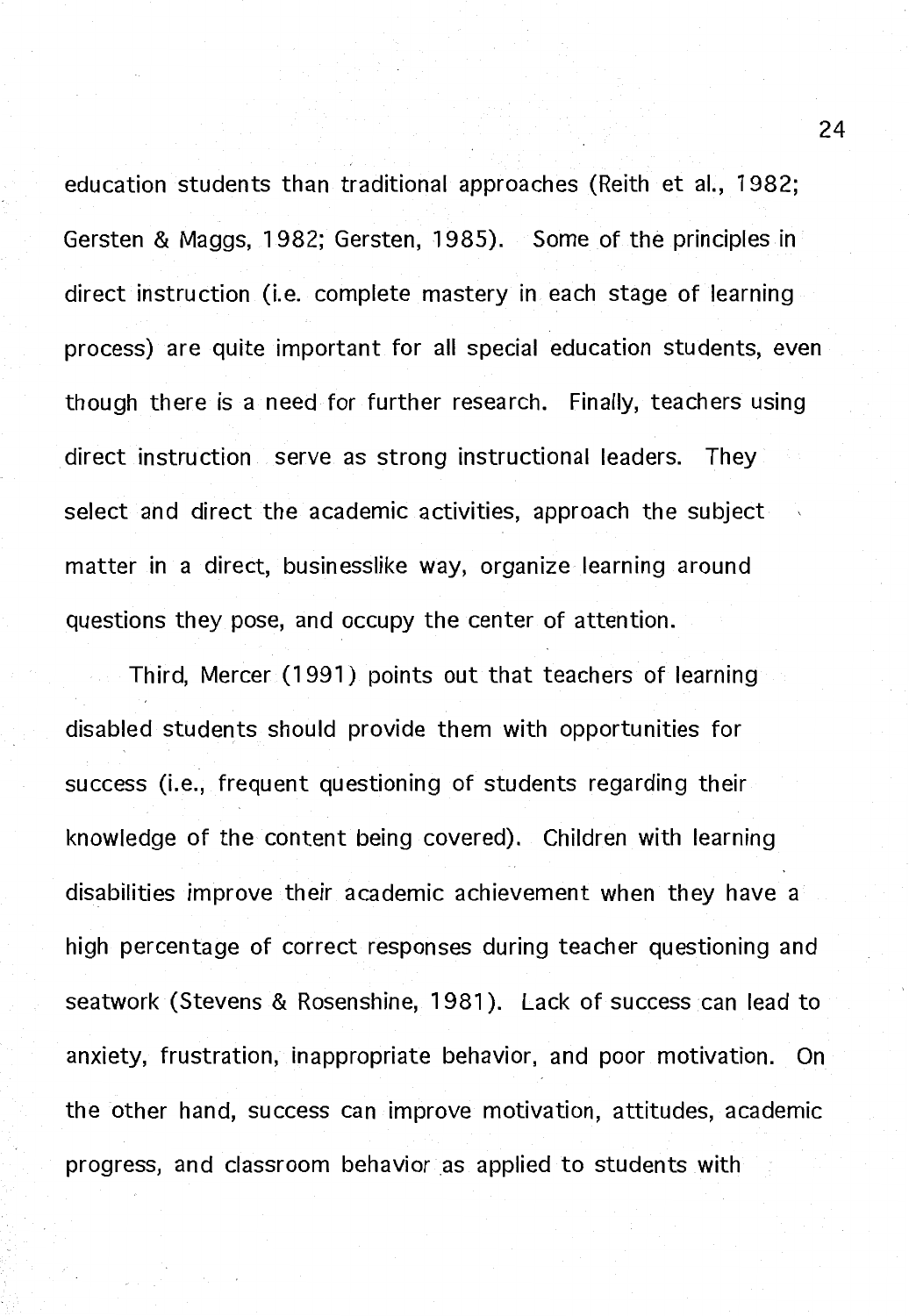learning -disabilities.

Fourth, teachers of children with learning disabilities should establish goals and expectations (i.e., "Our goal for you is to read orally a list of 20 words with 90% accuracy"). Goal setting results from the teacher's effort to match instruction to student and task characteristics. Thus, appropriate instructional, goals are based on a careful assessment of each student's learning needs (Mastropieri & Scruggs, 1987). Also, student attention and achievement improve when teachers present clear goals and precise directions. In presenting goals, effective teachers clearly identify the students' goals and what they need to do to achieve them.

Fifth, the effective teacher monitors progress (i.e., students move to the next level of learning after mastering skills in an explicit sequence of objectives) and provides feedback (i.e., tells the student if his/her answer is either correct or incorrect in order to improve performance). The teacher of children with learning disabilities continuously checks the behavior and academic work of students and adapts instruction to ensure that an appropriate instructional match is being maintained (Bireley & Hoehn, 1987;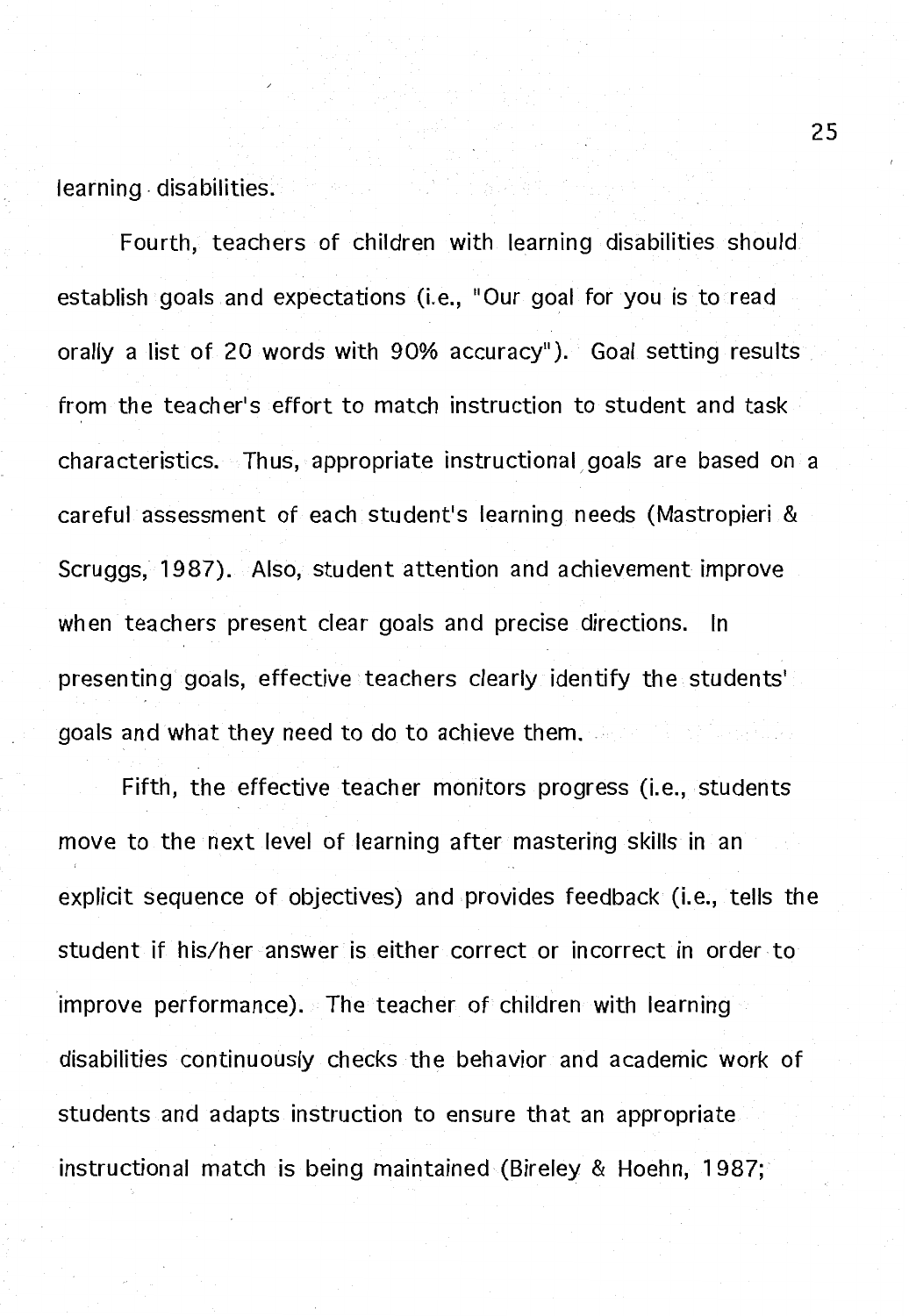Cotterell, 1982; Deshler et al. 1978; Lashell, 1986)

Sixth, the teacher of children with learning disabilities needs to provide positive and supportive learning environments. For instance, when the teacher is cheerful, supportive, and enthusiastic, students tend to model those actions and attitudes. This can result in a pleasant, productive learning environment because children with learning disabilities need support and encouragement from others to sustain interest in schoolwork (Lovitt, 1977; Deshler & Schumaker, 1986).

In addition, studies have found that teachers of students with learning disabilities need to teach them to be independent learners and active problem solvers (Kay, 1986; Torgesen, 1982). Also, teachers should focus on teaching students to generalize their skills across different curricular areas. Finally, many students with learning disabilities lose their motivation to learn due to a history of frustration and school failure. The teacher of children with learning disabilities needs to develop systematic procedures for increasing motivation. Therefore, the establishment of realistic instructional goals and specific mastery criteria are important to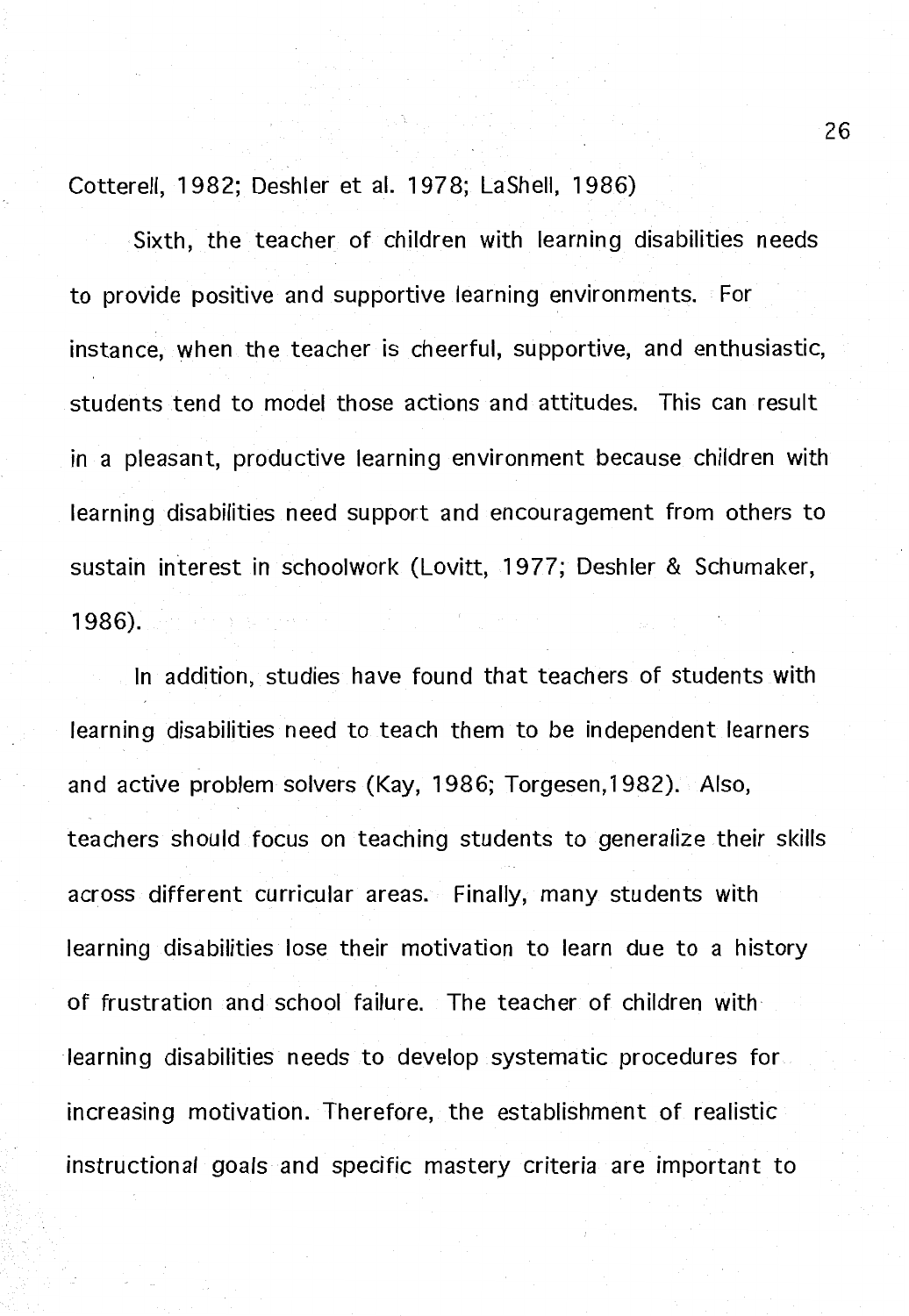#### student\_motivation.

#### Educational Treatment Approaches

This section presents information on the commonly used educational-treatment approaches for children with learning disabilities. A variety of general approaches to instruction have been suggested for use with the learning disabled students. There major approaches are behavioral treatment intervention, metacognitive model of learning, and learning strategies. These three approaches have strong foundations in theory and good empirical support for their effectiveness. Hallahan, Kauffman and Lloyd (1985), Wallace & Kauffman (1986) are among the scholars who have developed and researched these approaches. Besides the three major approaches this section presents also the problemspecific approach and the co-ecological approach.

#### Behavioral Approach

The behavioral approach is one type of educational treatment for learning disabilities. Maheady, Duncan, & Sainato (1982) report in their research that 90% of teachers working with learning disabled children used behavioral interventions in their classes.

27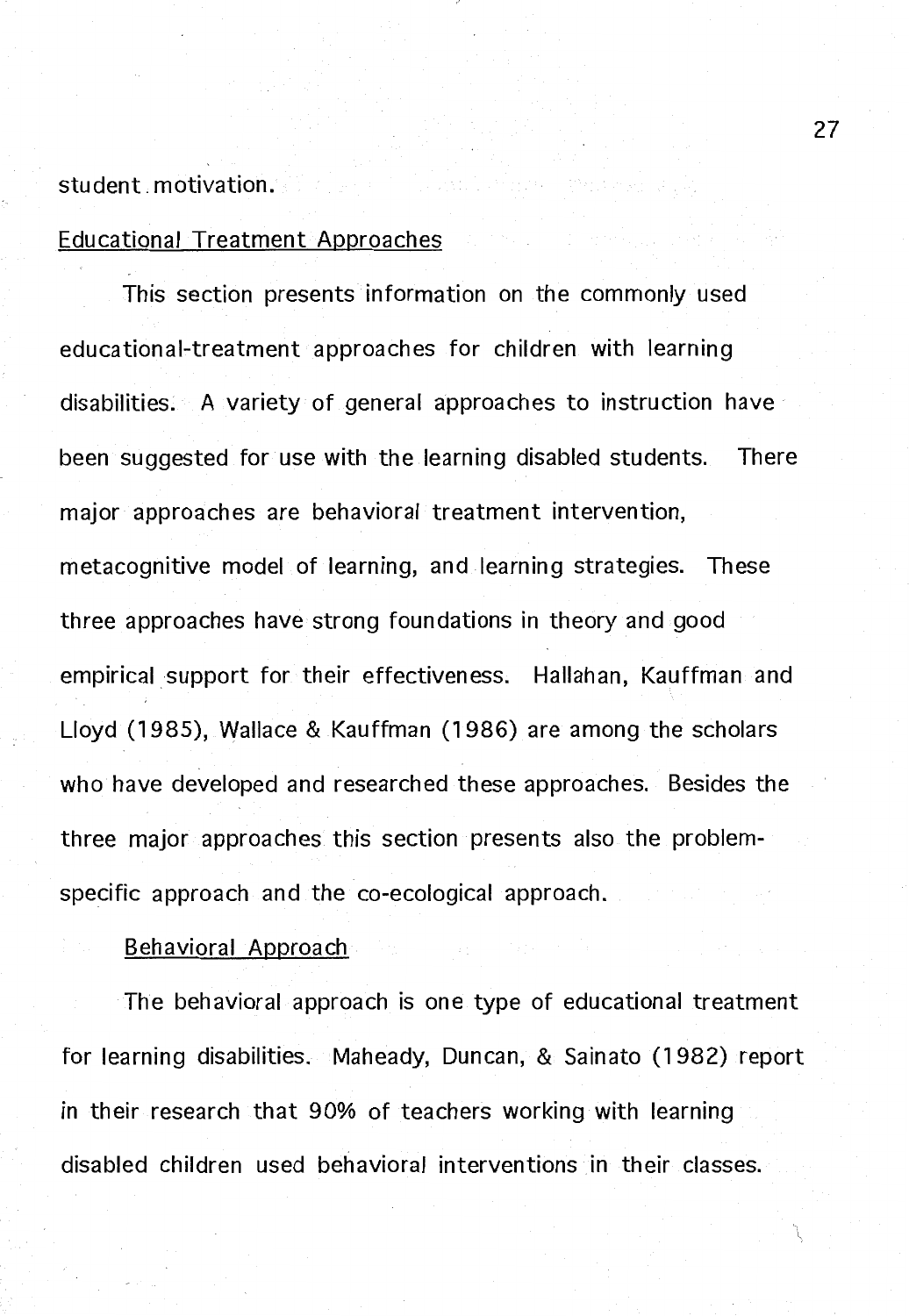Maheady et al. (1982) research demonstrated that behavior modification is the major system of classroom management among teachers of children with learning disabilities. Behavioral psychology concentrates on measurable behaviors, and their antecedents and consequences. Behavioral techniques are effective for children with learning disabilities because teachers can elicit and control the behavior of the students by accurate measurement of those behaviors and manipulation of the antecedents and consequences of those behaviors. For example, children who are easily distracted, who turn in incomplete work, and who are off task in the classroom are capable of performing better when they are taught methods to manage these specific behavior (Zeluff, 1988) Also, behavior modification techniques may be thought of as a set of procedures designed to measure and manipulate behavioral change. For instance, the child can be taught self-discipline in organization and study habits. Behavioral psychologists tend to concentrate on the positive consequences of behavior. Positive reinforcement is the application of consequences that increase target behaviors. Hilton (1985) found that the use of a positive reinforcement system

28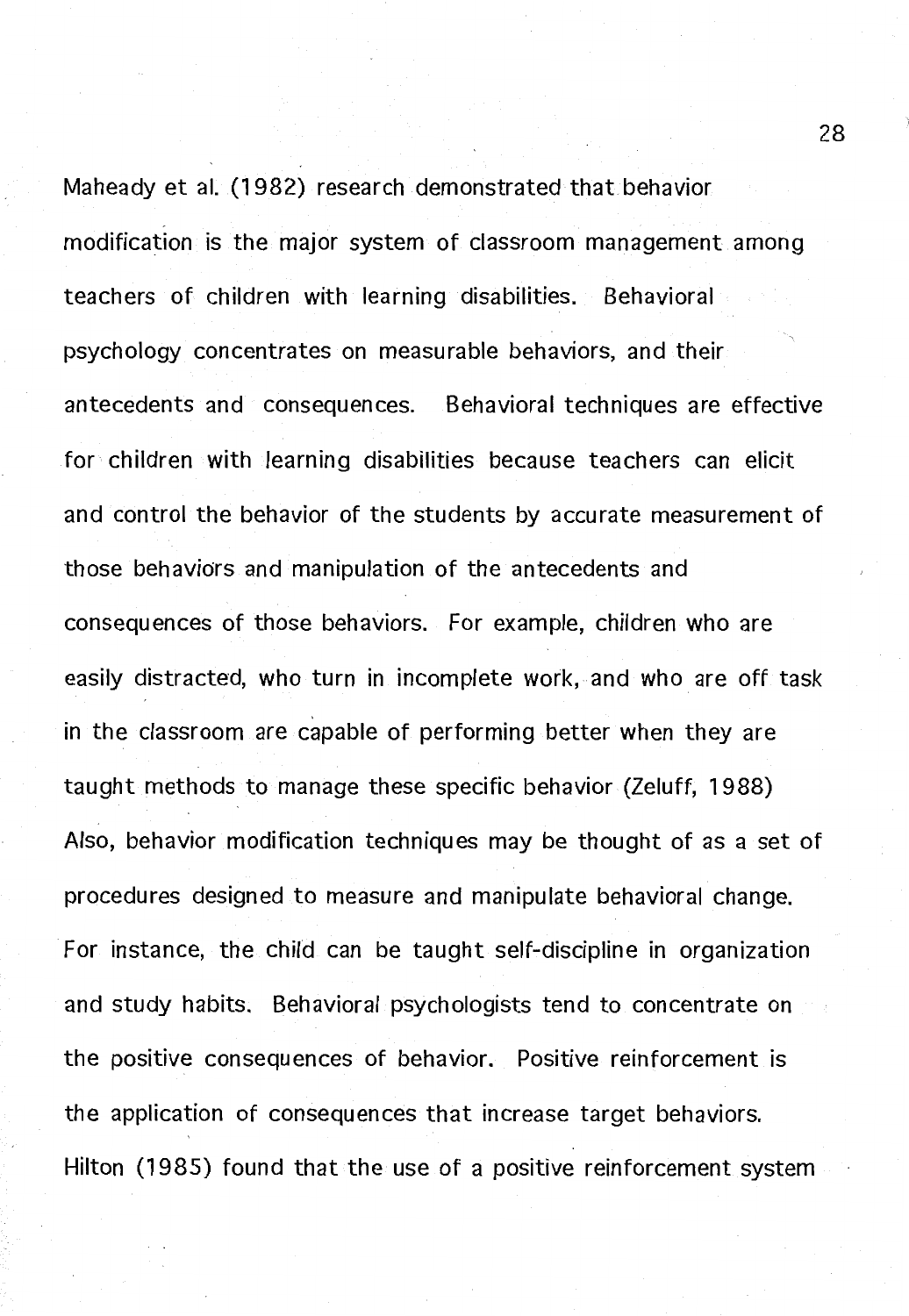was a powerful tool for managing problem behavior among children with learning disabilities. Moreover, teachers reported that when using positive reinforcement they feel better about teaching and that their students with learning disabilities displayed improved behavior. Therefore, teaching strategies that utilize positive reinforcement to manage the behavior of students with learning disabilities are very effective. For example, one useful method for providing ongoing reinforcement is the use of a token economy (Hilton, 1985; Robinson et al., 1981; Rosenberg et al., 1985). A token economy is a system of payment for work completed and appropriate behavior in the classroom. Another effective method is the behavioral contract which includes a written agreement between a child and teacher specifying a change in behavior and a reward for the change. According to Salend (1987), the use of behavioral contracts offers an excellent opportunity to involve students in their behavior change process with positive results. The teacher and the student select the behavior that needs to be changed and they develop a contract that establish the rules.

Also, there has been considerable use of negative consequences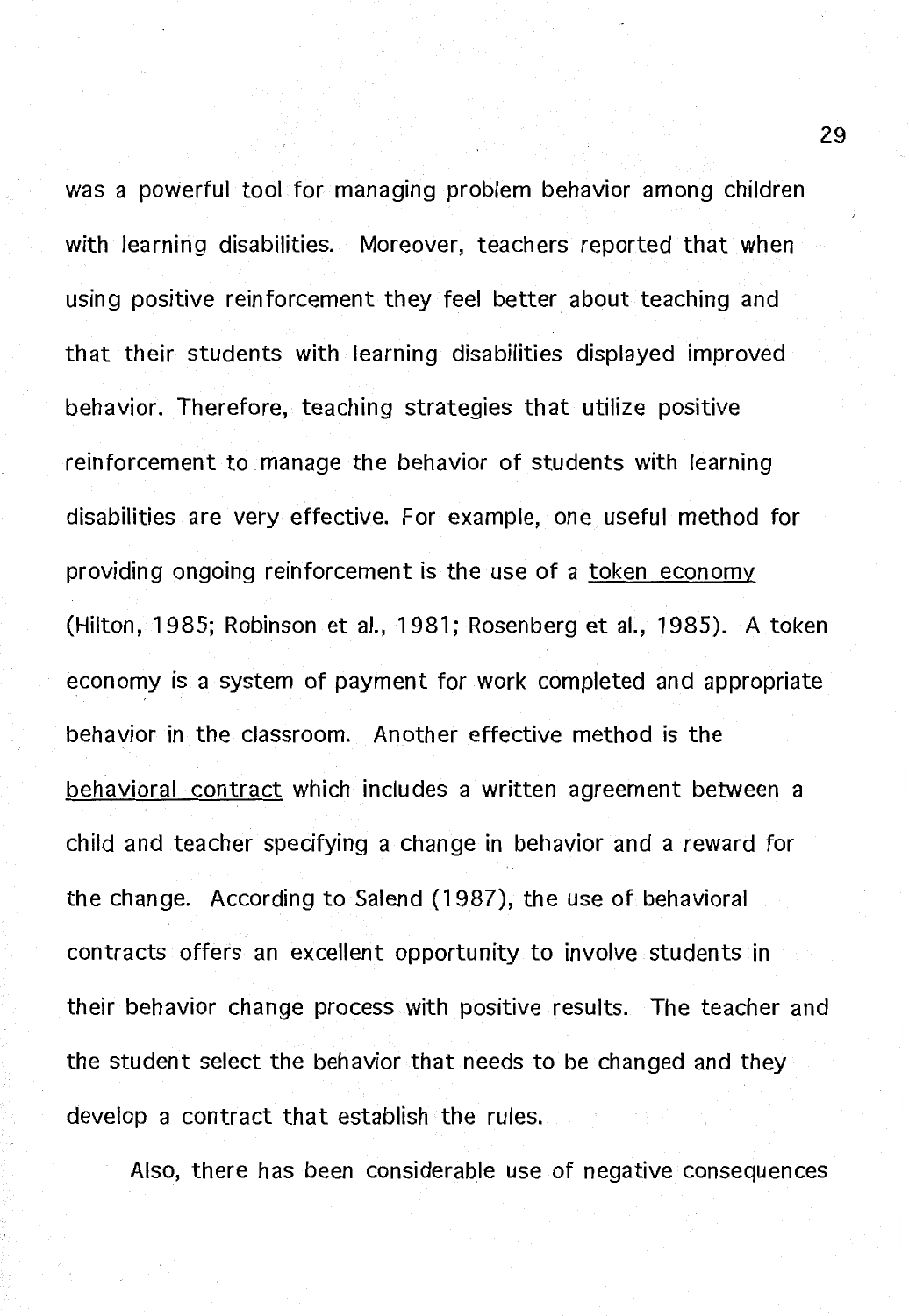m the educational treatment of children with learning disabilities (Maheady, Duncan, & Sainato, 1982). One of the procedures that uses negative consequences is timeout. Timeout (Powell & Powell, 1982), involves the removal of the possibility of reinforcement for a specified period of time (i.e., the child is unable to earn reinforcement from persons or activities). This procedure is effective only if the person's environment changes from one in which reinforcement is available to one in which it is not. In summary, behavioral strategies have been shown to be effective in changing behavior of students with learning disabilities;

#### Cognitive Behavior Modification

Another interventional approach for students with learning disabilities, metacognitive instruction, is receiving particular attention from researchers and use of this approach is increasing (Bender, 1992). This term means thinking about thinking, or the use of inner language to plan a thinking/learning activity.

Increasingly, the notion of cognitive strategies is influencing the direction of theory and research in learning disabilities. Researchers in the field of learning disabilities agree that these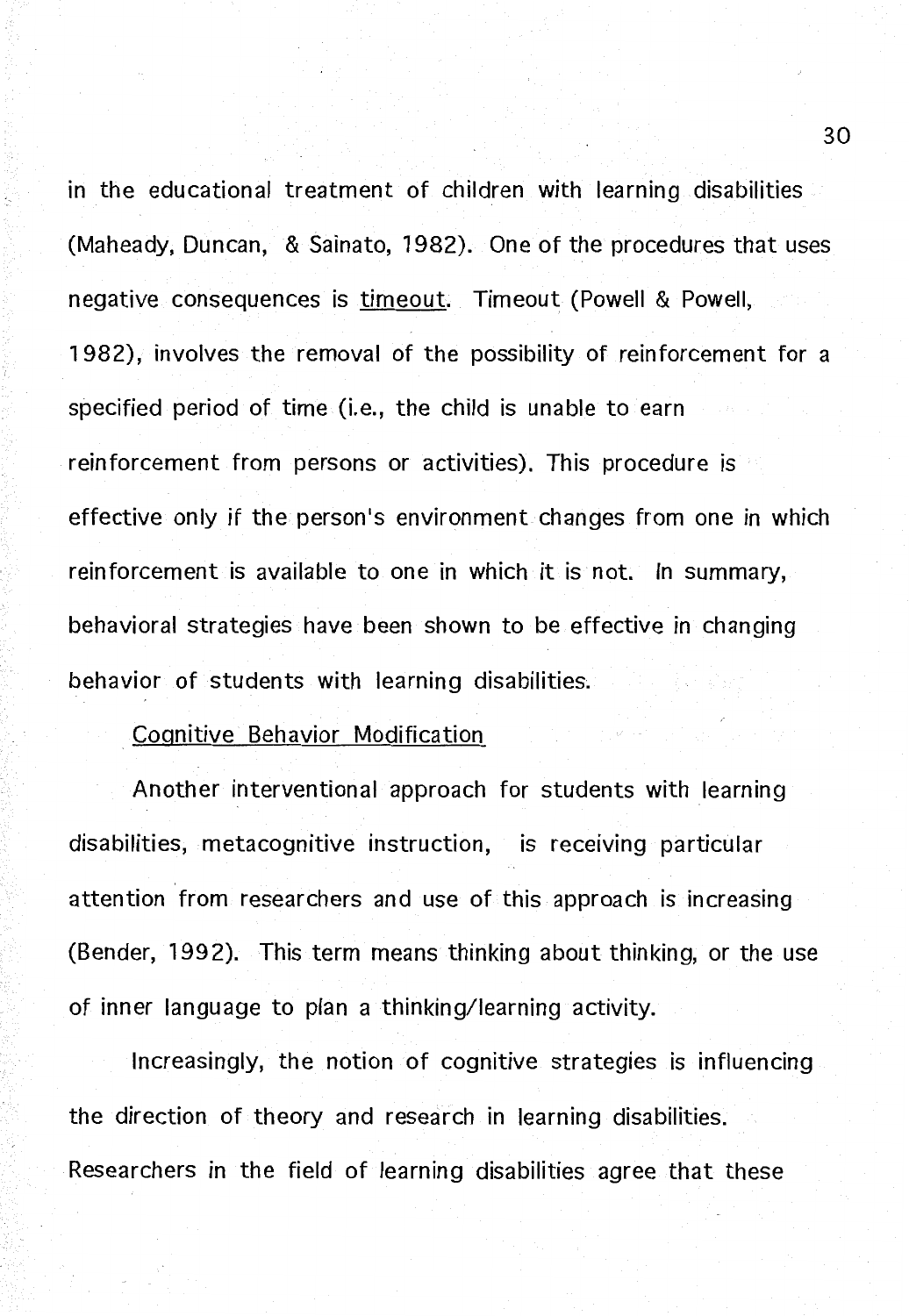children fail to use either spontaneous or effective task-appropriate strategies (Gerber, 1983; Montague, 199 2; Ryan et al. 1986). However, Clark, Deshler, Schumaker, Alley, and Warner (1984), found that students with learning disabilities can learn strategies such as visual imagery and self-questioning and can apply them in both reading and grade level materials. Visual imagery requires the student to read a passage and to create visual images representative of the content of the passage. Self-questioning teaches the student to form questions about the content of the passage as he/she reads to maintain interest and to enhance recall. According to this research, the students' use of these strategies resulted in greater comprehension scores from the pretest to the posttest. Also, Clark et al. (1984) concluded that these strategies teach the students how to learn. Students with learning disabilities can also be taught to use strategies designed to increase their reading comprehension (Clark et al., 1984). Furthermore, most cognitively based instructional strategies focus on giving the students the correct set of inner language statements to be used as self-instruction while the student completes the task.  $\Delta$  As a result, this learning model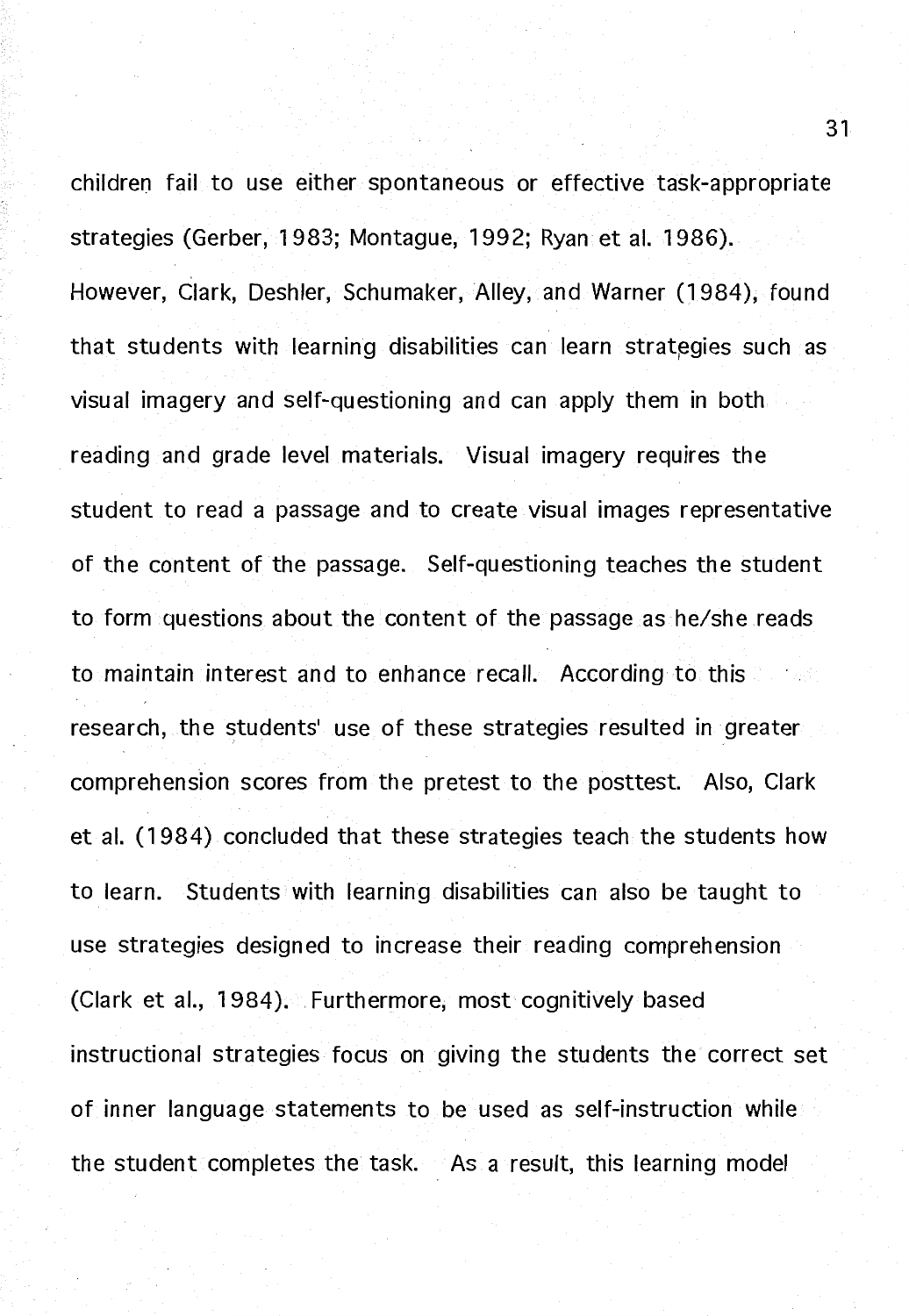became known as the *metacognitive model* (Ryan, 1986).

Some activities referred to as metacognition involve overall planning of the cognitive task, self-instructions to complete the task, and performance self-monitoring, or checking to see that each phase of the task is completed appropriately and in the appropriate order. An example of self-monitoring is when the student has a checklist on his/her desk with a sequential order of procedures that need to be completed for the assignment. Another self-monitoring procedure is designed to help students increase their attention to academic tasks. During this procedure, the student periodically ask to him/herself, "Am I paying attention?" He records his answer (yes or no) on a chart designed for this purpose (Mastropieri, 1987). Studies (Rooney, Polloway, & Hallahan, 1985; Hallahan, Lloyd, Kneedler, & Marshall, 1982; Hallahan, Lloyd, Kosiewicz, Kauffman, & Graves, 1979) indicate that self-monitoring does increase on-task behavior in classroom settings for children with learning disabilities. Self-monitoring teaches students how to attend and is more effective when the teacher directly teaches attending behavior (Snider, 1987). This model of metacognitive learning is one of the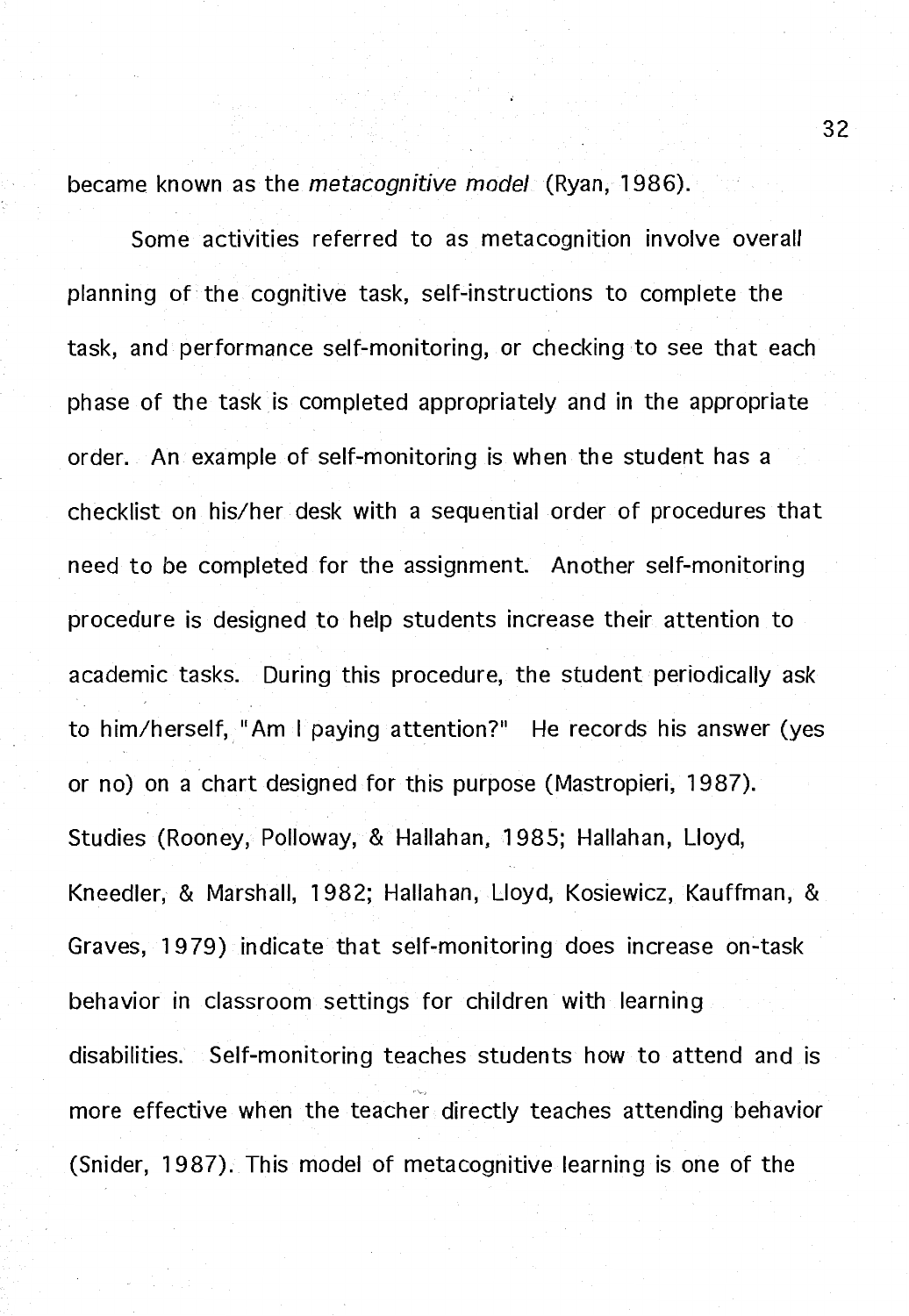most important models of learning and instruction in the field of learning disabilities.

#### Learning Strategies

Learning strategies is a metacognitive intervention that teach students "how to learn" so they can more effectively cope with increased curriculum expectation (Deshler & Shumaker, 1986). This approach has been designed to teach students how to learn rather than to teach students specific curriculum content. According to Deshler & Shumaker (1984), learning strategies are techniques, principles, or rules that help a student to learn, solve problems, and to complete tasks independently.

In many instances, students with learning disabilities perform poorly academically because they have not learned how to learn (Ellis & Lenz, 1987). These students need to be taught how to learn by teaching them learning strategies (i.e., acronyms) that will enable them to use existing skills in a strategically optimal way. Learning strategy instruction is concentrated on both how to learn and how to effectively use what has been learned. The manner in which the steps used in learning strategies are presented to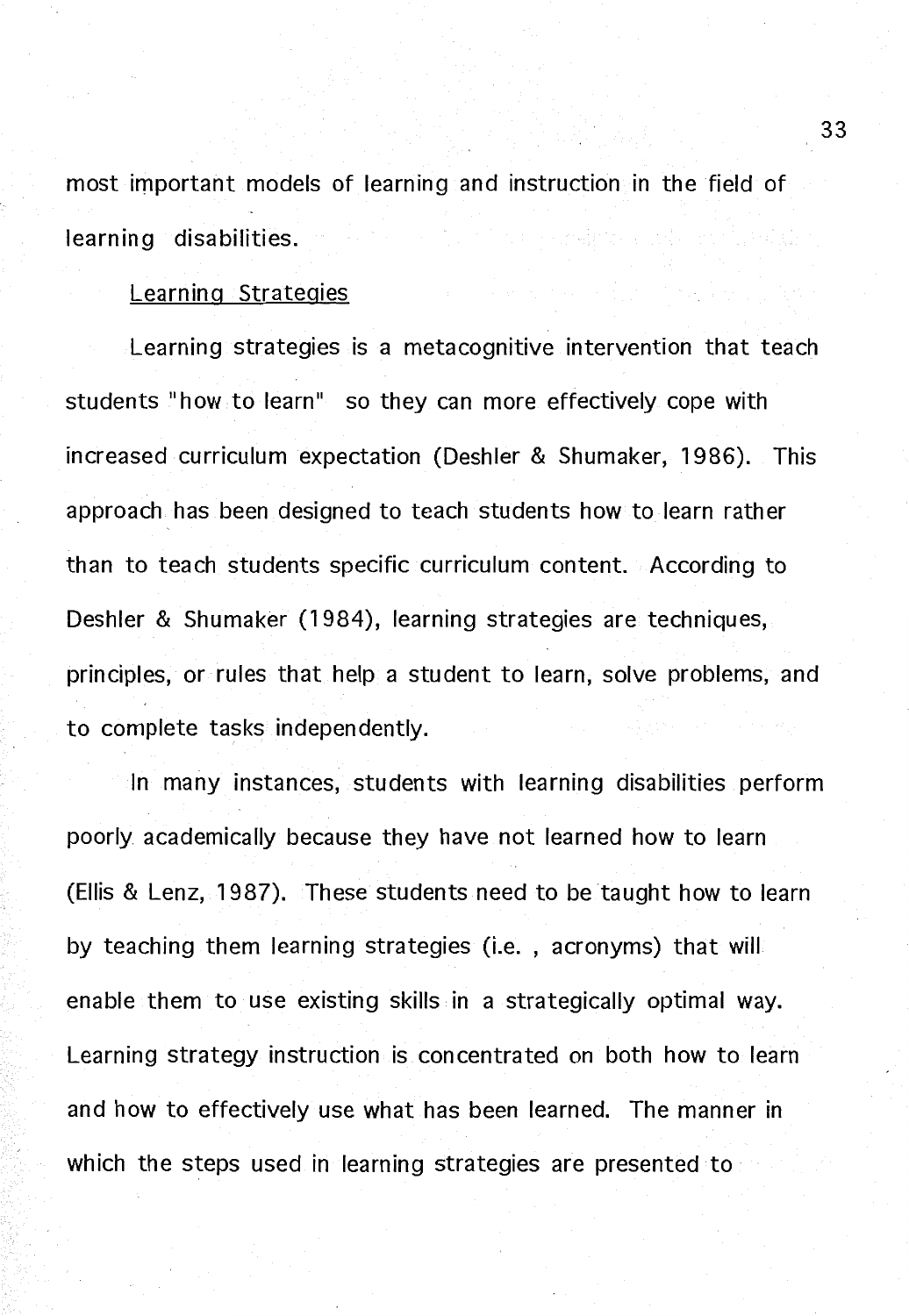students is characterized by simplicity and brevity. First, learning strategies are designed to be as brief as possible while maintaining the original plan. Second, these strategies are characterized by the use of. a system to facilitate recall. Third, instruction in a learning strategy is contingent on student skills and needs. Fourth, the presentation of the learning strategy should address limitations for use of the strategy across settings and time. Consequently, the student needs to be taught to be aware of the conditions which indicate a particular strategy that should not be used. Fifth, the learning strategy should be presented through the use of principles of effective behavior and cognitive modification. Sixth, the student needs to determine if he/she needs the strategy. The student understands the strategy and set goals for learning the technique. The teacher models the technique, then the student memorizes the steps of the technique using verbal rehearsal. Then the student starts practicing the strategy. After the strategy has been mastered, the student start using the system independently and in different materials (Ellis & Lenz, 1987).

An example of a learning strategy for reading comprehension is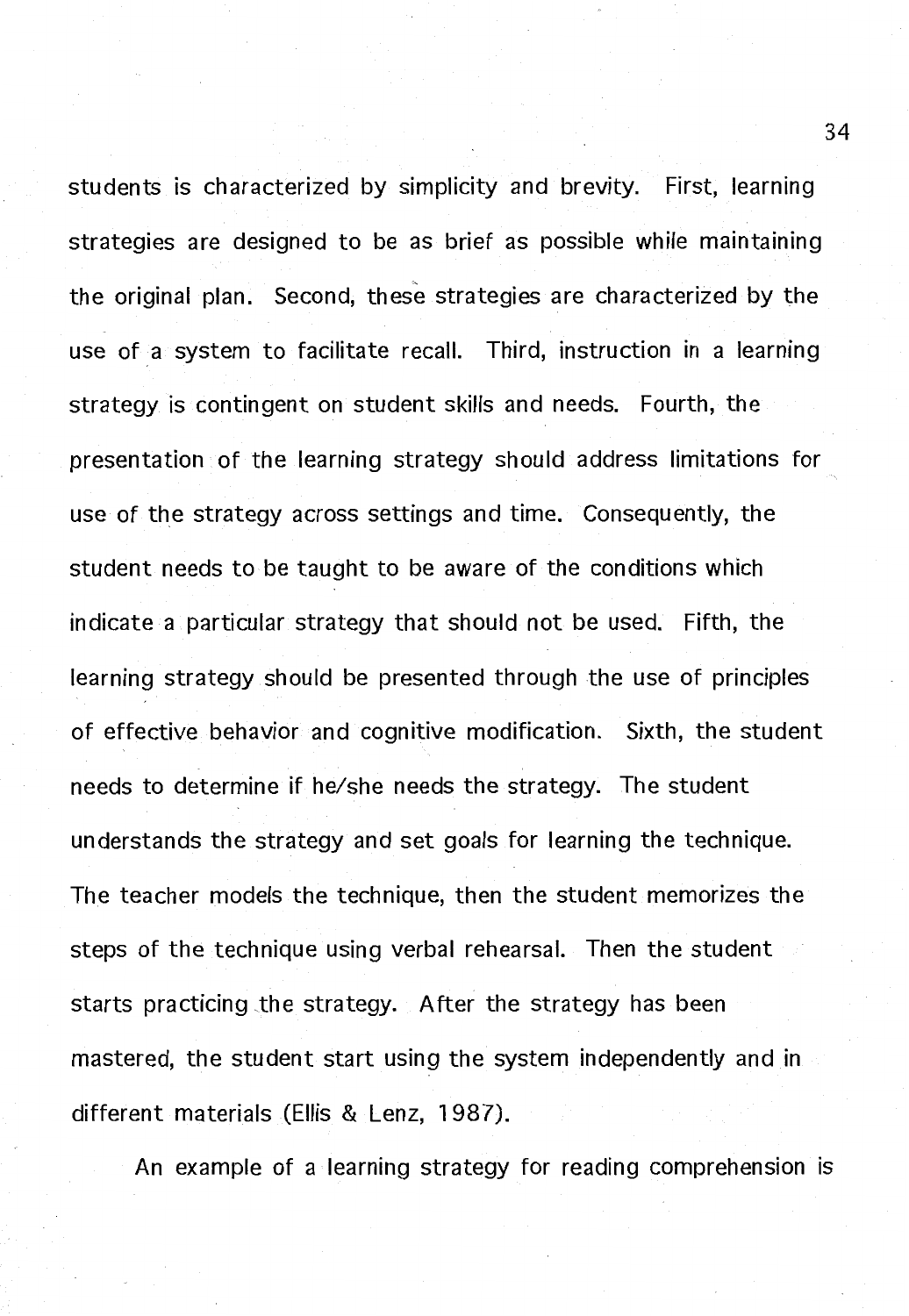**RAP** (Ellis & Lenz, 1 987):

**R** = Read a paragraph

**A** = Ask yourself what where the main idea and two details  $P = Put$  main idea and details in your own words This technique is a paraphrasing strategy that has been found that increase comprehension by requiring students to manipulate information and put it into their own words (Ellis, 1987).

Finally, a learning strategy is an integrated system that assists a learning disabled student in solving an academic problem efficiently and effectively.

#### Problem-Specific Approach

Bender (1 992) points out a group of interventions in the field of learning disabilities which are specific to a particular problem. These techniques are called problem-specific treatments. These types of treatments are not related to any particular approach, but rather are used for particular problems often demonstrated by students with learning disabilities. One example of this approach is, cooperative instructional interventions to increase the active integration of students with learning disabilities in the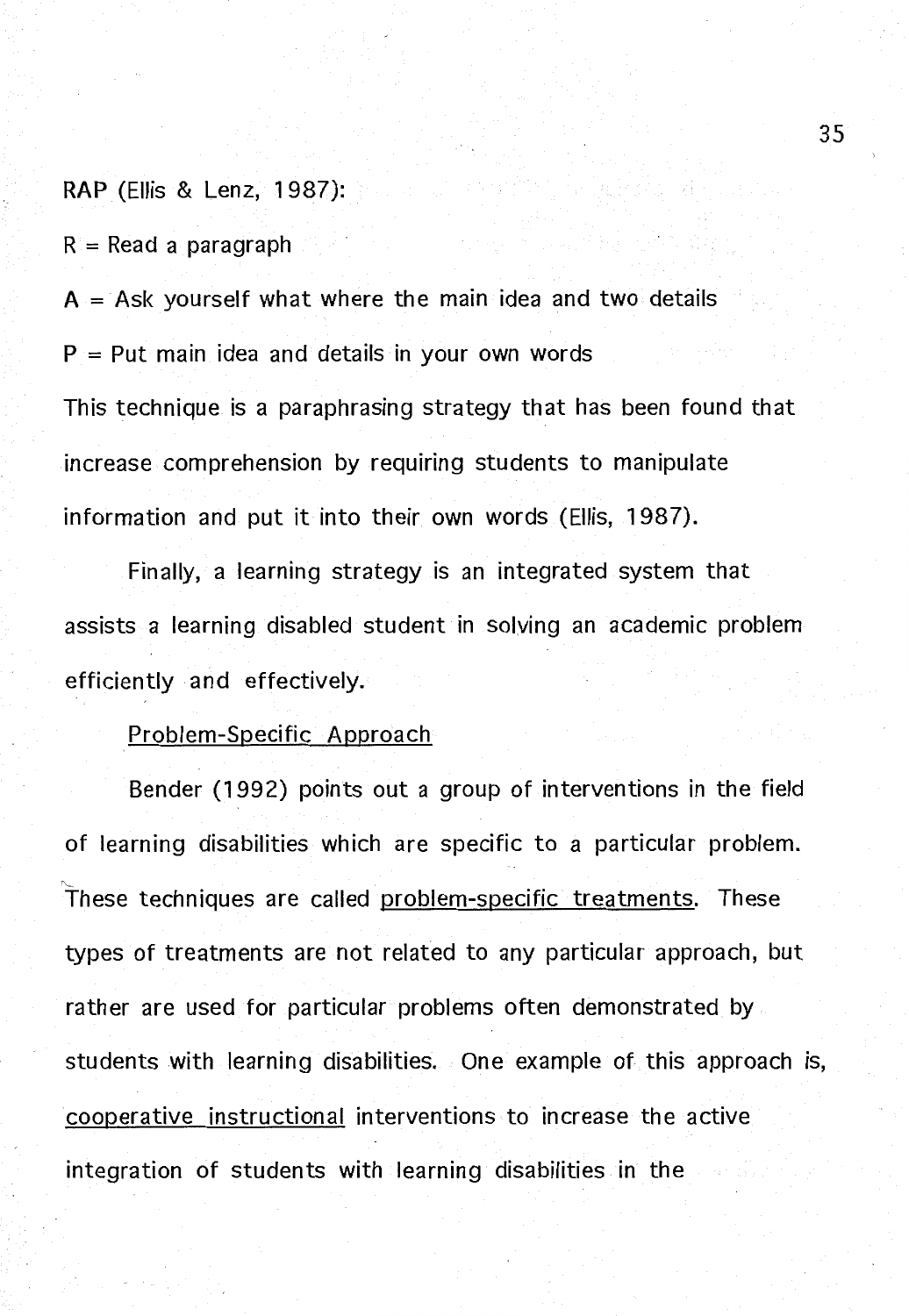mainstreamed class. Johnson et al. (1986) provided evidence that the positive relationships formed between handicapped and nonhandicapped students during cooperative learning activities generalize to unstructured classrooms and school situations -this study includes the learning disabled children in the handicapped group. It seems that this results in more positive attitudes toward and acceptance of students with disabilities participating in cooperative learning groups. Also, more positive attitudes may generalize to and sustained in voluntary, self-initiated interaction in nonstructural classrooms and school situations. Data indicated that the nonhandicapped students in the pure cooperative condition indicated more constructive interaction with handicapped peers. When cooperative elements dominate instruction, positive relationships among students may develop. An example of cooperative learning procedures is when students work under positive interdependence with handicapped and nonhandicapped peers. For instance, in Teams-Games-Tournaments, the students of different ability, race, and gender are assigned to four or five member teams. After the teacher presents the material for the day,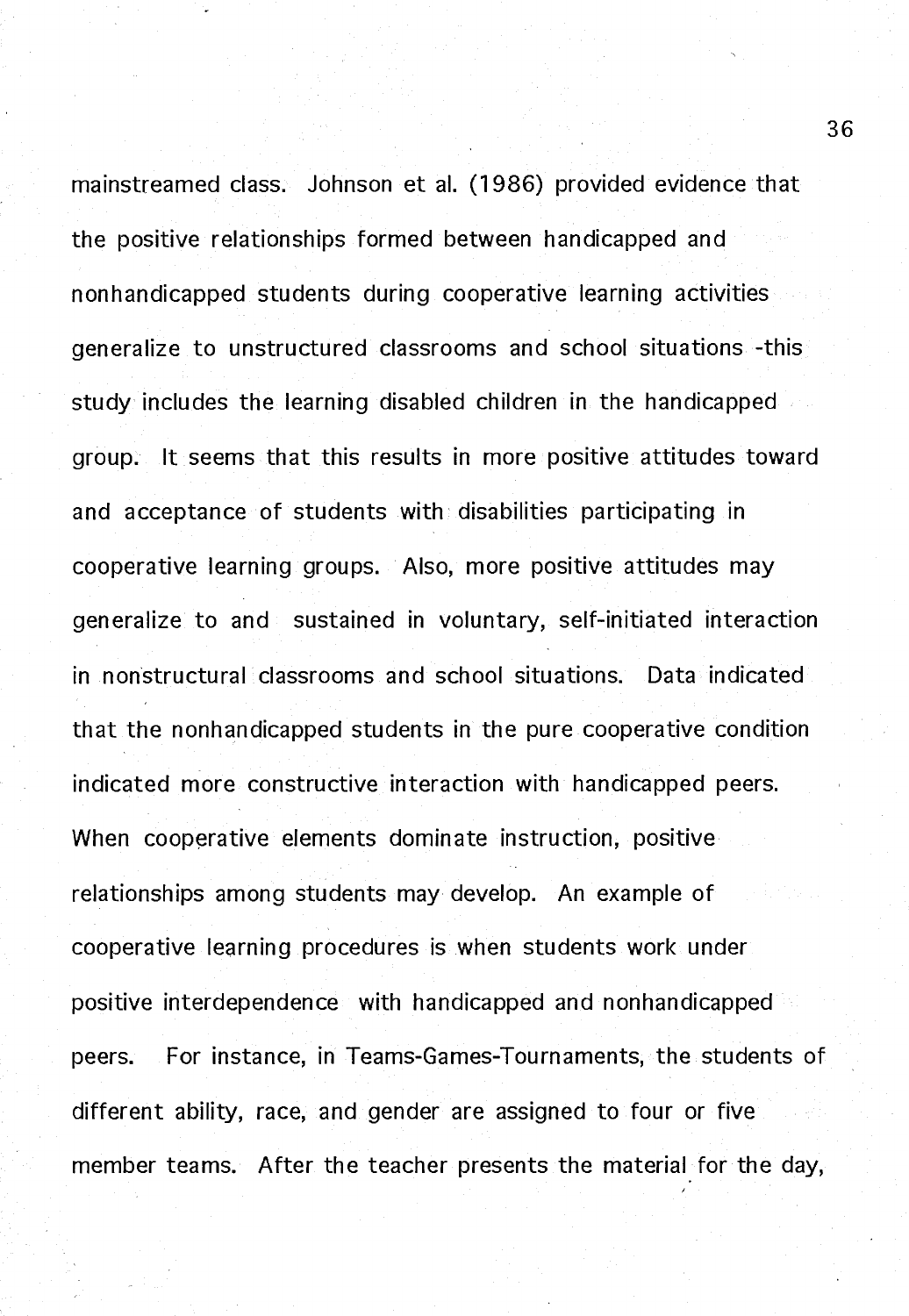the teams complete worksheets, quiz each other, and study together in preparation for a tournament. In the tournament, students are assigned to three person "tournament tables," in which they compete with students of similar ability. As a result, the lowest achieving students in each group have the same opportunity to earn points for their teams as the highest achieving students. The tournaments consist of students' taking turns picking cards and answering corresponding questions on the material studied during the week (Johnson & Johnson, 1987).

Peer tutoring. occurs when one student helps another student to learn academic material, and has been recommended as a way of integrating handicapped, including learning disabled, and nonhandicapped. Special tutoring programs have been develop (i.e. Classwide Peer Tutoring, Student tutoring teams) in which children with handicaps served in some capacity as a tutor/tutee with regular class students (Beirne-Smith, 1991; Delquadri et al., 1986; Meheady et al., 1988). These programs have generated promising results with respect to academic and social benefits. Also, in peer tutoring when students acted as a leader, they increased their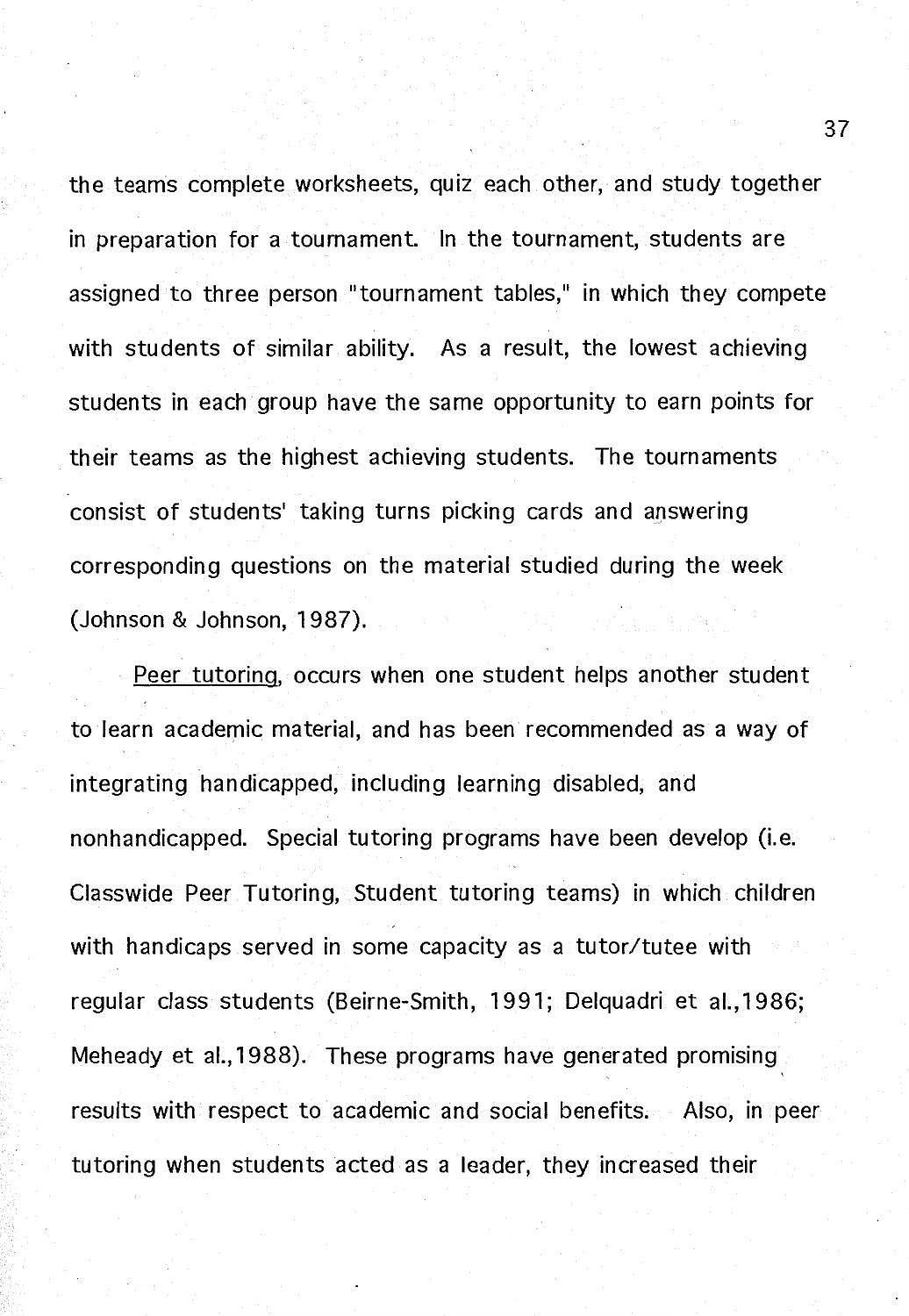awareness toward the teacher's position and they developed responsible study habits. Certainly, peer tutoring is a viable technique for students with diverse academic and social needs; yet it is considered only one alternative technique rather than a replacement of traditional approaches of instruction. Further research on students with learning disabilities acting as tutors with peers is needed.

In order to combat locus of control problems, students with learning disabilities can be exposed to attributional training in which they learn to attribute success in schoolwork to internal factors such as study time and effort (Pascarella & Pflaum, 1981; Schunk & Cox, 1986). For example, students with learning disabilities are taught to see that, "When I succeed it is because I tried hard". Jacobsen et al. (1986) found that attributional differences between normally achieving children and children with learning disabilities may reflect differences in self-esteem, expectations, and uncertainty. Students with learning disabilities used lack of effort and lack of ability to explain failure. As a result, remediation efforts with children with learning disabilities may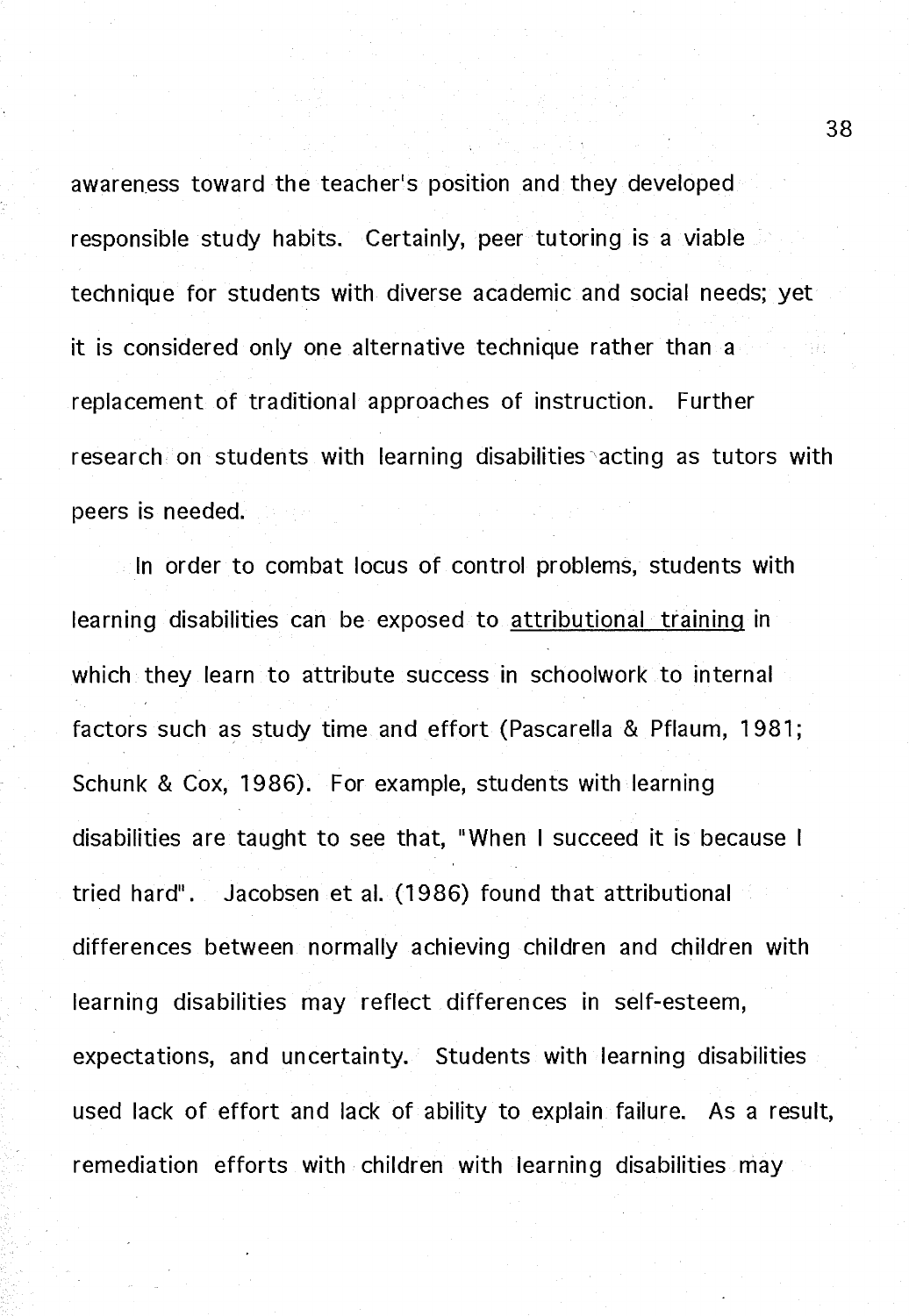enhance self-esteem and attributional patterns. In this specific study (Jacobsen et al., 1986), children with learning disabilities presented an attributional pattern suggestive of lower self-esteem, less certainty about future, and more doubts about their ability than did their- normally achieving counterparts.

Children identified as learning disabled often have concurrent emotional and interpersonal difficulties because they experience social failure (Amerikaner & Summerlin, 1982). These factors become a major impediment to learning and retaining information. As a result, studies suggested that these children need to receive some exposure to biofeedback or relaxation training. These procedures have been demonstrated to result in improved socioemotional well-being as well as increasing students' attention during instruction (Amerikaner & Summerlin, 1982). Biofeedback involves providing feedback on one's responses in stressful situations. Carter & Rusell (1985) reported two related investigations of the effects of biofeedback and relaxation training upon the academic attainment of learning disabled boys. According to these researchers, learning is more effective when the children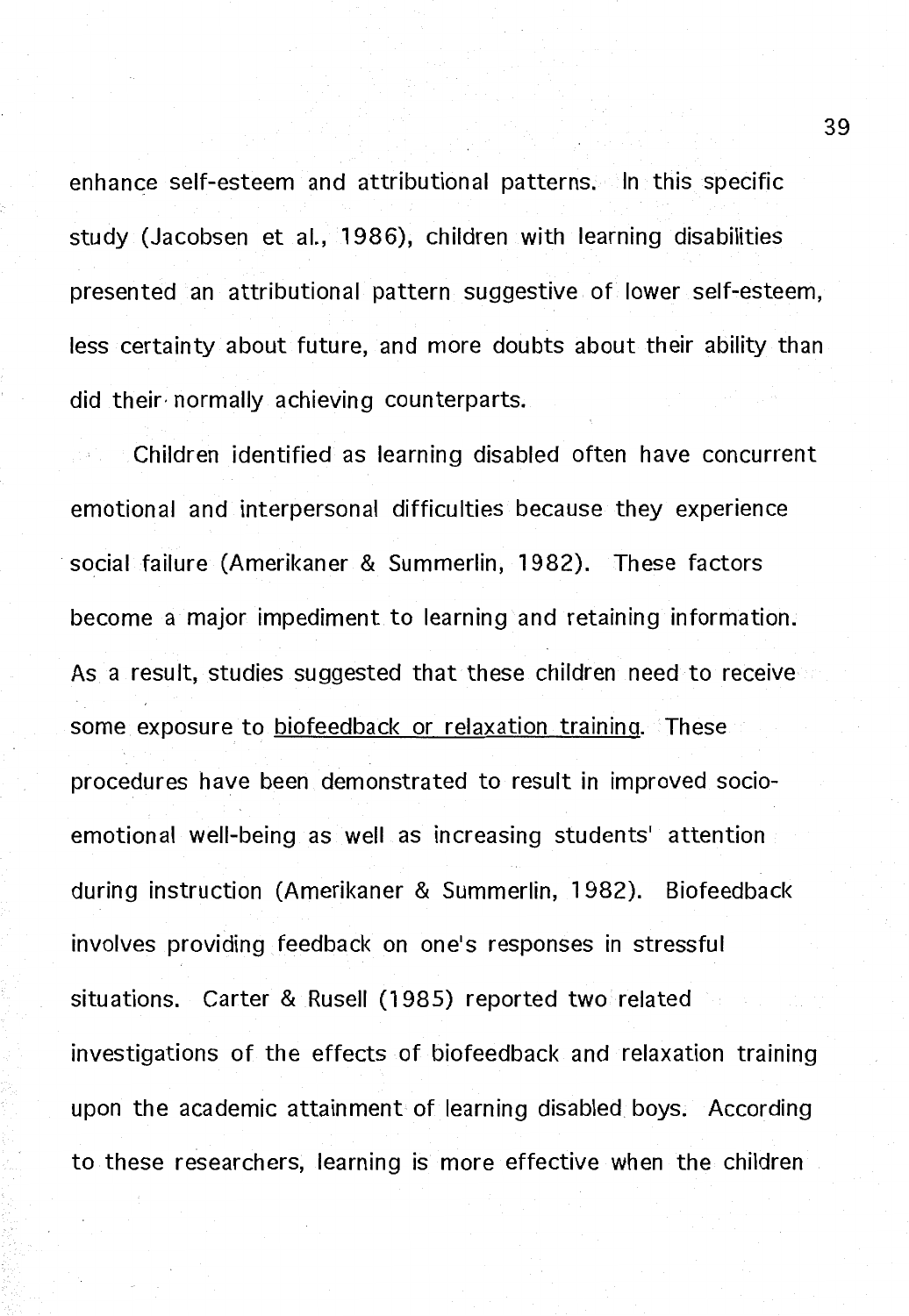are physically relaxed and mentally attentive. Moreover, it appeared that as learning disabled children became more relaxed, they had more efficient access to previously learned material and could attend more effectively to the schoolwork. Relaxation training involves the use of stress-reducing messages to effect positive behavior change. Amerikaner & Summerlin (1982) found that children with learning disabilities could learn relaxation techniques and this learning was beneficial in terms of the classroom teacher's perception of the child's behavior. Finally, Carter & Rusell (1985) emphasized that biofeedback and relaxation training are not intended to supplant curricular or program requirements, but should be used as supplementary procedures for selected children, so that they may counter act physiological stress reactions, and therefore learn more easily.

#### Ecological Approach

The ecological approach endorses the position that learner and environmental variables are equally important and deserve consideration in planning instruction (Coles, 1987). An ecological approach considers the interaction between the child and the two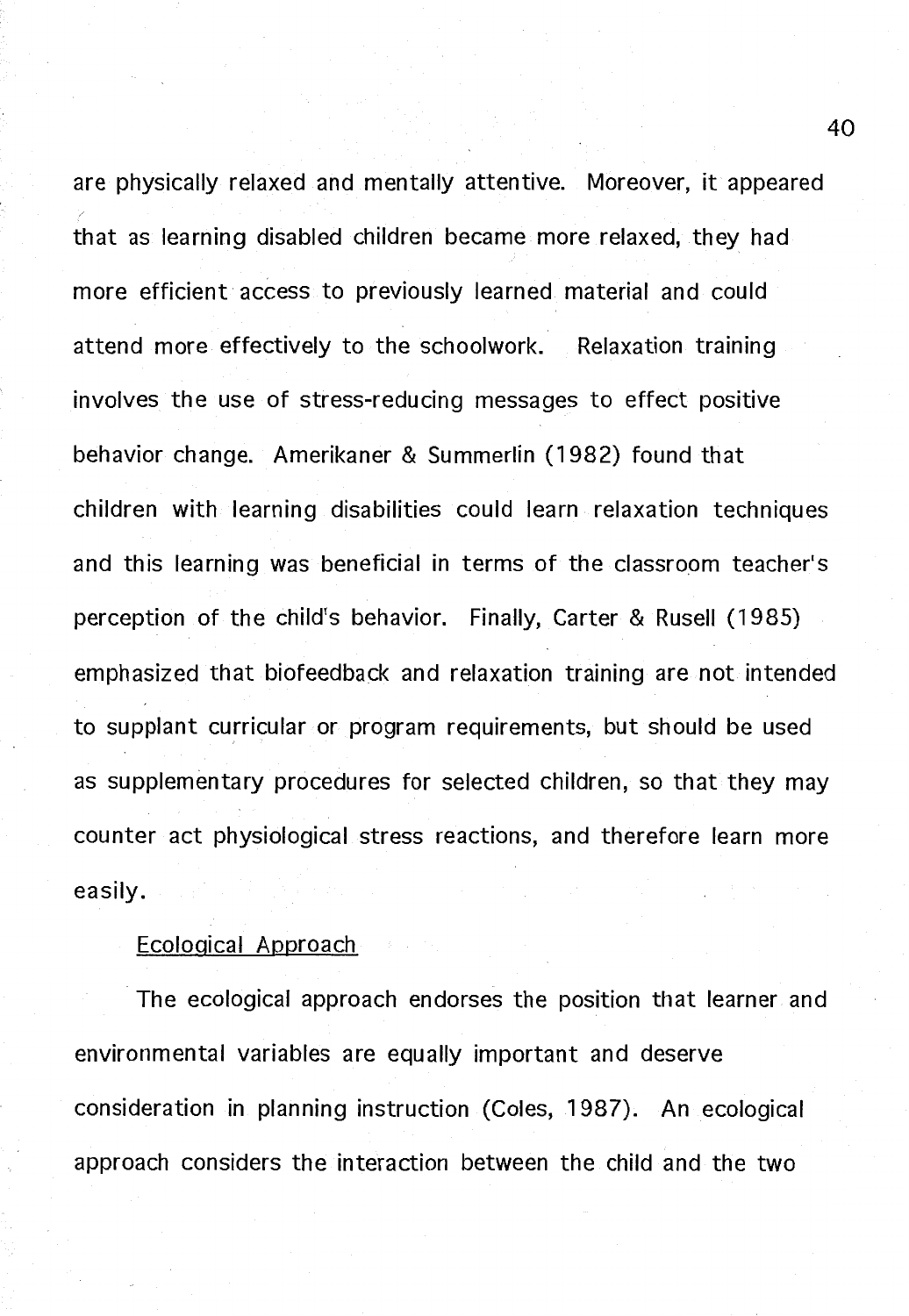most important learning environments, home and school. An analysis of the match or mismatch of child and environment provides understanding for intervention (Hummel, 1982). For example, the ecological approach examines the relationship of parents' behavior to the development of their learning disabled child as well as the interpersonal problems of the learning disabled child in school. Research suggests that parents of learning disabled children do not maintain positive attitudes and expectations and tend to view their learning disabled child's academic failure as a result of lack of ability (Bryan, 1981). The ecological approach raises the question of how much of the learning disabled student's poor performance is a function of a nonaccepting environment (i.e. school, family). Furthermore, according to this approach, the problems of learning disabled children can not be seen simply as inadequate progress in reading, writing and math. Failure to recognize the reciprocal influence of interpersonal skill development and academic progress is counterproductive.

Hardin (1978) stresses the importance of the interaction between a learner's strengths and weaknesses and the total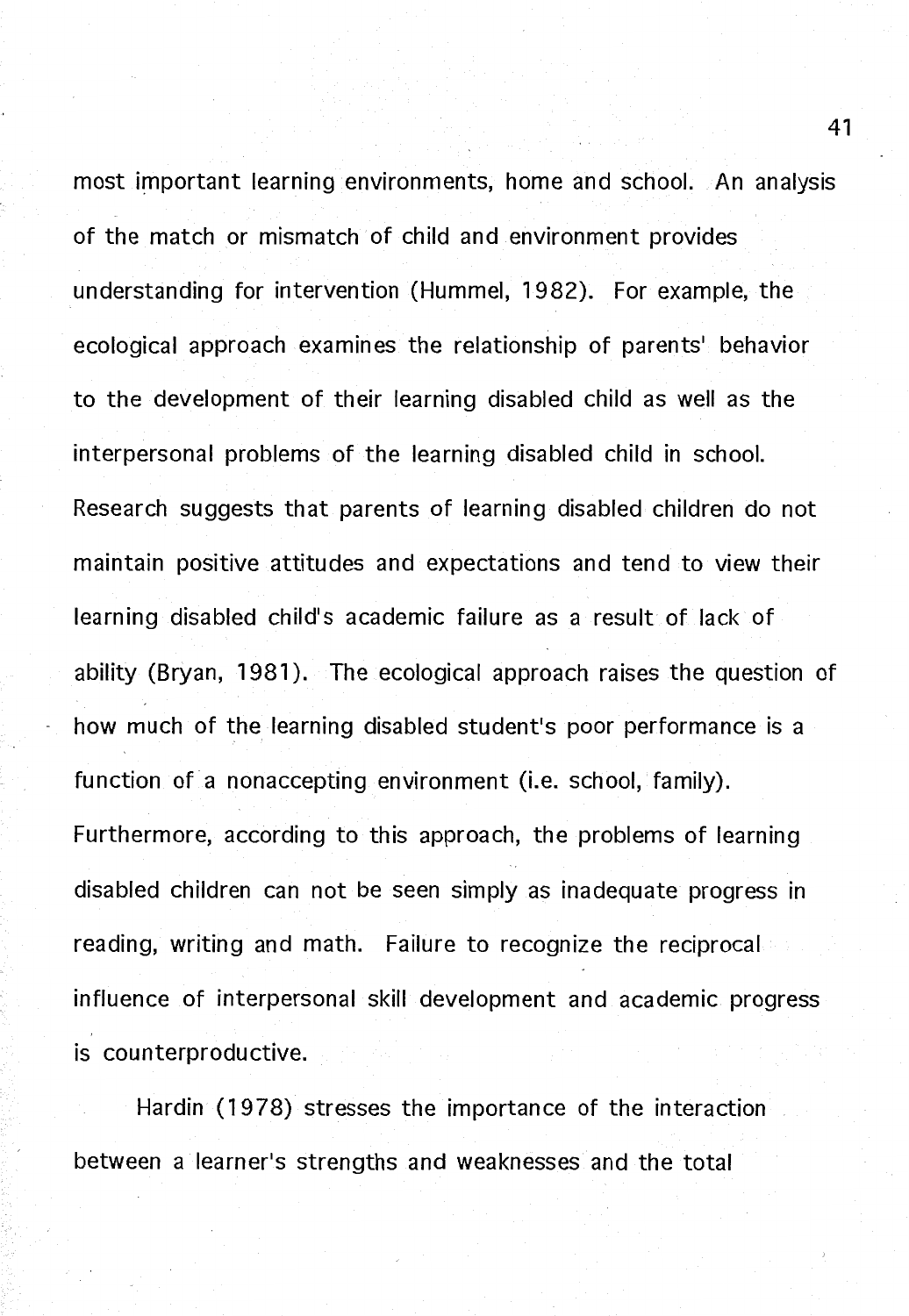environment. The impact of a learning disability is influenced not only by the specific disabilities of the child, but also by environmental variables such as the number of students in the class (student-teacher ratio), the school environment, family structure, educational material, and type of instruction.

#### Roles of the learning disabilities teacher

According to Alley (1979), the teacher of students with learning disabilities fulfills three major roles. First, he/she serves as a learning strategist helping pupils to acquire coping skills. This role requires the teacher to assess and then. address skill deficits so that the student masters sufficient strategies and principles for independent application. Second, the learning disabled teacher must spend a significant portion of time working with other professionals in the school in order to coordinate the education of each learning disabled child. For example, if the particular student is attending some of the regular classes, the regular class teacher needs support services provided through frequent consultation with the teacher of children with learning disabilities. The teacher of students with learning disabilities plays an active role in this capacity. Third,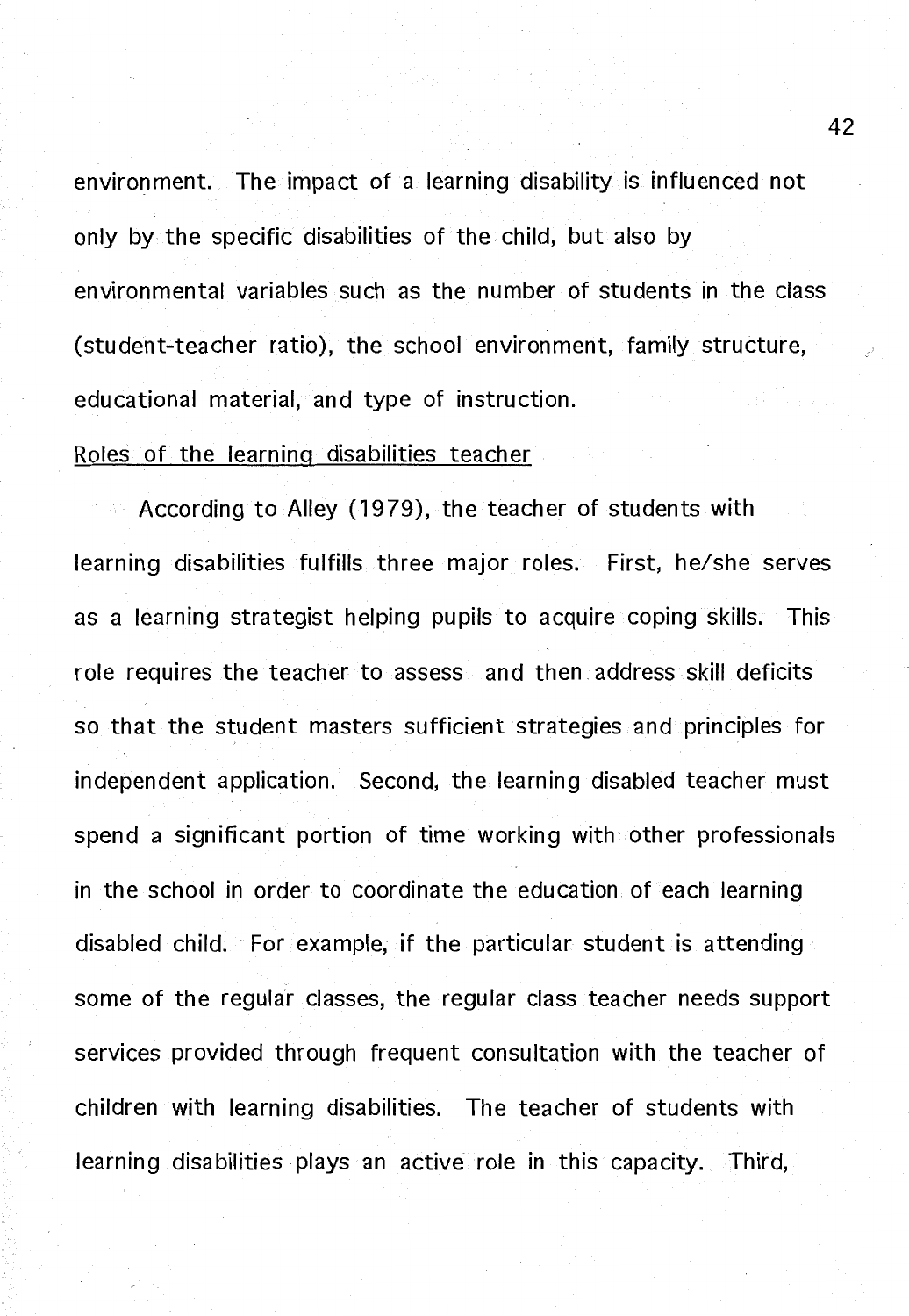learning disabled teachers need to serve as advocates for children with learning disabilities within the school setting. Impact of Learning Style Preferences

Students with learning disabilities learn differently. Thus teachers need to adapt instruction to the needs of each student as an individual (Lloyd, 1984). When instruction differentiated on the basis of learner characteristics and learning styles leads to greater achievement, an aptitude-treatment interaction has occurred.

According to Dunn and Dunn (1978) and Carbo (1987), research on child development and learning styles indicates that what is "appropriate" for one student may be damaging to another. Thus, learning style theorists believe that no one method is beneficial for all learners and advocate the identification of individual learning preferences to determine the most appropriate and beneficial instructional activities. Learning style instruction is based on the premise that teaching to the strengths of students enhances their ability to learn.

#### **Summary**

Students with learning disabilities must be taught specific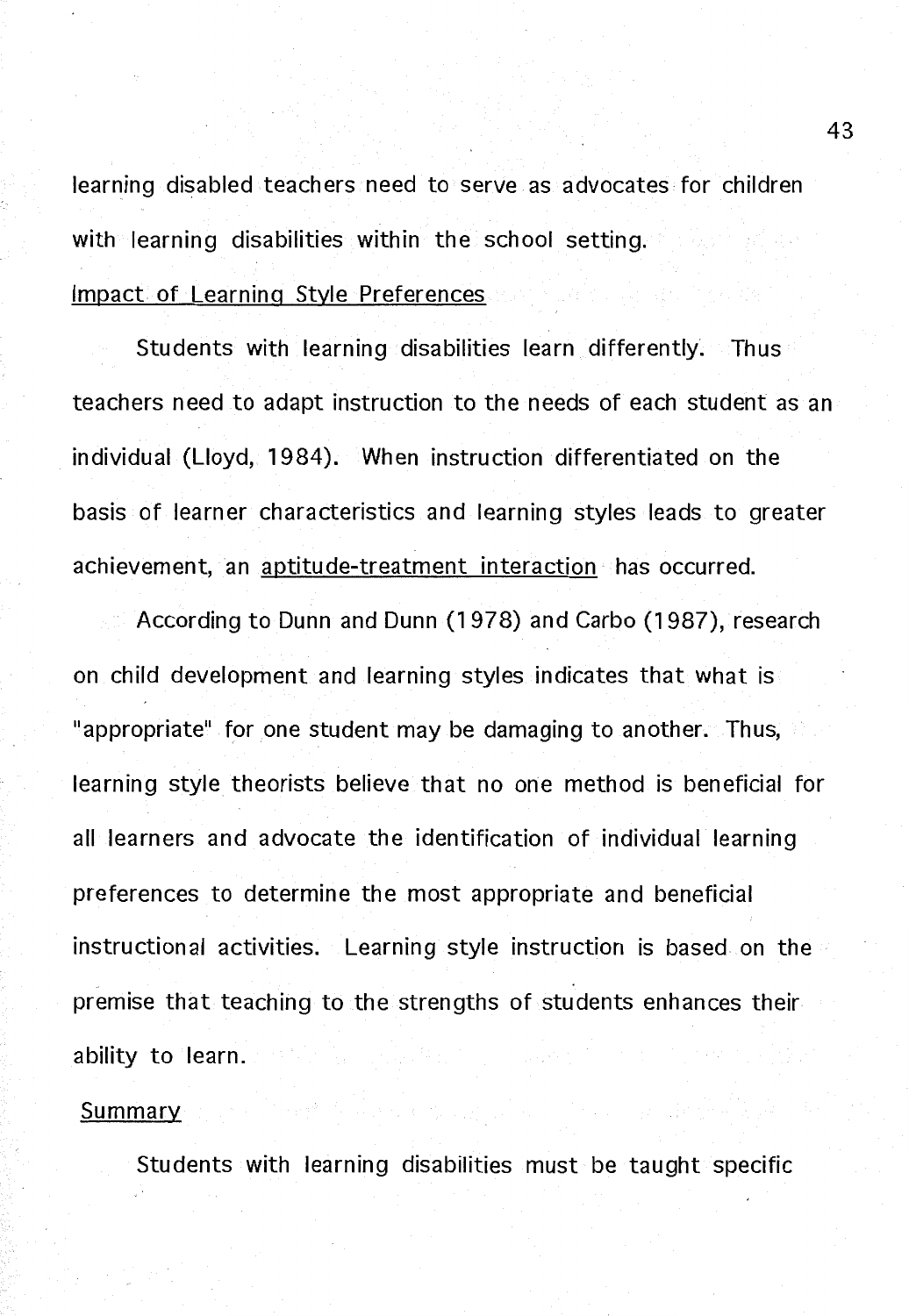strategies that enable them to learn. Therefore, teachers must plan for their instruction deliberately and select the most appropriate educational treatment to help the student return to the regular class. Throughout this section, suggestions have been made about ways to teach students with learning disabilities in direct and systematic ways. Several important points about effective instruction have been highlighted, together with the important role that the teacher of learning disabled children has, because these teachers face many demands on their time and expertise. Finally, the concept of different styles helps us to understand and believe that all students can learn. It calls upon educators to recognize that each student has his/her own learning style and create the atmosphere and experiences that will encourage the student to reach his/her full potential.

I have presented many of the important facts for understanding children with learning disabilities and dealing with these children in school. However, this information represents just a portion of the knowledge base about learning disabilities. This knowledge base is constantly growing as researchers continue not only to discover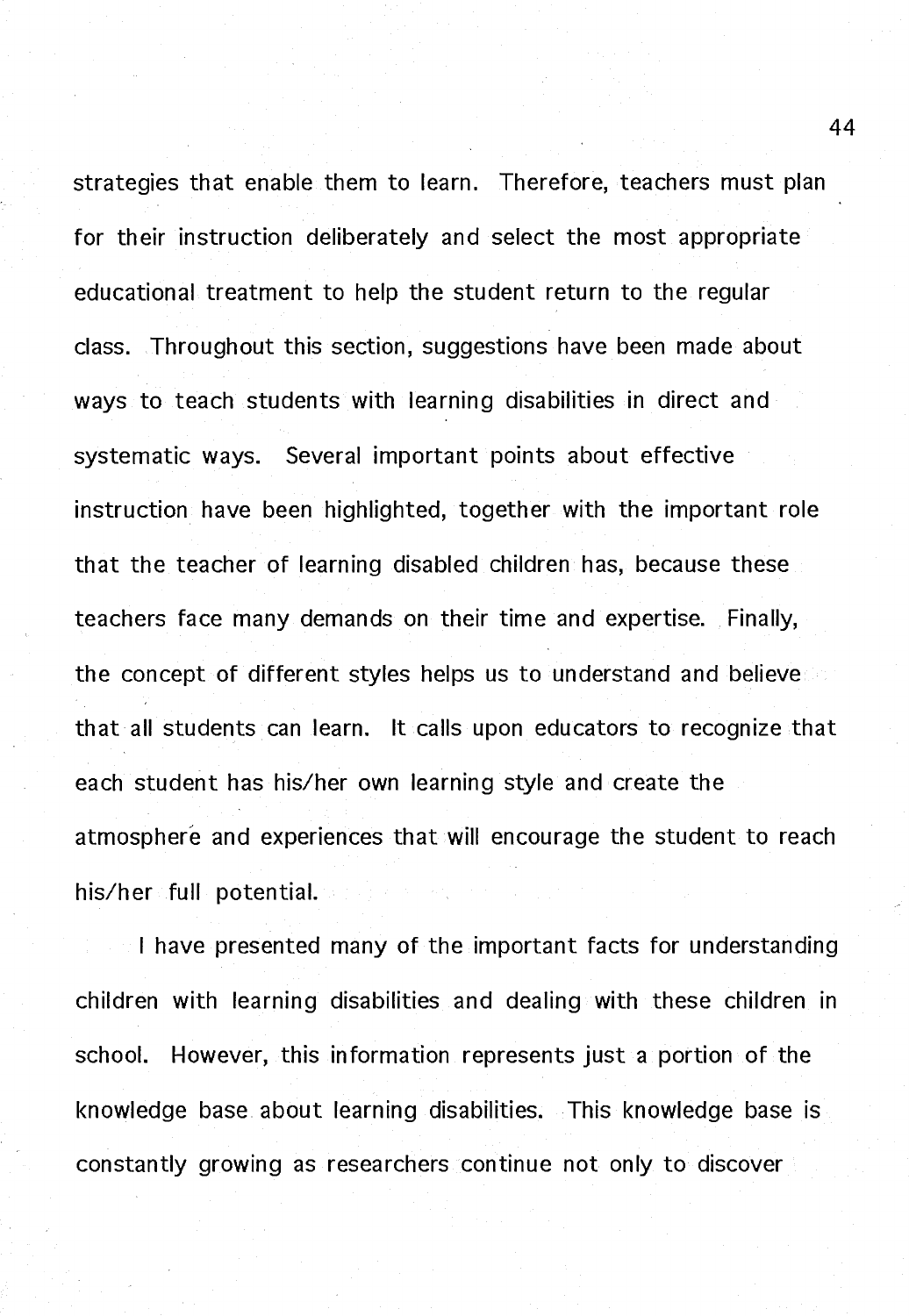different aspects of these conditions to investigate, but also to develop, implement, and evaluate new ways to improve the education of the learning disabled children.

In Ecuador, we presently have no special preparation for our educators in the field of learning disabilities. Thus, this is a real need and a new area of study for us to incorporate into our teacher training program. I remain hopeful that educators in Ecuador may begin to collaboratively achieve the better understanding of learners which is critical to preventing and remediating the many problems that learning disabled students are struggling with. Also, in Ecuador we need to use empirically derived evidence to help us understand learning disabilities in our own population. We need to gather specific information about any learning disabled students we teach to identify their individuals needs, and ultimately to plan and deliver instruction effective to them.

Finally, I would like to suggest that many problems with learning in general occur when one or more of the critical elements in the natural learning process are missing in the environment of the child. Until we can be assured that all students have been given the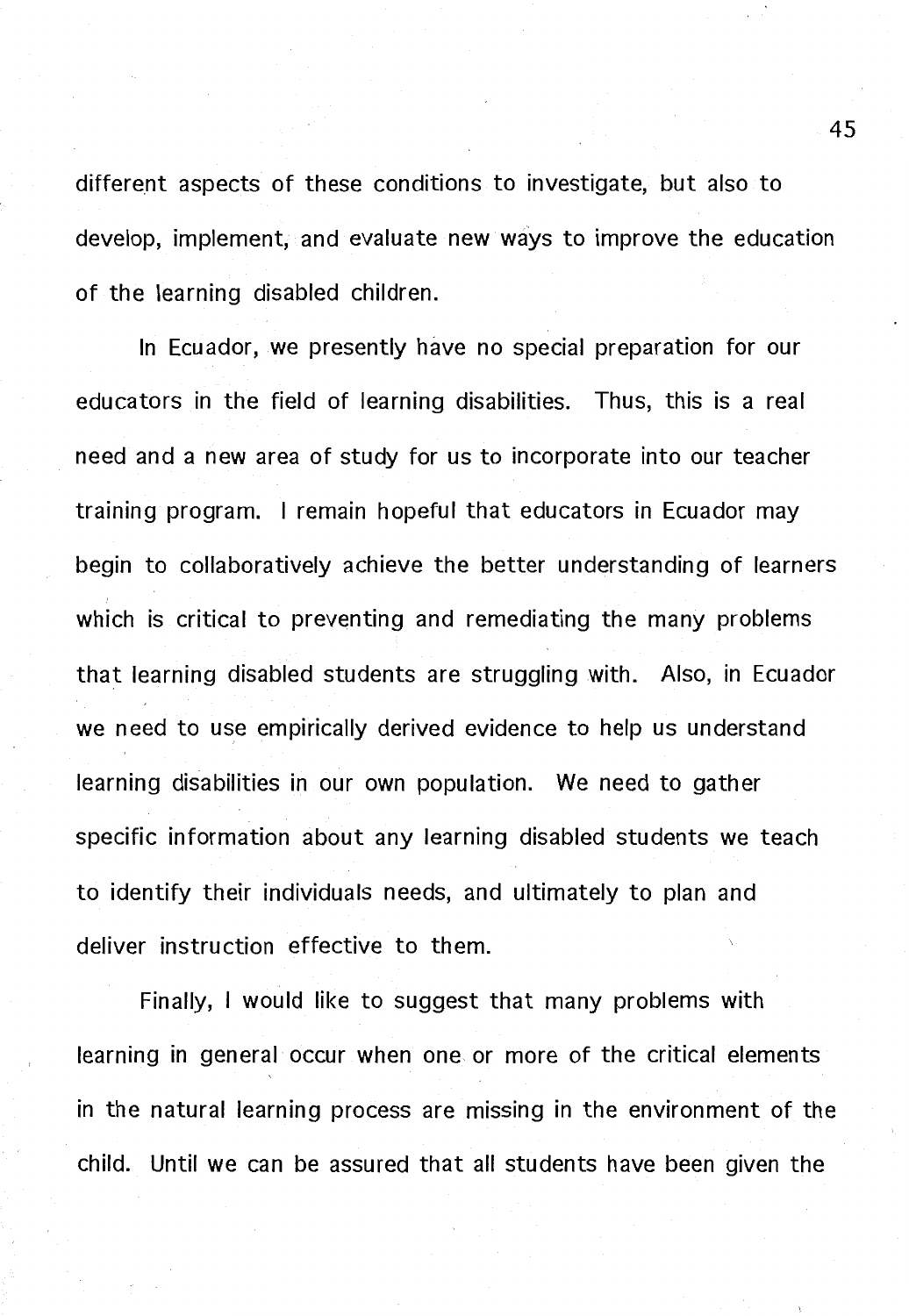opportunity to learn in the fullest sense of the word, we cannot presume or even guess why any one student is having a problem with learning.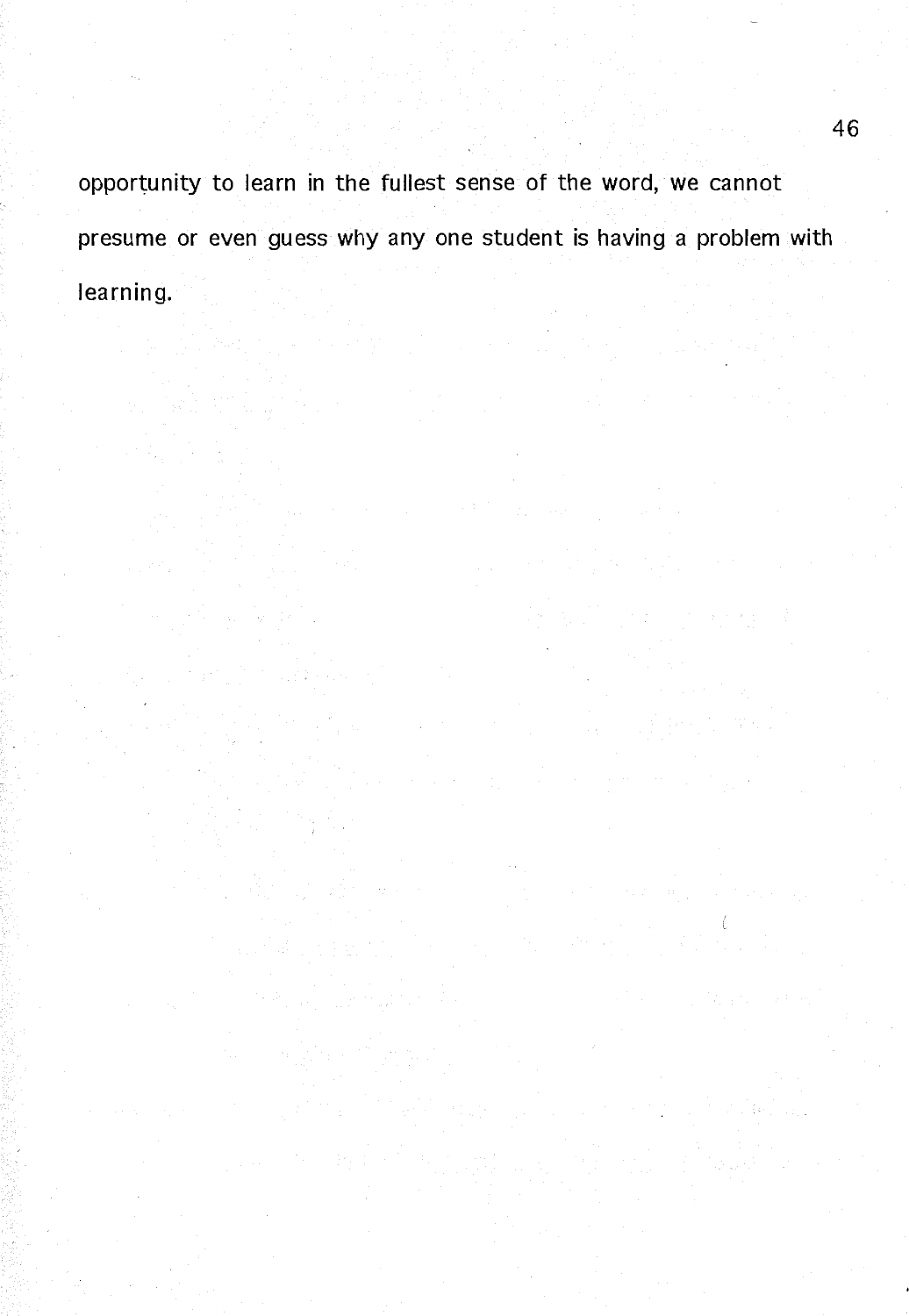#### References

Adelman, H.S. (1992). LD: The next 25 years. Journal of Learning Disabilities. 25. 17-22.

- Alley, G. & Deshler, D. (1979). Teaching the learning disabled adolescent: Strategies. and methods. Denver: Love Publishing Company.
- Amerikaner, M., & Summerlin, M. (1982). Group counseling with learning disabled children: Effects of social skills and relaxing training on self-concept and classroom behavior. Journal of Learning Disabilities, 15, 340-346.
- Barsch, R.H. (1992). Perspectives on learning disabilities: The vectors of a new convergence. Journal of Learning Disabilities. 25, 6-16.

Bartoli, J.S. (1990). On defining learning and disability: Exploring

the ecology. Journal of Learning Disabilities. 23, 628-631. Bateman, B. (1992). Learning disabilities: The changing landscape.

Journal of Learning Disabilities, 25, 29-36. Communications Beirne-Smith, M. (1991 ). Peer tutoring in arithmetic for children with learning disabilities. Exceptional Children, 57, 330-337.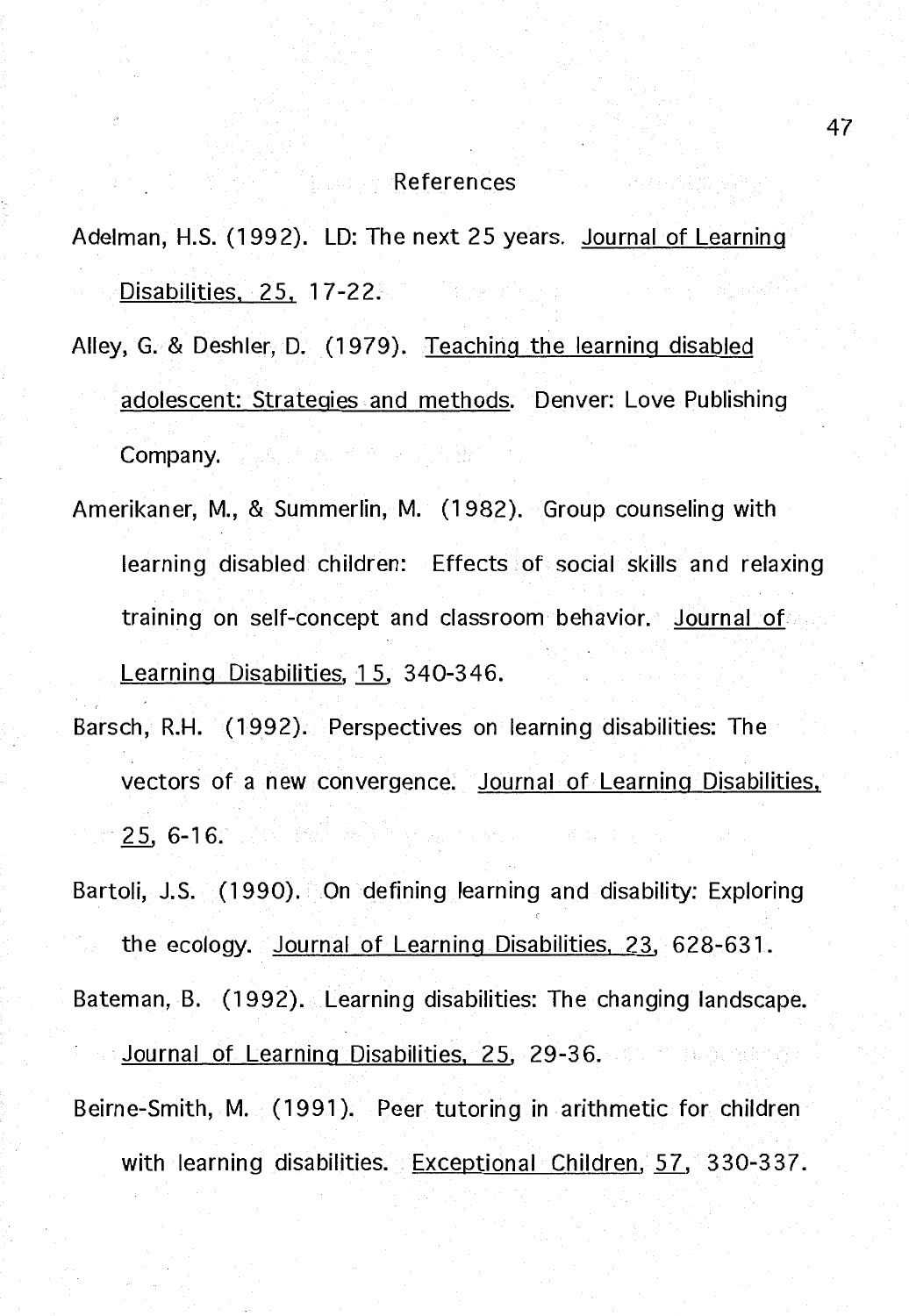- Bender, W. (1992). Learning Disabilities. Massachusetts: Allyn and Bacon.
- Bireley, M., & Hoehn, L. (1987). Teaching implications of learning styles. Academic Therapy, 22, 437-441.
- Bryan, T. & Bryan, J. (1986). Understanding learning disabilities (3rd ed.). Palo Alto, CA: Mayfield.
- Butkowsky, I., & Willows, D.M. (1980). Cognitive-motivational characteristics of children varying in reading ability: Evidence for learned helplessness in poor readers. Journal of Educational Psychology, 72, 408-422.
- Byrd, D. (1990). Peer tutoring with the learning disabled: A critical review. Journal of Educational Research, 84, 115-118.
- Carbo, M. (1987). Reading styles research: 'What works' isn't always phonics. Phi Delta Kappan, 68, 431-43 5.
- Carew, J., & Lightfoot, S. (1979). Beyond bias: perspectives on classrooms. Cambridge, Mass.: Harvard University Press.
- Carter, J., & Rusell, H. (1985). Use of EMG biofeedback procedures with learning disabled children in a clinical and an educational setting. Journal of Learning Disabilities, 1 8, 213-221.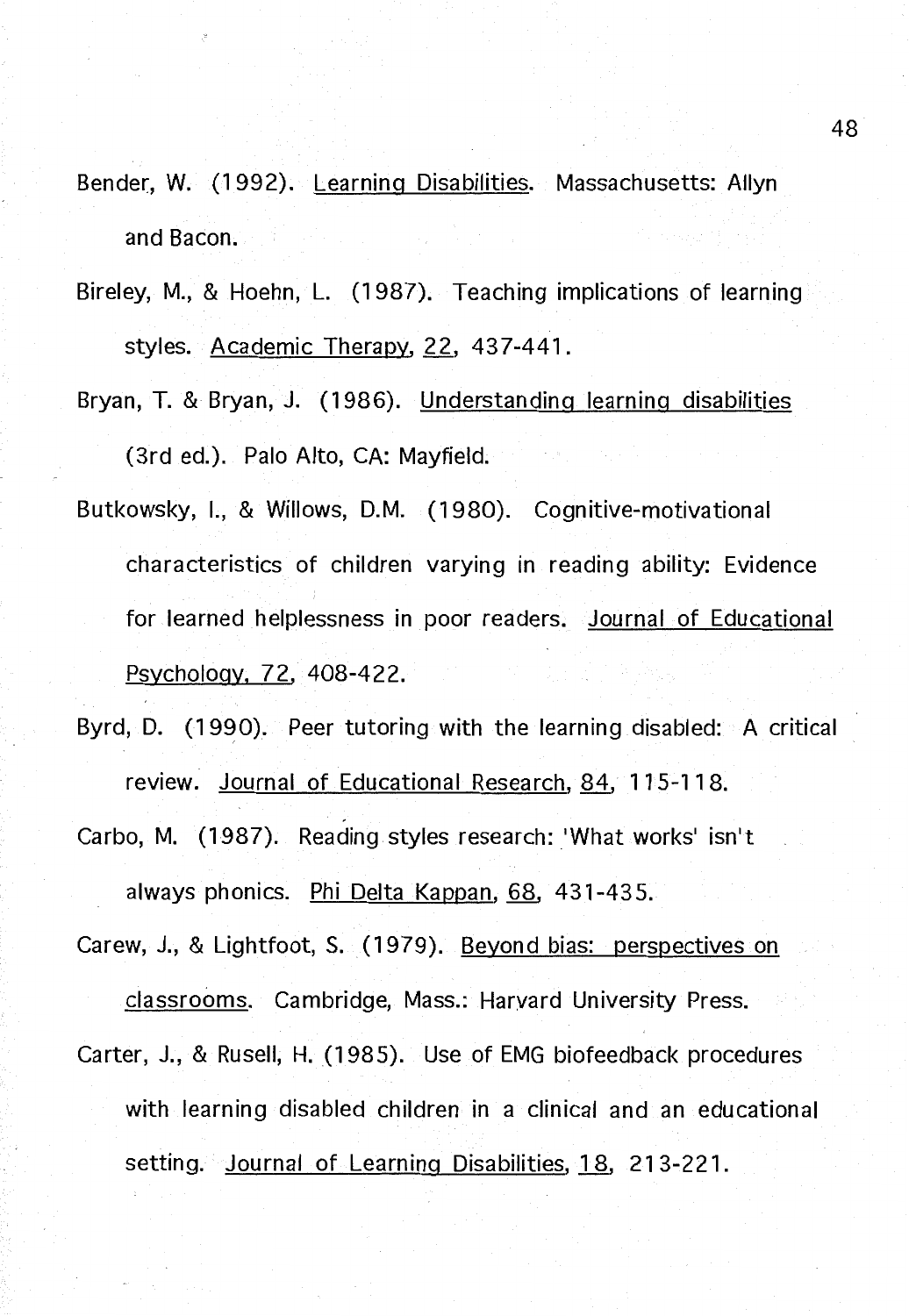Cherkes-Julkowski, M., Gertner, N., & Norlander, K. (1986).

- Differences in cognitive processes among handicapped and average children: A group learning approach. Journal of Learning Disabilities, 19, 438-445.
- Clark, F., Deshler, D., Schumaker, J., Alley, G., & Warner, M. (1984). Visual imagery and self-questioning: Strategies to improve comprehension of written material. Journal of Learning Disabilities, *1L* 145-149.
- Coles, G. (1987). The Learning Mystique: A critical look at "Learning Disabilities". New York: Pantheon Books.

Cotterell, J. (1982). Matching teaching to learners: A review of a

Delquadri, J. Greenwood, C., Whorton, D., Carta, J., & Hall, V. (1986).

decade of research. Psychology in the schools, 19, 1 06-112.

Classwide peer tutoring. Exceptional Children, 52, 535-542.

Deshler, D., Schumaker, J., Lenz, B., & Ellis, E. (1984). Academic and

cognitive interventions for learning disabled adolescents: Part

II. Journal of learning disabilities, 17, 170-187.

Deshler, D., & Schumaker, J. (1986). Learning strategies: An instructional alternative for low-achieving adolescents.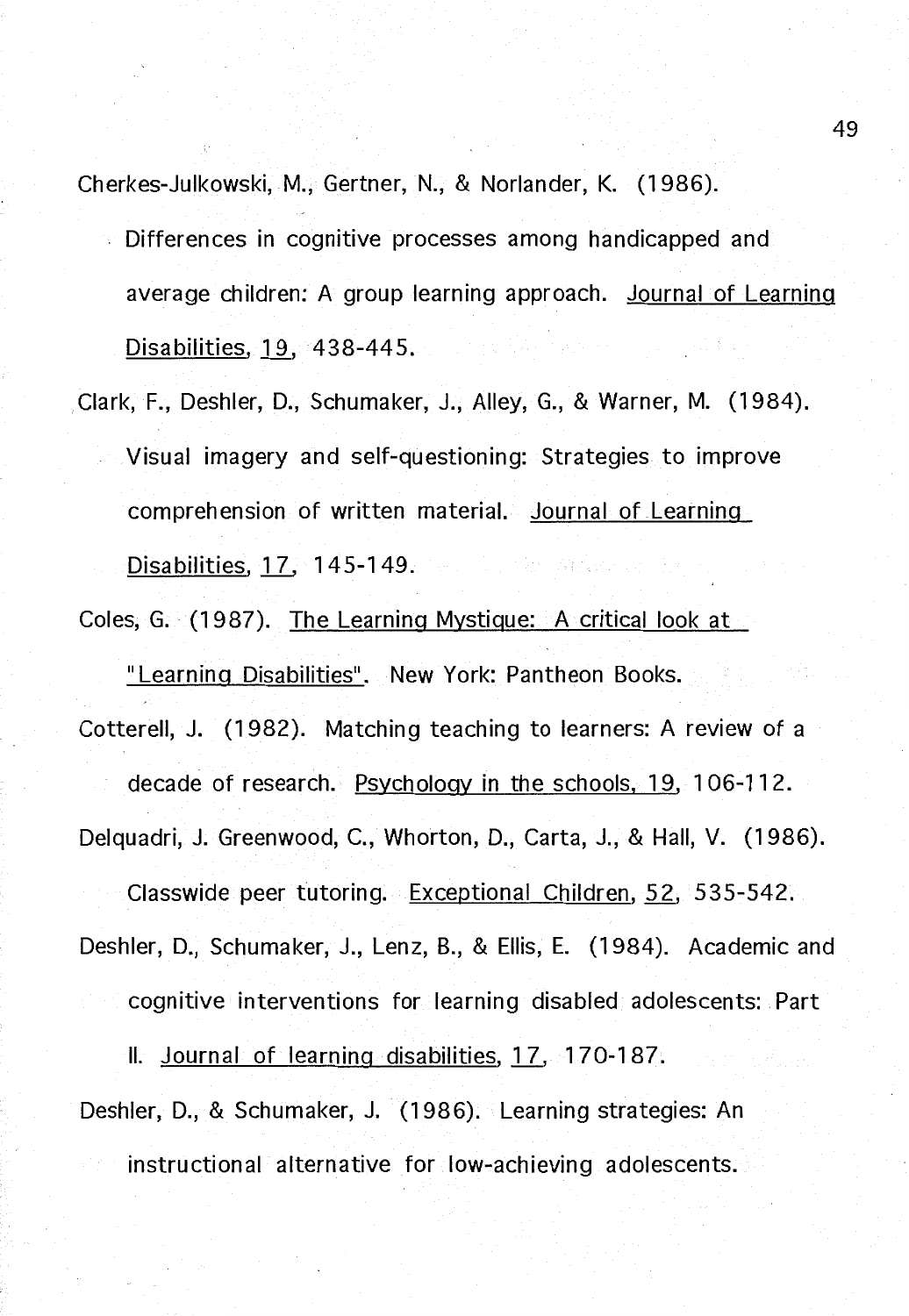Exceptional Children, 52, 583-588.

Diener, C., & Dweck, C. (1978). An analysis of learned helplessness: Continuous changes in performance, strategy, and achievement cognitions following failure. Journal of Personality and Social Psychology, 36, 451-462.

Dunn, R., & Dunn, K. (1978). Teaching students through their individual learning styles. Reston VA: Reston Publishing.

Eiserman, W. (1988). Three types of peer tutoring: Effects on the attitudes of students with learning disabilities and their regular class peers. Journal of Learning. Disabilities, 21. 249- 252.

Ellis, E., & Lenz, B.K. (1987). Effective Learning Strategies for LO \ students. Learning Disabilities Focus, 2, 94-107.

Federal Register. (1977). Education for handicapped children, 42, 65082-65085.

Gerber, M. (1983). Learning disabilities and cognitive strategies: A case for training or constraining problem solving? Journal of Learning Disabilities, 16, 255-259.

Gersten, R. (1985). Direct instruction with special education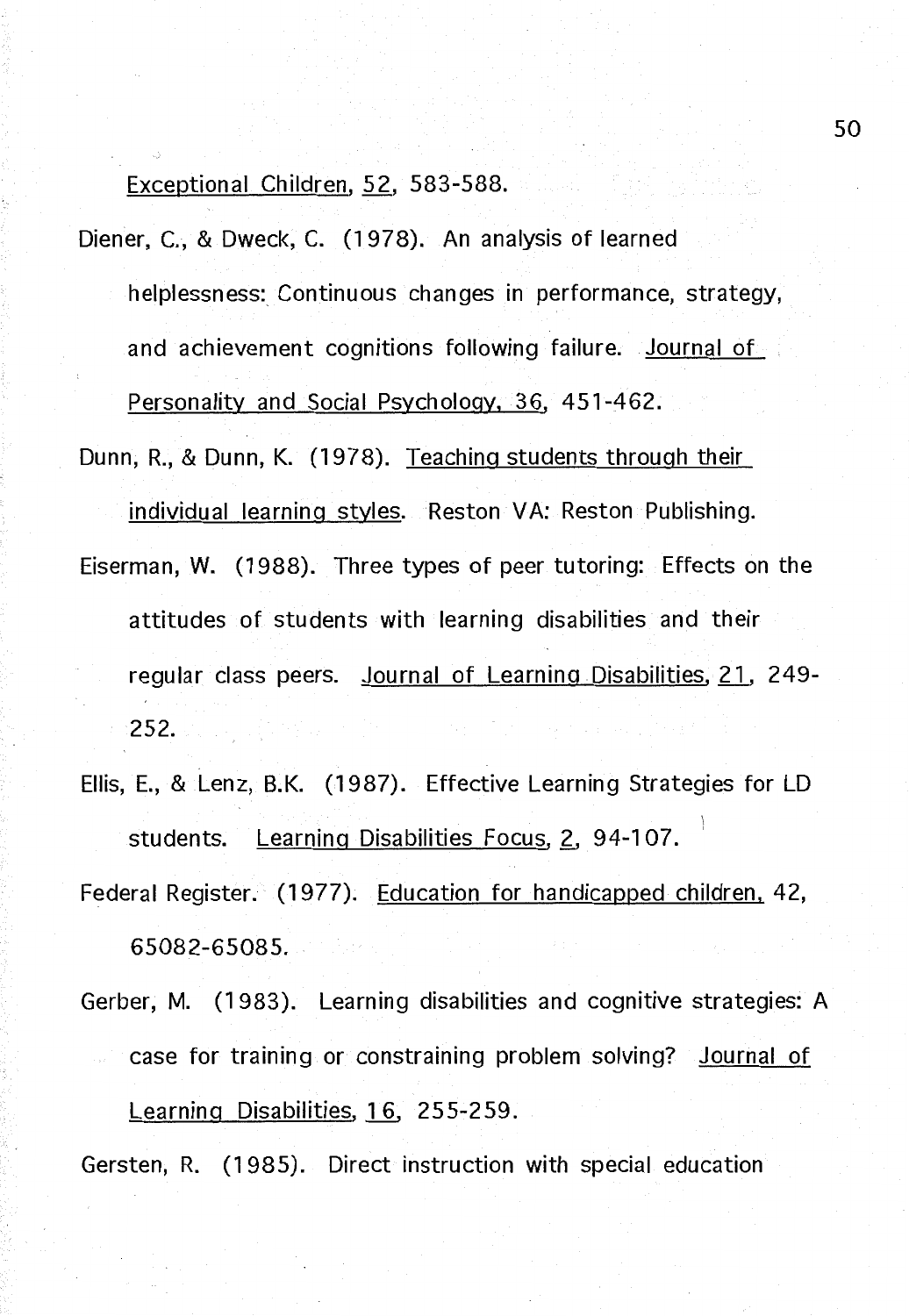students: A review of evaluation research. The Journal of Special Education. 19, 41-55.

Gersten, R., & Maggs. A. (1982). Teaching the general case to moderately retarded children: Evaluation of a five year project. Analysis and intervention in developmental disabilities. 2. 329-343.

Hallahan, D., Lloyd, J., Kosiewicz, M., Kauffman, J., & Graves, A. (1979). Self-monitoring of attention as a' treatment for learning disabled boy's off-task behavior. Learning Disability Quarterly, 2, 24-32.

- Hammill, D. D. (1990). On defining learning disabilities: An emerging consensus. Journal of Learning Disabilities, 23. 7 4- 83.
- Hardin. V.B. (1978). Ecological assessment and intervention for learning disabled students. Learning Disability Quarterly. 1, 15- 20.

Hilton, A. (1985). A positive approach to classroom behavior problems. Academic Therapy, 20, 469-473. Hummel, J. (1982). A social skills training approach to the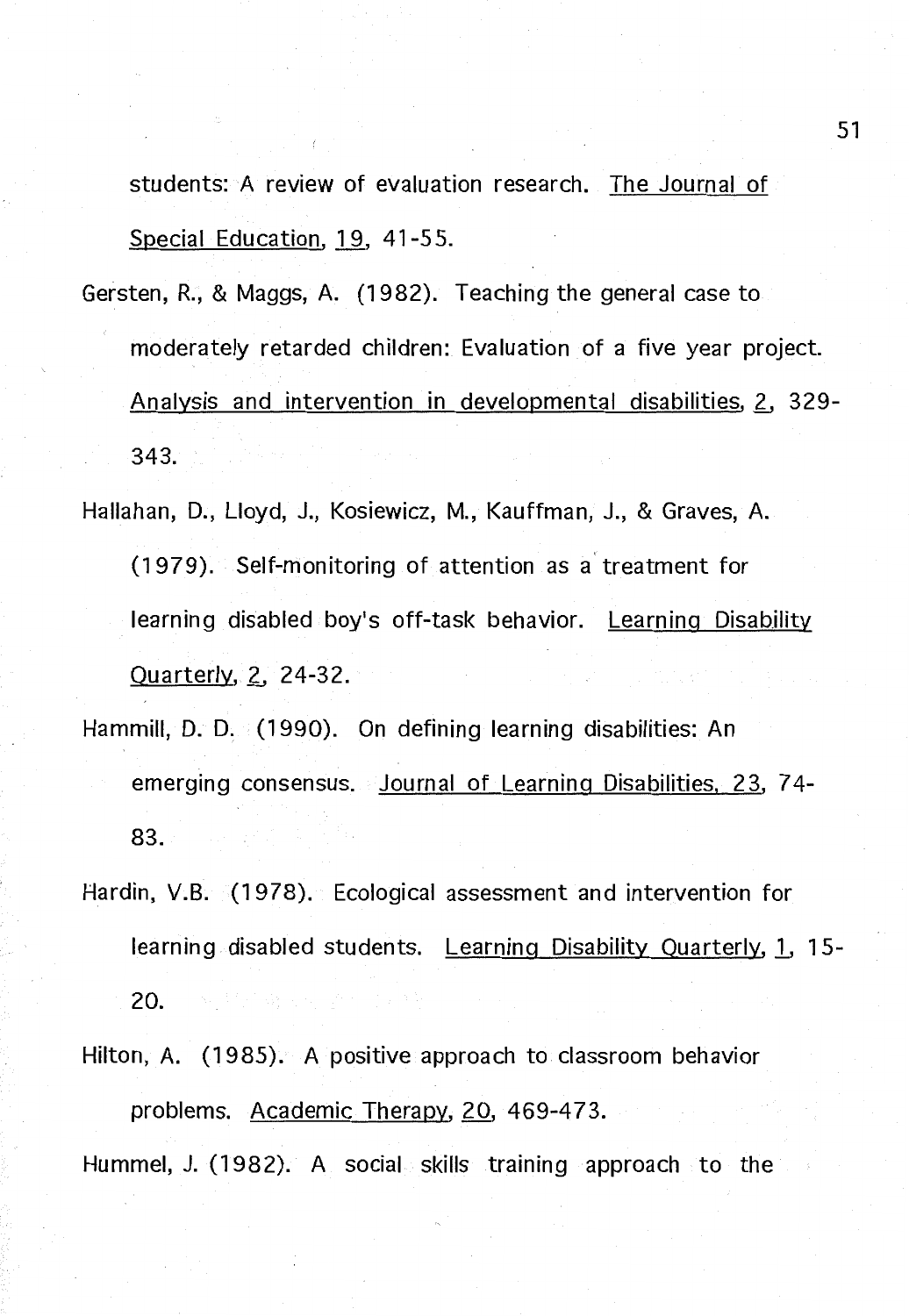interpersonal problems of learning disabled children. Child Welfare, 61, 467-473.

- Jacobsen. B., Lowery. B., & DuCette, J. (1986). Attributions of learning disabled children. Journal of Educational Psychology, 78, 59-64.
- Johnson, D., Johnson, R., Warring, D., & Maruyama, G. (1986). Different cooperative learning procedures and cross-handicap relationships. Exceptional Children, 53. 247-252.
- Johnson, 0., & Johnson. R. (1983). Effects of cooperative, competitive. and individualistic learning experiences on social development. Exceptional children, 49, 323-329.
- Johnson, **S.W.** & Morasky, R.L. (1977). Learning Disabilities. Boston. Mass.: Allyn & Bacon.
- Kay, M. (1986). Overcoming passive behavior. Academic Therapy, 22. 35-39.

Keller, C., & Hallahan, D. (1987). Learning disabilities: Issues and instructional interventions. Washington, D.C.: NEA Professional Library, National Education Association. pp.19-27.

Kirk. S. (1962). Educating exceptional children. Boston: Houghton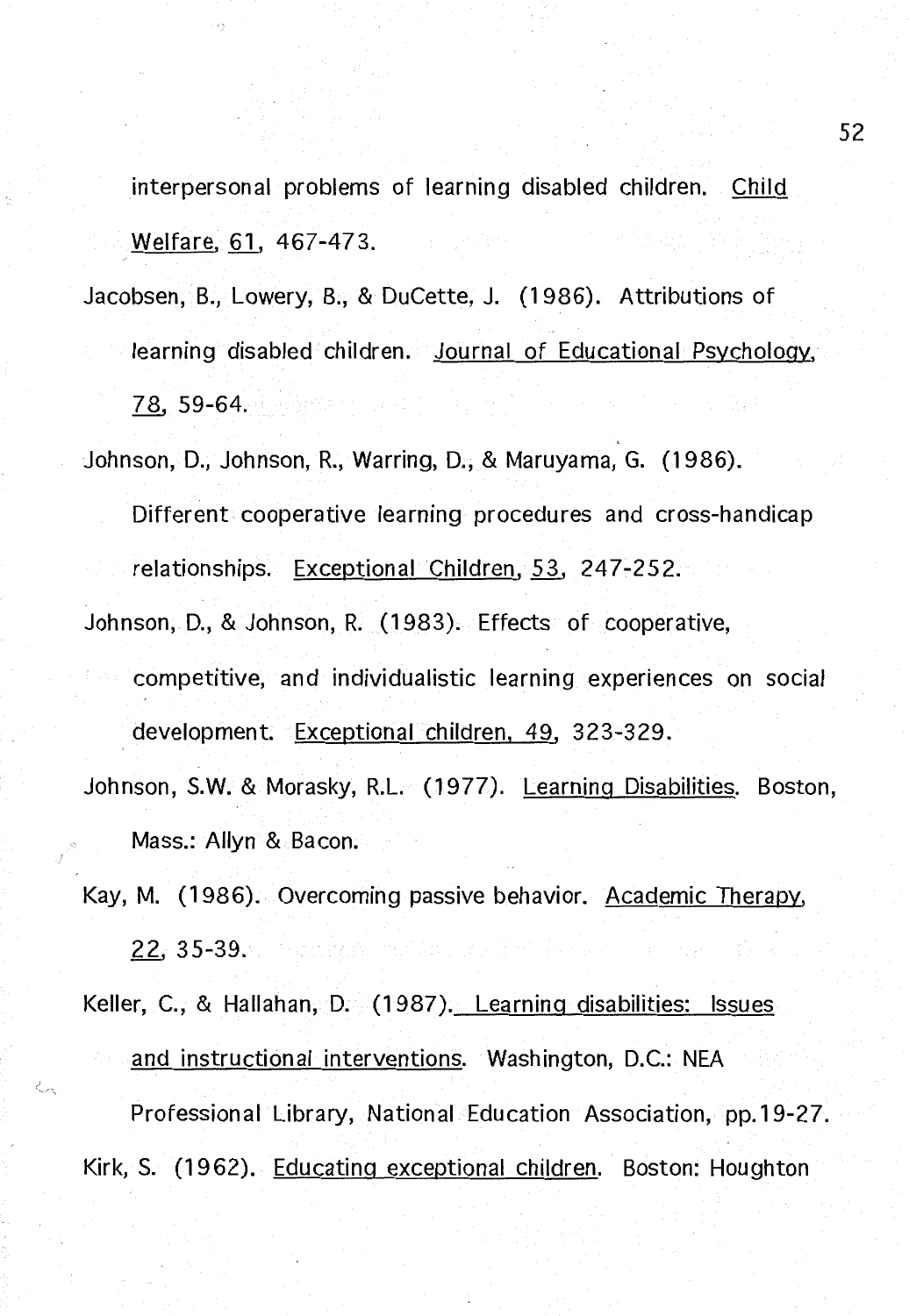Mifflin.

- Kirk, S. (1987). The Learning Disabled Preschool child. Teaching Exceptional Children, 19, 78-80.
- LaShell, L. (1986). An analysis of the effects of reading methods on reading achievement and locus of control when individual reading style is matched for learning diabled students. Doctoral dissertation, Fielding University.
- Lloyd, J.W. (1984). How shall we individualize instruction -or should we? Remedial and Special Education,  $5, 7-15$
- Lovitt, T. (1989). Introduction to learning disabilities. Massachusetts: Allyn and Bacon.
- Lubar, J. (1985). EEG biofeedback and learning disabilities. Theory and Practice, 24, 106-111.
- Maheady, L., Duncan, D., & Sainato, D. (1982). A survey of use of behavior modification techniques by special education teachers. Teacher Education and Special Education, 5, 9-1 5.
- Maheady, L., Sacca, K., & Harper, G. (1988). Classwide peer tutoring with mildly handicapped high school students. Exceptional Children, 55, 52-59.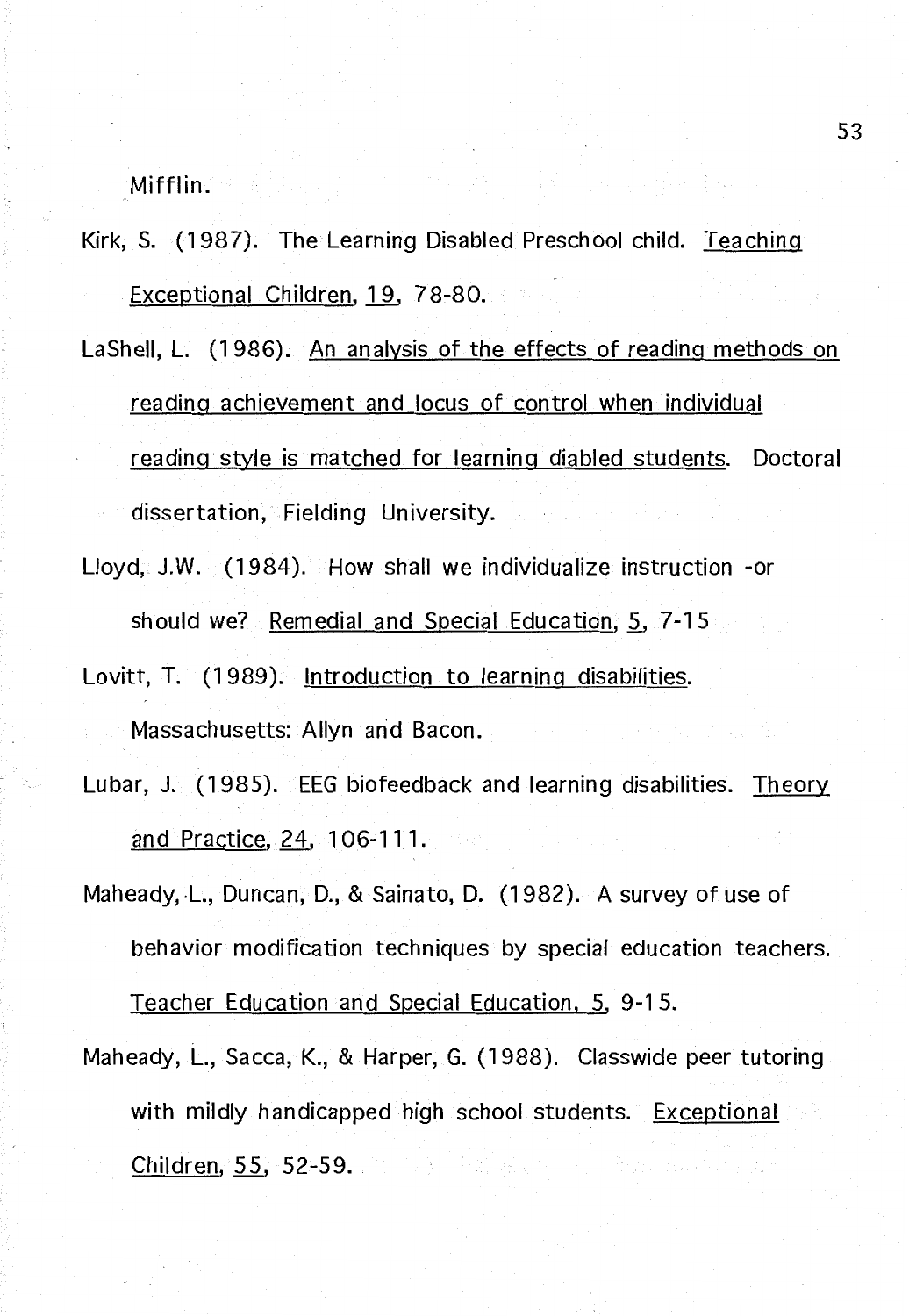Mastropieri, M. & Scruggs, T. (1987). Effective Instruction for Special Education. Austin, Texas: Pro-Ed, Inc.

McKinney, J.D. (1984). The search of subtypes of specific learning

disability. Journal of learning disabilities, 17. 43-50.

- Mercer, C. (1992). Students with learning disabilities (4rd ed.). Ohio: Merrill Publishing Company.
- Montague, M. (1992). The effects of cognitive and metacognitive strategy instruction on the mathematical problem solving of middle school students with learning disabilities. Journal of learning disabilities, 25, 230-248. in e Storie
- Pascarella, E., & Pflaum, S. (1981). The interaction of children's attribution and level of control over error correction in reading instruction. Journal of Educational Psychology, 73, 533-540.
- Pearl. R.. Bryan. T., & Donahue, M. (1980). Learning disabled children's attributions for success and failure. Learning Disability Quarterly, 3, 3-9.
- Powell, T.H., & Powell. I.Q. (1982). The use and abuse of using the timeout procedure for disruptive pupils. The Pointer, 26, 18-22. Rist. R.C. & Harrell, J.E. (1982). Labeling the learning disabled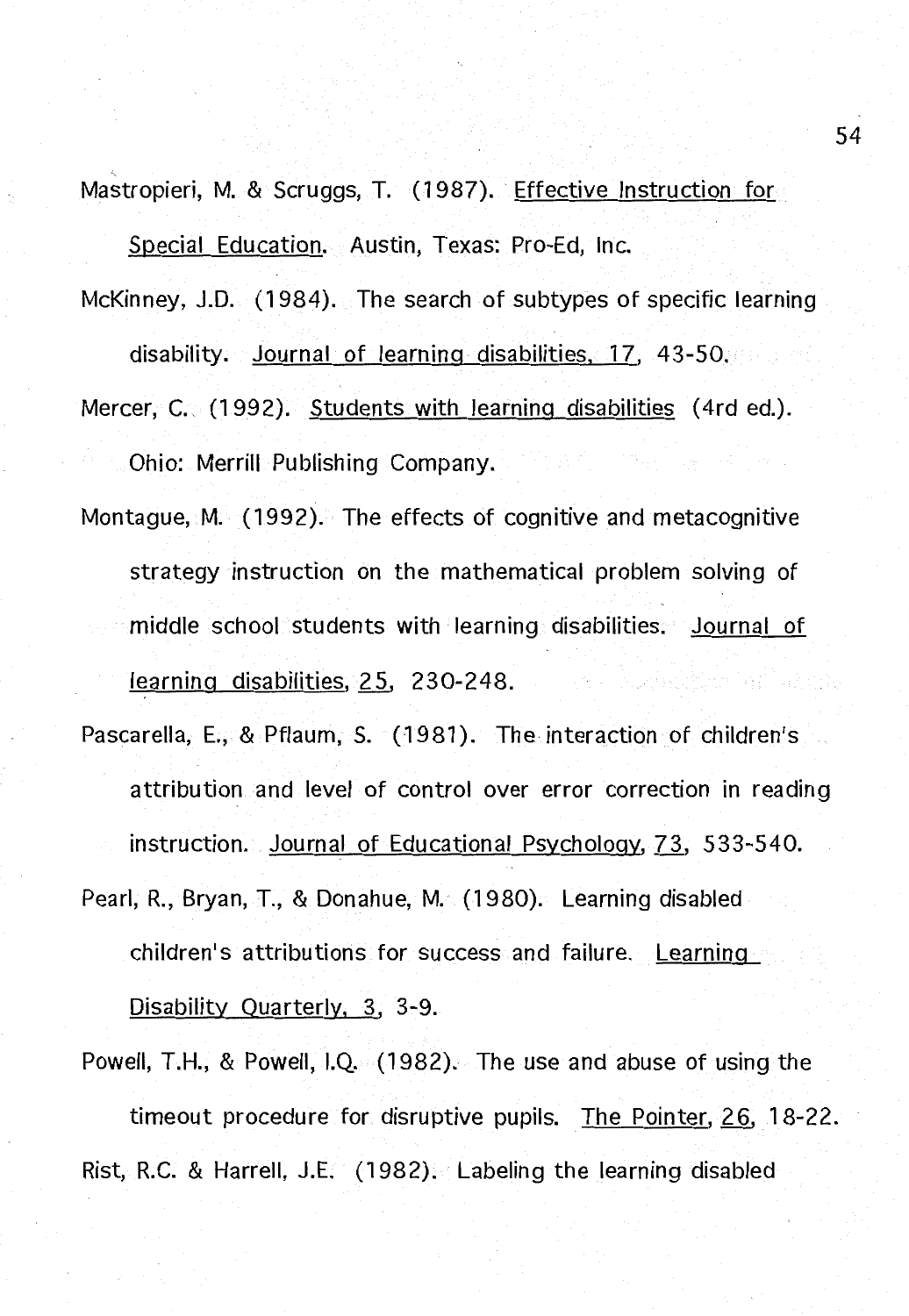child: The social ecology of educational practice. American Journal of Orthopsychiatry, 52, 146-160.

- Robinson, P.W., Newby, T.J., & Ganzell, S.L. (1981 ). A token system for a class of underachieving hyperactive children. Journal of Applied Behavior Analysis, 14, 307-315.
- Rooney, K., Polloway, E., & Hallahan, D. (1985). The use of selfmonitoring procedures with low 1.Q. learning disabled students. Journal of Learning Disabilities, 18, 384-393.
- Rosenberg, M., Sindelar, P., & Stedt, J. (1985). The effects of supplemental on-task contingencies on the acquisition of simple and difficult academic tasks. The Journal of Special Education, 19, 189-203.
- Ryan, E.B., Short, E.J., & Weed, K.A. (1986). The role of cognitive strategy training in improving the academic performance of learning disabled children. Journal of Learning Disabilities, 19, 521-529.
- Salend, S. (1987). Contingency management systems. Academic Therapy, 22, 245-252.

Schunk, D., & Cox, P. (1986). Strategy training and attributional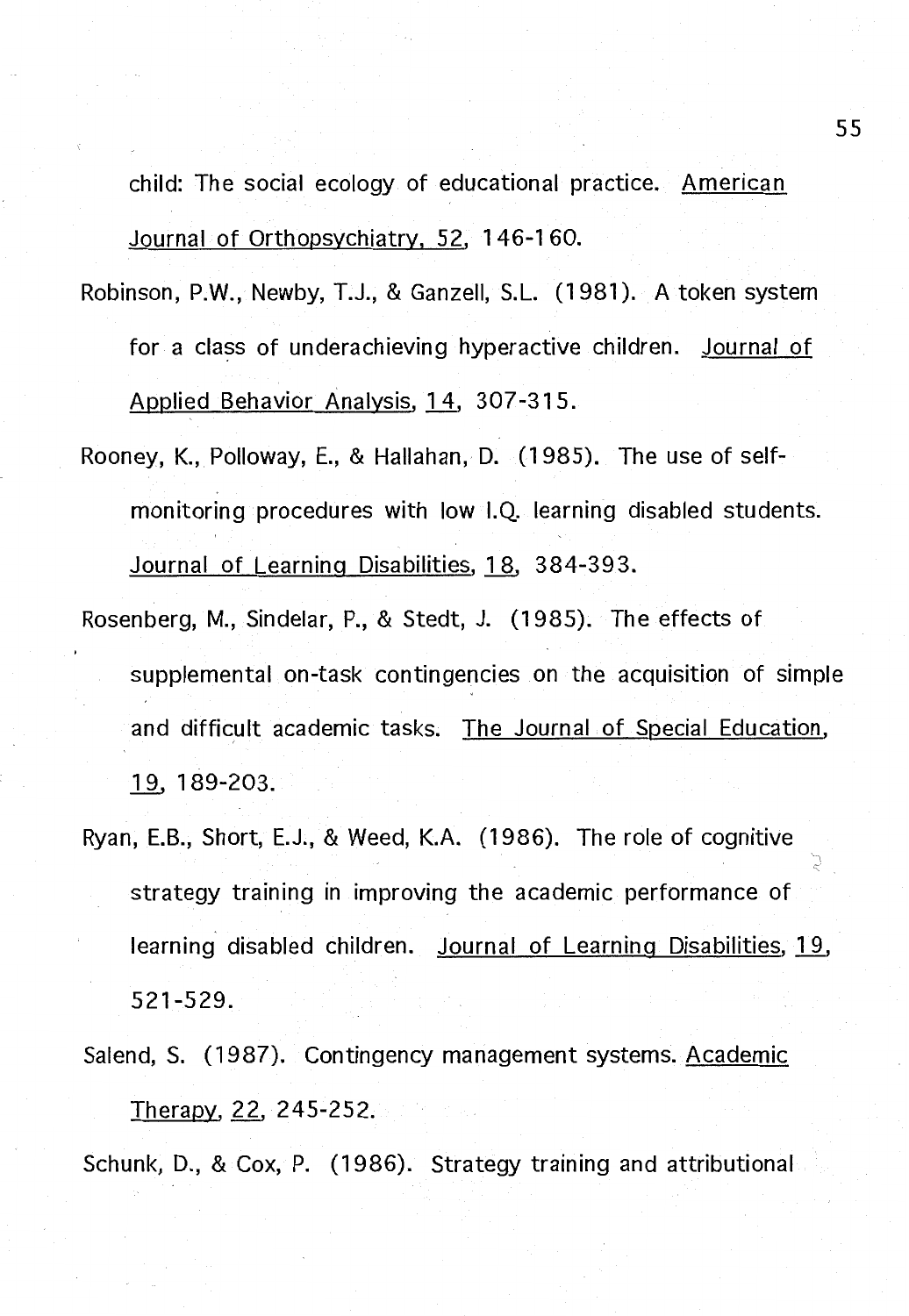feedback with learning disabled students. Journal of Educational Psychology, 78, 201-209.

- Shelton, T., Anastopoulos, A., & Linden, J. (1985). An attribution training program with learning disabled children. Journal of Learning Disabilities, 18, 261-265.
- Snider, V. (1987). Use of self-monitoring of attention with learning disabled students: Research and application. Learning Disability .Quarterly. 1 0, 1 39-1 51.
- Stevens, R., & Rosenshine, B. (1981 ). Advances in research on teaching. Exceptional Education Quarterly, 2, 1-9.
- Torgesen, J.K. (1982). The learning disabled child as an inactive learner: Educational implications. Topics in Learning and Learning Disabilities, 2, 45-52.
- Wepman, J.M., & Morency, A.S. (1975). Perceptual development and learning: An experimental study on modality reading instruction. Section 11. U.S. Department of Health, Education and Welfare. Westman, J. (1990). Handbook of learning disabilities.

Massachusetts: Allyn and Bacon.

Yong, F., & McIntyre, J. (1992). A comparative study of the learning